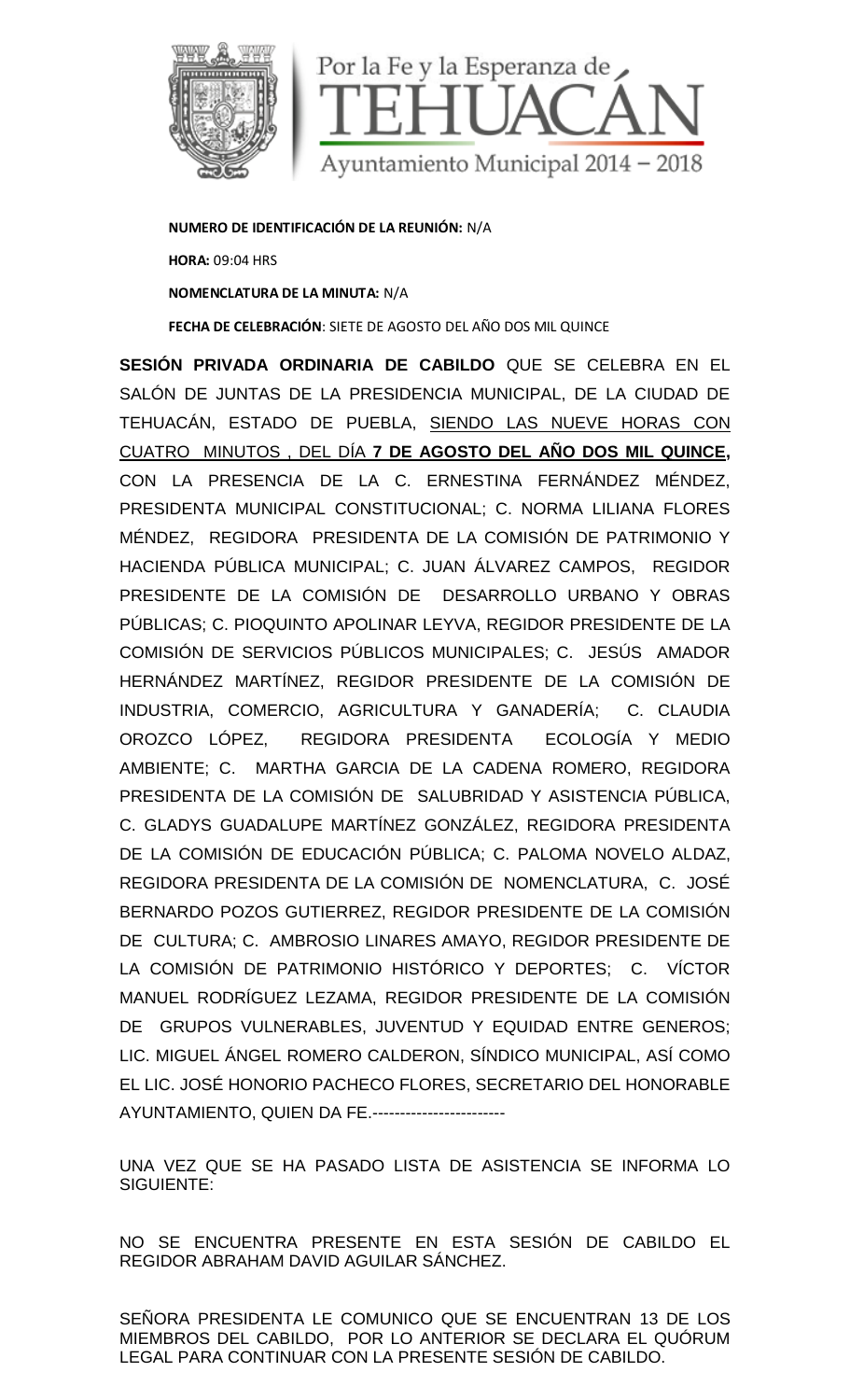EL LIC. JOSÉ HONORIO PACHECO FLORES, PROCEDE A DAR LECTURA AL ORDEN DEL DÍA, MISMA QUE CONTIENE LOS SIGUIENTES PUNTOS:

**1.- APERTURA DE LA SESIÓN**

#### **2.- LISTA DE ASISTENCIA**

#### **3.- DECLARATORIA DEL QUÓRUM**

**4.- LECTURA DEL ACTA ANTERIOR**

## **5.- REGIDURÍA DE DESARROLLO URBANO Y OBRAS PÚBLICAS.**

- ANÁLISIS, DISCUSIÓN Y EN SU CASO APROBACIÓN DEL DICTAMEN QUE VERSA SOBRE LA AUTORIZACIÓN DE LA LOTIFICACIÓN POR URBANIZACIÓN PROGRESIVA, EN EL PREDIO UBICADO EN EX VÍA DEL FERROCARRIL A ESPERANZA NÚMERO 5002 EN SAN VICENTE FERRER, PROPIEDAD DE LA SEÑORA SANTA LÓPEZ PACHECO.
- > ANÁLISIS, DISCUSIÓN Y EN SU CASO APROBACIÓN DEL DICTAMEN PARA LA ASIGNACIÓN DE CLAVE PROVISIONAL C-100, C-108 Y C-109, PARA LAS COLONIAS DENOMINADAS EX HACIENDA EL RIEGO, EX HACIENDA EL HUMILLADERO Y EX RANCHO TOCHAPA RESPECTIVAMENTE.
- ANÁLISIS, DISCUSIÓN Y EN SU CASO APROBACIÓN DEL DICTAMEN QUE VERSA SOBRE LA AUTORIZACIÓN DEL AUMENTO DE DENSIDAD DE VIVIENDA POR HECTÁREA DE 50 VIV/HA MÁXIMO A 100 VIV/HA MÁXIMO, DE ACUERDO A LAS DENSIDADES PERMITIDAS PARA LA ZONIFICACIÓN PRIMARIA H3 CONTEMPLADO EN EL PROGRAMA MUNICIPAL DE DESARROLLO SUSTENTABLE DE TEHUACÁN, ACTUALIZACIÓN 2014, RELOTIFICACIÓN PARA LAS ÁREAS DE RESERVA DEL FRACCIONAMIENTO, LICENCIAS DE CONSTRUCCIÓN, USOS DE SUELO, NÚMERO OFICIAL Y ALINEAMIENTO PARA LA PLANTA TRATADORA DE AGUAS RESIDUALES, EL POZO PROFUNDO, LA CISTERNA Y EL TANQUE ELEVADO.

# **6.- ASUNTOS GENERALES.**

**CLAUSURA.**

**REGIDURÍA DE DESARROLLO URBANO Y OBRAS PÚBLICAS.- ANÁLISIS, DISCUSIÓN Y EN SU CASO APROBACIÓN DEL DICTAMEN QUE VERSA SOBRE LA AUTORIZACIÓN DE LA LOTIFICACIÓN POR URBANIZACIÓN PROGRESIVA, EN EL PREDIO UBICADO EN EX VÍA DEL FERROCARRIL A ESPERANZA NÚMERO 5002 EN SAN VICENTE FERRER, PROPIEDAD DE LA SEÑORA SANTA LÓPEZ PACHECO.**

RESPECTO A ESTE DICTAMEN, EL LIC. JOSÉ HONORIO PACHECO FLORES, LE SOLICITA AL REGIDOR JUAN ÁLVAREZ CAMPOS, EXPLIQUE A LOS REGIDORES EL POR QUÉ DE LA CANCELACIÓN DE ESTE PUNTO CONTENIDO EN EL ORDEN DEL DÍA.

EL REGIDOR JUÁN ÁLVAREZ CAMPOS, EXPLICA QUE SE CANCELA POR QUE HAY UN ERROR EN EL DICTAMEN, ANOTARON QUE ERAN 38 LOTES Y SON 36.

# **SE POSPONE ESTE ASUNTO PARA SER TRATADO EN PRÓXIMO CABILDO.**

**COMISIÓN DE DESARROLLO Y OBRAS PÚBLICAS.- ANÁLISIS, DISCUSIÓN Y EN SU CASO APROBACIÓN DEL DICTAMEN PARA LA ASIGNACIÓN DE CLAVE PROVISIONAL C-100, C-108 Y C-109, PARA LAS COLONIAS DENOMINADAS EX HACIENDA EL RIEGO, EX HACIENDA EL HUMILLADERO Y EX RANCHO TOCHAPA RESPECTIVAMENTE.**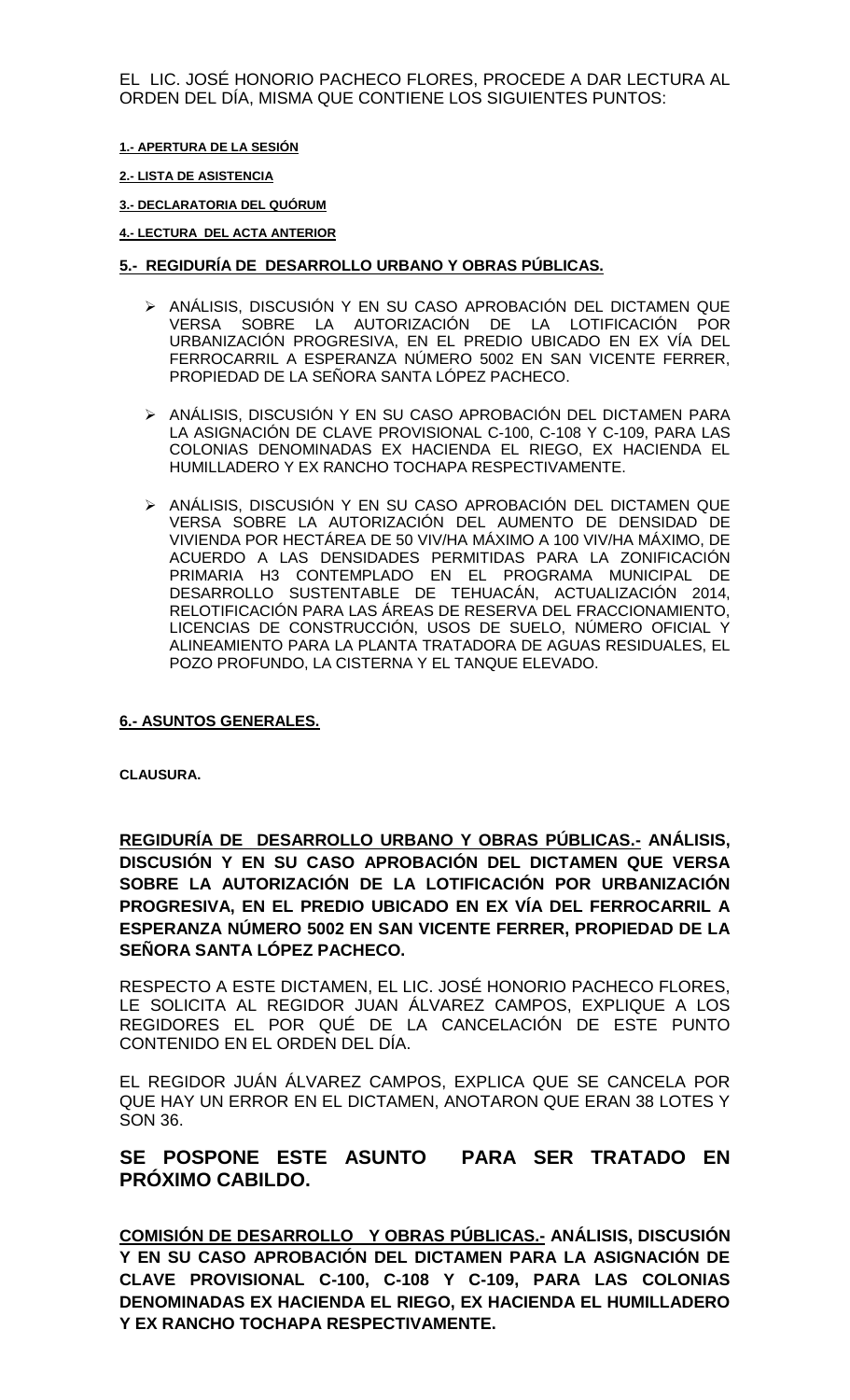SEÑOR REGIDOR TIENE USTED EL USO DE LA PALABRA.

EL REGIDOR JUAN ÁLVAREZ CAMPOS, PROCEDE A DAR LECTURA AL DICTAMEN CORRESPONDIENTE, MISMO QUE A LA LETRA DICE:

# **TEHUACÁN, PUEBLA; A 05 DE AGOSTO DEL AÑO DOS MIL QUINCE.**

#### **"..HONORABLE CUERPO EDILICIO DEL AYUNTAMIENTO DE TEHUACÁN**

LOS SUSCRITOS C. JUAN ÁLVAREZ CAMPOS REGIDOR PRESIDENTE, C. JESUS AMADOR HERNÁNDEZ MARTÍNEZ, LIC. PIOQUINTO APOLINAR LEYVA, LAE. NORMA LILIANA FLORES MENDEZ, C. GLADYS GUADALUPE MARTÍNEZ GONZÁLEZ, Y C. CLAUDIA OROZCO LÓPEZ, REGIDORES MIEMBROS DE LA **COMISIÓN DE DESARROLLO URBANO Y OBRAS PÚBLICAS** QUE EN USO DE LAS FACULTADES QUE SE NOS CONFIERE EN TÉRMINOS DE LO QUE DISPONEN LOS ARTÍCULOS **92** FRACCIONES **I, IV**, **94**, **96** FRACCIÓN **III** Y **98** DE LA LEY ORGÁNICA MUNICIPAL; Y TOMANDO EN CONSIDERACIÓN LOS ARGUMENTOS QUE EN EL PRESENTE SE VIERTEN, SOMETEMOS A USTEDES EL PRESENTE DICTAMEN QUE VERSA SOBRE: **ANÁLISIS, DISCUSIÓN Y EN SU CASO APROBACIÓN DE LA ASIGNACION DE CLAVE PROVISIONAL C-100, C-108 Y C-109, PARA LAS COLONIAS DENOMINADAS EX– HACIENDA EL RIEGO, EX – HACIENDA EL HUMILLADERO Y EX – RANCHO TOCHAPA RESPECTIVAMENTE.**

## **ANTECEDENTES**

I. **PRIMERO.-** DE ACUERDO AL PROGRAMA MUNICIPAL DE DESARROLLO URBANO SUSTENTABLE DE TEHUACÁN PUEBLA LAS ZONS UBICADAS DENTRO DE LAS COLONIAS EX – HACIENDA EL RIEGO, EX – HACIENDA EL HUMILLADERO Y EX – RANCHO TOCHAPA PRESENTAN EL DESPRENDIMIENTO DE FRACCIONES LAS CUALES SE ESTABLECEN COMO FRACCIONAMIENTOS CUMPLIENDO CON CERTEZA JURIDICA LA PROPIEDAD DE LOS PREDIOS DONDE SE ASIENTAN, QUEDANDO COMO ZONAS SIN ASIGNACION DE CLAVE LAS AREAS RESTANTES DE COLONIAS MENCIONADAS.

#### **CONSIDERANDOS**

I. QUE EN TÉRMINOS DE LO DISPUESTO POR EL ARTICULO 9 FRACCIÓN X Y PÁRRAFO ULTIMO DE LA LEY GENERAL DE ASENTAMIENTOS HUMANOS; CORRESPONDE A ESTE MUNICIPIO EN EL ÁMBITO DE SU JURISDICCIÓN ENTRE OTROS, EXPEDIR LAS AUTORIZACIONES, LICENCIAS O PERMISOS DE USO DE SUELO Y CONSTRUCCIÓN, FRACCIONAMIENTOS, SUBDIVISIONES, FUSIONES, RELOTIFICACIONES CONDOMINIOS; DE CONFORMIDAD CON LAS DISPOSICIONES JURÍDICAS LOCALES, PLANES O PROGRAMAS DE DESARROLLO URBANO Y RESERVAS, USOS Y DESTINOS DE ÁREAS Y PREDIOS, O CON EL CONTROL Y EVALUACIÓN DE ESTOS, DE IGUAL FORMA LO DISPONE EL NUMERAL 78 FRACCIONES XLI, XLIII DE LA LEY ORGÁNICA MUNICIPAL, COMO FACULTAD DE LOS AYUNTAMIENTOS EL ADMINISTRAR SUS PROGRAMAS DE DESARROLLO URBANO, EL CONTROLAR Y REGULAR EL SUELO DENTRO DE SU JURISDICCIÓN TERRITORIAL.

#### **LEY DE DESARROLLO URBANO SUSTENTABLE DEL ESTADO DE PUEBLA**

II. ARTICULO 13. –QUE DE ACUERDO A LA LEY DE DESARROLLO URBANO SUSTENTABLE DEL ESTADO DE PUEBLA CORRESPONDE A LOS AYUNTAMIENTOS, EN SUS RESPECTIVAS JURISDICCIONES:

EXPEDIR LAS AUTORIZACIONES, LICENCIAS, CONSTANCIAS DE USO DEL SUELO Y DE COMPATIBILIDAD URBANÍSTICA PARA CONSTRUCCIONES, FRACCIONAMIENTOS, SUBDIVISIONES, FUSIONES, RELOTIFICACIONES Y CONDOMINIOS, DE CONFORMIDAD CON LO DISPUESTO EN ESTA LEY, EN LOS PROGRAMAS DE DESARROLLO URBANO SUSTENTABLE APLICABLES Y DEMÁS DISPOSICIONES JURÍDICAS APLICABLES.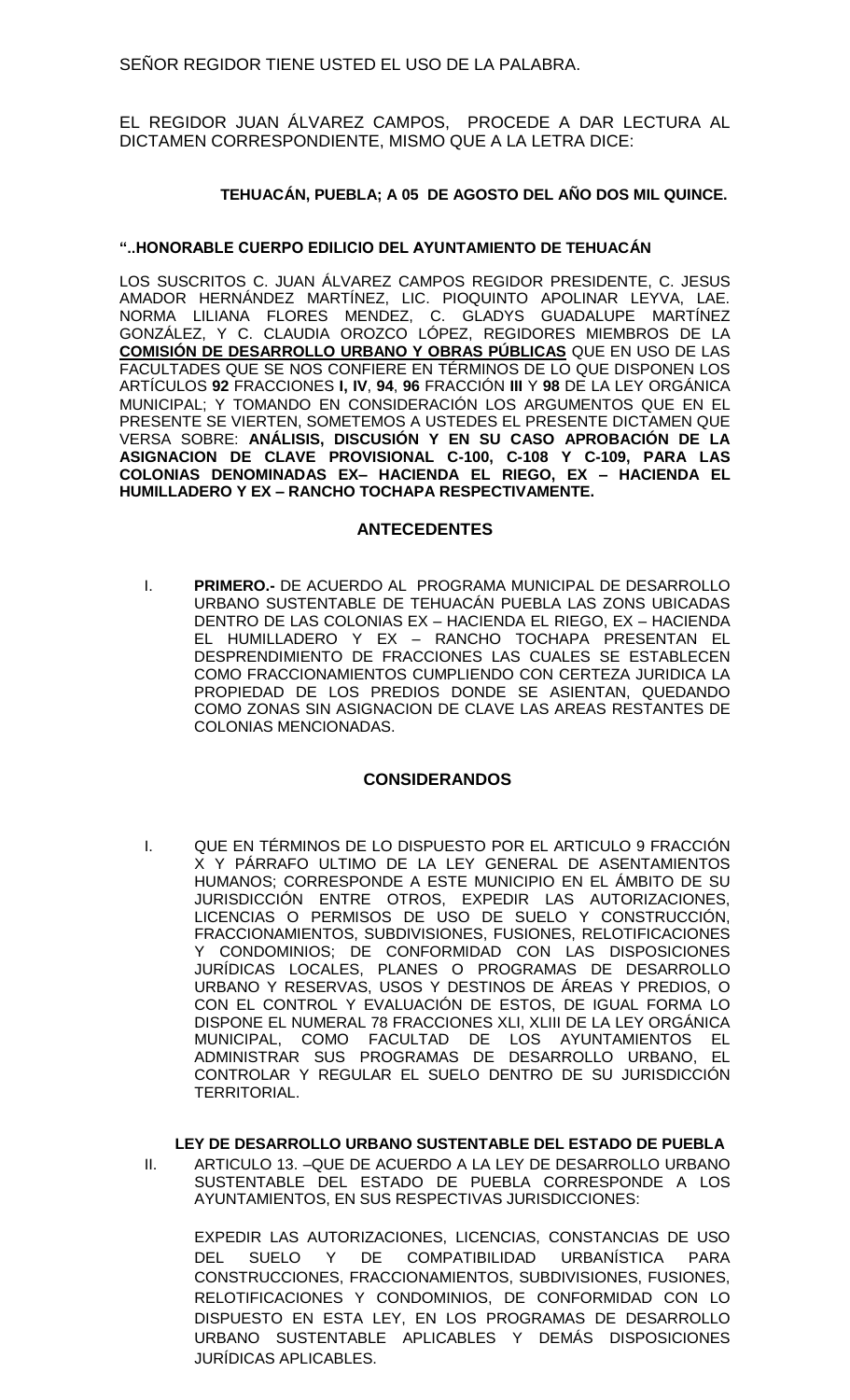- III. ARTICULO 70. LA PERSONA FÍSICA O JURÍDICA PÚBLICA O PRIVADA, QUE PRETENDA REALIZAR OBRAS, ACCIONES, SERVICIOS O INVERSIONES EN MATERIA DE DESARROLLO URBANO, DEBERÁ TENER, PREVIA A LA EJECUCIÓN DE DICHAS ACCIONES U OBRAS, LAS LICENCIAS Y AUTORIZACIONES CORRESPONDIENTES DE LA AUTORIDAD MUNICIPAL, LA CUAL ESTARÁ OBLIGADA A VERIFICAR QUE TODA ACCIÓN, OBRA, SERVICIO O INVERSIÓN, SEA CONGRUENTE CON LA LEGISLACIÓN PROGRAMAS DE DESARROLLO URBANO SUSTENTABLE.
- IV. ARTICULO 71. LAS LICENCIAS Y AUTORIZACIONES A QUE SE REFIERE EL ARTÍCULO ANTERIOR, SEÑALARA LOS USOS O DESTINOS DE ÁREAS Y PREDIOS PERMITIDOS CONDICIONADOS O PROHIBIDOS, CON BASE EN LA ZONIFICACIÓN PREVISTA EN LOS PROGRAMAS DE DESARROLLO URBANO SUSTENTABLE.
- V. ARTÍCULO 72.- LOS OBJETIVOS DE LAS AUTORIZACIONES Y LICENCIAS SON LOS SIGUIENTES:
	- **I.-** IDENTIFICAR EL INMUEBLE RELACIONADO CON LAS AUTORIZACIONES Y LICENCIAS MENCIONADAS DENTRO DE SU CONTEXTO URBANO, OTORGANDO LA CONSIGUIENTE PROTECCIÓN A SUS TITULARES RESPECTO DE LA LEGALIDAD DE LA ACCIÓN U OBRA DE DESARROLLO INMOBILIARIO QUE VA A REALIZAR;
	- **II.-** APOYAR LA PLANEACIÓN DE INFRAESTRUCTURA, EQUIPAMIENTO Y SERVICIOS URBANOS;
	- **III-** CONTROLAR QUE TODA ACCIÓN, OBRA, SERVICIO O INVERSIÓN EN MATERIA DE DESARROLLO URBANO, SEA CONGRUENTE CON LA LEGISLACIÓN Y PROGRAMAS APLICABLES;
	- **IV.-** SEÑALAR LAS LIMITACIONES, RESTRICCIONES O ALINEAMIENTOS QUE A CADA ÁREA O PREDIO, LE DISPONEN LA LEGISLACIÓN O PROGRAMAS DE DESARROLLO URBANO SUSTENTABLE APLICABLES;
	- **V.-** EVITAR EL ESTABLECIMIENTO DE ASENTAMIENTOS HUMANOS IRREGULARES;
	- **VI.-** SEÑALAR EL APROVECHAMIENTO Y APTITUD DEL SUELO DE ACUERDO CON LA LEGISLACIÓN Y PROGRAMAS APLICABLES; Y
	- **VII.-** CONSERVAR Y MEJORAR EL PATRIMONIO HISTÓRICO, ARTÍSTICO, ARQUITECTÓNICO Y CULTURAL.

## **LEY ORGANICA MUNICIPAL**

- VI. QUE EL ARTÍCULO 76 PRIMER PÁRRAFO DE LA LEY ORGÁNICA MUNICIPAL DETERMINA QUE EL AYUNTAMIENTO SESIONARA VÁLIDAMENTE CON ASISTENCIA DE LA MAYORÍA DE SUS MIEMBROS Y DEL SECRETARIO DEL AYUNTAMIENTO O LA PERSONA QUE LEGALMENTE LOS SUSTITUYA.
- VII. QUE DE ACUERDO AL ARTÍCULO 77 DE LA MISMA LEY EN CITA EN EL PÁRRAFO PRÓXIMO ANTERIOR, DETERMINA QUE LOS ACUERDOS DE LOS AYUNTAMIENTOS SE TOMARAN POR MAYORÍA DE VOTOS DEL PRESIDENTE MUNICIPAL Y REGIDORES, EN CASO DE EMPATE EL PRESIDENTE MUNICIPAL TENDRÁ VOTO DE CALIDAD.

## **REGLAMENTO DE CONSTRUCCIONES PARA EL MUNICIPIO DE TEHUACAN PUEBLA**

VIII. QUE DE ACUERDO AL ARTICULO 17 DEL REGLAMENTO DE<br>CONSTRUCCIONES PARA EL MUNICIO DE TEHUACAN EL CONSTRUCCIONES PARA EL MUNICIO DE TEHUACAN EL ALINEAMIENTO OFICIAL ES LA TRAZA SOBRE EL TERRENO QUE LIMITA A UN PREDIO CON LA VÍA PUBLICA O CON LA VÍA PUBLICA FUTURA QUE SE DETERMINE EN LOS PLANOS YA REALIZADOS, PLANOS EN ESTUDIO Y PROYECTOS LEGALMENTE APROBADOS.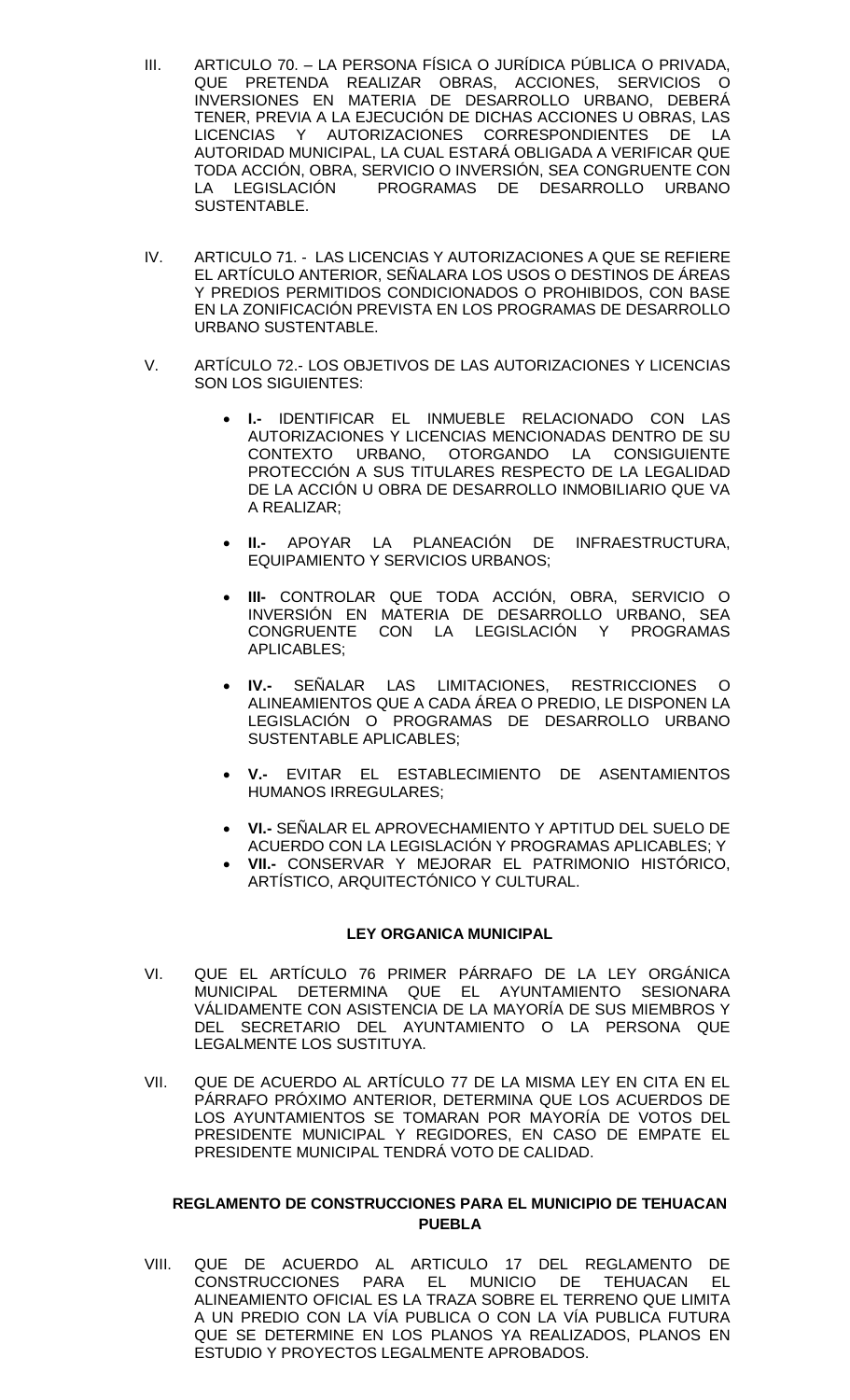- IX. QUE DE ACUERDO AL ARTICULO 18 DEL MISMO REGLAMENTO PARA QUE LA DIRECCIÓN DE DESARROLLO URBANO AUTORICE UN ALINEAMIENTO Y/O USO DE SUELO, EL PROPIETARIO DEL PREDIO DEBERÁ COMPROBAR SU PROPIEDAD; DEBERÁ DE SOLICITAR LAS CONSTANCIAS POR ESCRITO, INDICANDO LA ZONA A LA QUE PERTENECE EL PREDIO Y USO DE SUELO QUE SE PRETENDE, CONFORME AL PROGRAMA DIRECTOR URBANO DE LA CIUDAD DE TEHUACAN. LA VIGENCIA DE LAS CONSTANCIAS SERÁ FIJADA POR LA DIRECCIÓN DE DESARROLLO URBANO.
- X. QUE DE ACUERDO AL ARTICULO 301 EL DEPARTAMENTO DE NOMENCLATURA, PREVIA SOLICITUD, SEÑALARA PARA CADA PREDIO QUE TENGA FRENTE A LA VÍA PUBLICA, UN SOLO NUMERO OFICIAL, QUE CORRESPONDERÁ A LA ENTRADA DEL MISMO.

# **D I C T A M E N**

LA ASIGNACIÓN DE LA CLAVE PROVISIONAL C-100 A LA ZONA DENOMINADA **EX – HACIENDA EL RIEGO**, C- 108 A LA ZONA DENOMINADA **EX – HACIENDA EL HUMILLADERO** Y C-109 A LA ZONA DENOMINADA **EX – RANCHO TOCHAPA** PARA EL REGISTRO DE LA DIRECCIÓN DE DESARROLLO URBANO Y LA ASIGNACIÓN DE CLAVE DE COLONIA EN LOS FUTUROS TRAMITES A EXPEDIR DENTRO DE LAS ZONAS MENCIONADAS, TODA VEZ QUE EN EL MUNICIPIO DE TEHUACÁN EXISTEN ASENTAMIENTOS HUMANOS IRREGULARES ALGUNOS DE LOS CUALES NO SE TIENE REFERENCIA DE SU UBICACIÓN, LA PRESENTE SOLICITUD SURTIRÁ EFECTO ÚNICA Y EXCLUSIVAMENTE PARA PREDIOS QUE COMPRUEBEN SU CERTEZA JURÍDICA.

LO ANTERIOR CON FUNDAMENTO EN LOS DISPOSITIVOS LEGALES INVOCADOS EN EL DICTAMEN DE REFERENCIA.- **A T E N T A M E N T E.- COMISIÓN DE DESARROLLO URBANO Y OBRAS PÚBLICAS.- C. JUAN ÁLVAREZ CAMPOS.- REGIDOR PRESIDENTE.- C. JESUS AMADOR HERNÁNDEZ MARTÍNEZ.- REGIDOR MIEMBRO.- LIC. PIOQUINTO APOLINAR LEYVA.- REGIDOR MIEMBRO.- LAE. NORMA LILIANA FLORES MENDEZ.- REGIDOR MIEMBRO.- C. GLADYS GUADALUPE MARTÍNEZ GONZÁLEZ.- REGIDOR MIEMBRO.- C. CLAUDIA OROZCO LÓPEZ.- REGIDOR MIEMBRO.- FIRMAS ILEGIBLES".**

**DESPUÉS DE LA LECTURA DEL DICTAMEN SURGEN LOS SIGUIENTES COMENTARIOS:**

REGIDOR JUAN ÁLVAREZ CAMPOS, COMENTA QUE ESTAS COLONIAS NO TIENEN CLAVE COMO PARA PAGAR SU PREDIAL, SI PAGAN CONSTANTEMENTE, PERO SU CLAVE PUEDE SER DE OTRO FRACCIONAMIENTO.

REGIDOR VICTOR MANUEL RODRÍGUEZ LEZAMA: PREGUNTA DONDE ESTA UBICADO?

EL REGIDOR JUAN ÁLVAREZ CAMPOS: EXPLICA LAS UBICACIONES.

SEÑORA PRESIDENTA, REGIDORES Y SINDICO MUNICIPAL, EN VOTACIÓN SE LES CONSULTA SI SE APRUEBA LA PROPUESTA PRESENTADA EN CUESTIÓN, LOS QUE ESTÉN POR LA AFIRMATIVA SÍRVANSE MANIFESTARLO LEVANTANDO LA MANO.

HABIÉNDOSE ANALIZADO AMPLIAMENTE EL CONTENIDO DEL DICTAMEN DE REFERENCIA, POR MAYORÍA CON 12 VOTOS A FAVOR Y 1 ABSTENCIÓN POR PARTE DE LA REGIDORA PALOMA NOVELO ALDAZ, INTEGRANTES DEL HONORABLE CABILDO, SE DETERMINA EL SIGUIENTE: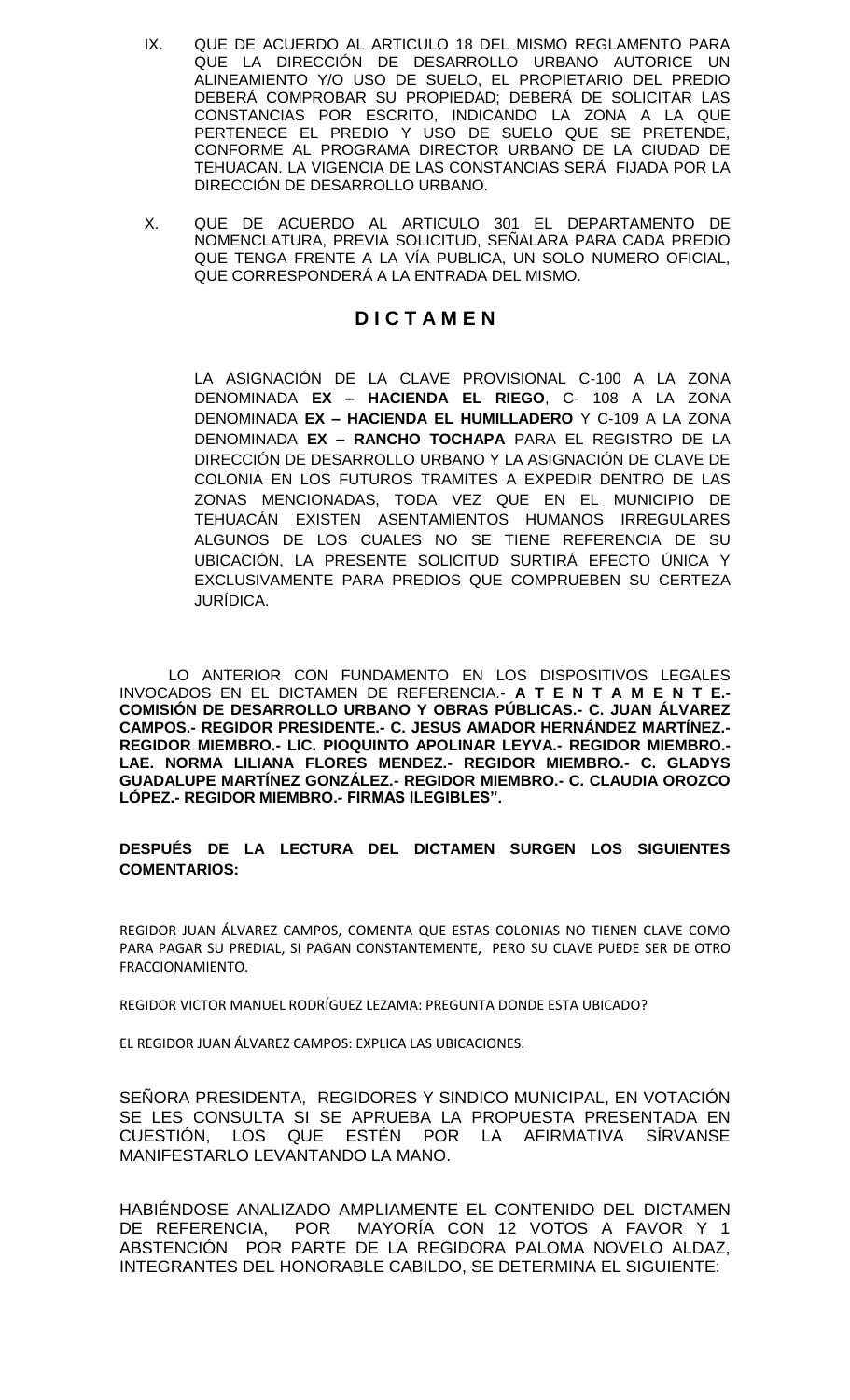# **A C U E R D O**

**ÚNICO.-** SE APRUEBA LA ASIGNACIÓN DE LA CLAVE PROVISIONAL C-100 A LA ZONA DENOMINADA **EX – HACIENDA EL RIEGO**, C- 108 A LA ZONA DENOMINADA **EX – HACIENDA EL HUMILLADERO** Y C-109 A LA ZONA DENOMINADA **EX – RANCHO TOCHAPA** PARA EL REGISTRO DE LA DIRECCIÓN DE DESARROLLO URBANO Y LA ASIGNACIÓN DE CLAVE DE COLONIA EN LOS FUTUROS TRAMITES A EXPEDIR DENTRO DE LAS ZONAS MENCIONADAS, TODA VEZ QUE EN EL MUNICIPIO DE TEHUACÁN EXISTEN ASENTAMIENTOS HUMANOS IRREGULARES ALGUNOS DE LOS CUALES NO SE TIENE REFERENCIA DE SU UBICACIÓN, LA PRESENTE SOLICITUD SURTIRÁ EFECTO ÚNICA Y EXCLUSIVAMENTE PARA PREDIOS QUE COMPRUEBEN SU CERTEZA JURÍDICA.

LO ANTERIORMENTE CON FUNDAMENTO EN LOS INSTRUMENTOS LEGALES INVOCADOS EN EL DICTAMEN DE REFERENCIA.

**COMISIÓN DE DESARROLLO URBANO Y OBRAS PÚBLICAS.- ANÁLISIS, DISCUSIÓN Y EN SU CASO APROBACIÓN DEL DICTAMEN QUE VERSA SOBRE LA AUTORIZACIÓN DEL AUMENTO DE DENSIDAD DE VIVIENDA POR HECTÁREA DE 50 VIV/HA MÁXIMO A 100 VIV/HA MÁXIMO, DE ACUERDO A LAS DENSIDADES PERMITIDAS PARA LA ZONIFICACIÓN PRIMARIA H3 CONTEMPLADO EN EL PROGRAMA MUNICIPAL DE DESARROLLO SUSTENTABLE DE TEHUACÁN, ACTUALIZACIÓN 2014, RELOTIFICACIÓN PARA LAS ÁREAS DE RESERVA DEL FRACCIONAMIENTO, LICENCIAS DE CONSTRUCCIÓN, USOS DE SUELO, NÚMERO OFICIAL Y ALINEAMIENTO PARA LA PLANTA TRATADORA DE AGUAS RESIDUALES, EL POZO PROFUNDO, LA CISTERNA Y EL TANQUE ELEVADO. PARA EL FRACCIONAMIENTO HABITACIONAL DENOMINADO MAYORAZGO SEGUNDA SECCIÓN.**

SEÑOR REGIDOR TIENE USTED EL USO DE LA PALABRA.

EL REGIDOR JUAN ÁLVAREZ CAMPOS, PROCEDE A DAR LECTURA AL DICTAMEN CORRESPONDIENTE, MISMO QUE A LA LETRA DICE:

**"… TEHUACÁN, PUEBLA; A 05 DE AGOSTO DEL AÑO DOS MIL QUINCE.**

**HONORABLE CUERPO EDILICIO DEL AYUNTAMIENTO DE TEHUACÁN.**

**LOS SUSCRITOS C. JUAN ÁLVAREZ CAMPOS REGIDOR PRESIDENTE, C. JESUS AMADOR HERNÁNDEZ MARTÍNEZ, LIC. PIOQUINTO APOLINAR LEYVA, LAE. NORMA LILIANA FLORES MENDEZ, C. GLADYS GUADALUPE MARTÍNEZ GONZÁLEZ, Y C. CLAUDIA OROZCO LÓPEZ**, REGIDORES MIEMBROS DE LA **COMISIÓN DE DESARROLLO URBANO Y OBRAS PÚBLICAS** QUE EN USO DE LAS FACULTADES QUE SE NOS CONFIERE EN TÉRMINOS DE LO QUE DISPONEN LOS ARTÍCULOS **92** FRACCIONES **I, IV**, **94**, **96** FRACCIÓN **III**Y **98** DE LA LEY ORGÁNICA MUNICIPAL; Y TOMANDO EN CONSIDERACIÓN LOS ARGUMENTOS QUE EN EL PRESENTE SE VIERTEN, SOMETEMOS A USTEDES EL PRESENTE DICTAMEN QUE VERSA SOBRE:

ANÁLISIS, DISCUSIÓN Y EN SU CASO APROBACIÓN DEL DICTAMEN PARA LA AUTORIZACIÓN DEL AUMENTO DE DENSIDAD DE VIVIENDA POR HECTÁREA DE 50 VIV/HA MÁXIMO A 100 VIV/HA MÁXIMO DE ACUERDO A LAS DENSIDADES PERMITIDAS PARA LA ZONIFICACIÓN PRIMARIA H3 CONTEMPLADO EN ELPROGRAMA MUNICIPAL DE DESARROLLO SUSTENTABLE DE TEHUACÁN ACTUALIZACIÓN 2014, RE LOTIFICACIÓN PARA LAS ÁREAS DE RESERVA DEL FRACCIONAMIENTO, LICENCIAS DE CONSTRUCCIÓN, USOS DE SUELO, NÚMERO OFICIAL Y ALINEAMIENTO PARA LA PLANTA TRATADORA DE AGUAS RESIDUALES, EL POZO PROFUNDO, LA CISTERNA, Y EL TANQUE ELEVADO. **EN BASE A LOS SIGUIENTES:**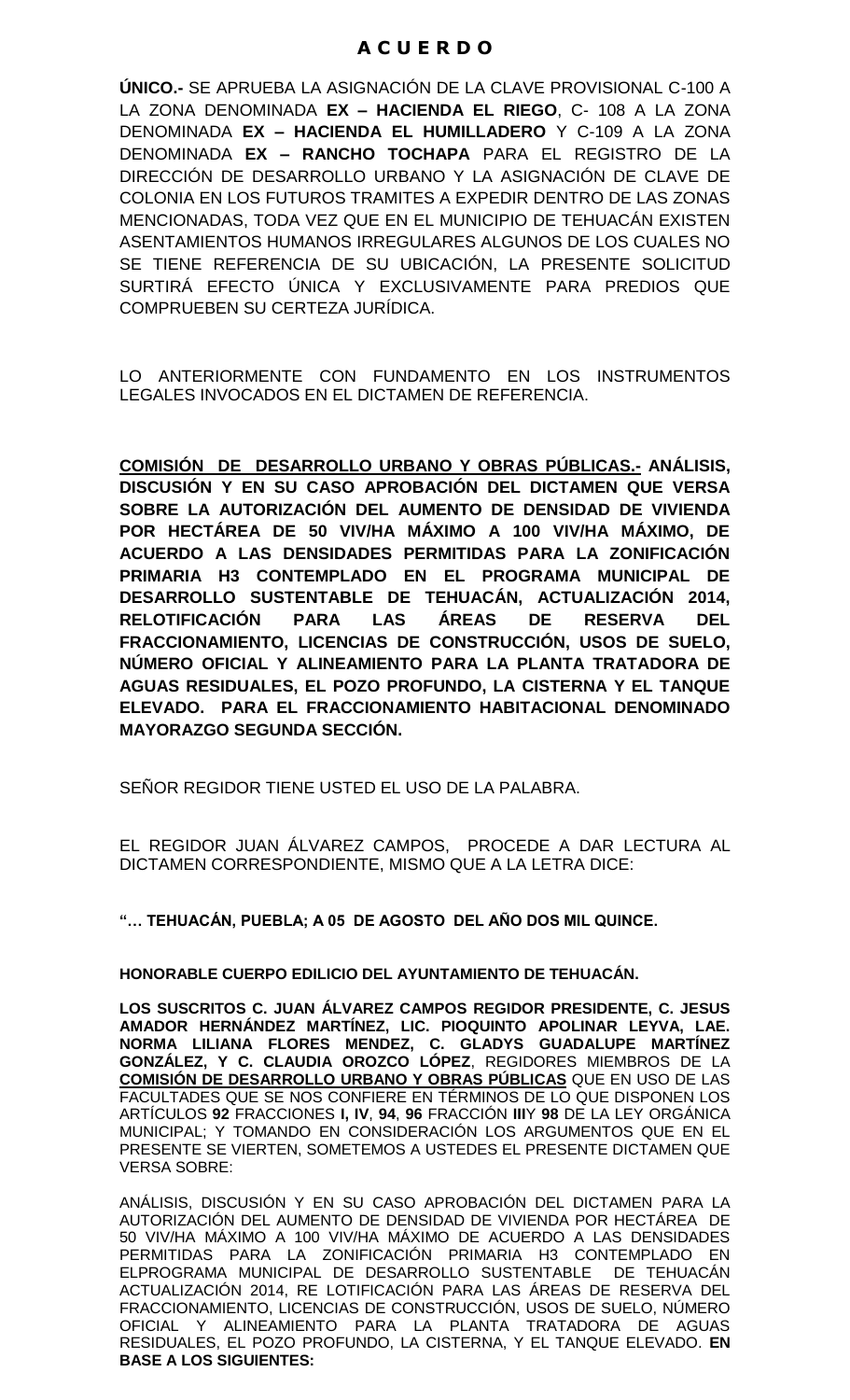#### **ANTECEDENTES**

**PRIMERO.-** CON VOLUMEN CIENTO VEINTISIETE, INSTRUMENTO CINCO MIL TRESCIENTOS NOVENTA Y SIETE, CON FECHA ONCE DE MARZO DEL AÑO DOS MIL OCHO, JOSÉ LUIS SALGADO VÁZQUEZ, TITULAR DE LA NOTARIA PUBLICA NÚMERO SIETE PROCEDIÓ A REDACTAR LA ESCRITURA DE FUSIÓN, QUE OTORGARA LA PERSONA MORAL DENOMINADA IBEROAMERICANA DE CONSTRUCCIONES, SOCIEDAD ANONIMA DE CAPITAL VARIABLE , REPRESENTADA POR SU ADMINISTRADOR GENERAL, EL SEÑOR INGENIERO JOSÉ MANUEL HERRERO ARANDIA, RESPECTO DE LOS BIENES INMUEBLES IDENTIFICADOS COMO LAS PARCELAS NUMERADAS 223(DOSCIENTOS VEINTITRÉS), 226 (DOSCIENTOS VEINTISÉIS), 227 (DOSCIENTOS VEINTISIETE), 233 (DOSCIENTOS TREINTA Y TRES), 234 (DOSCIENTOS TREINTA Y CUATRO), 238 (DOSCIENTOS TREINTA Y OCHO) Y 240 (DOSCIENTOS CUARENTA ); TODAS DE LA ZONA UNO , P2/4, DEL EJIDO DE SANTA MARÍA COAPAN, PERTENECIENTES AL MUNICIPIO DE TEHUACÁN, PUEBLA.

**SEGUNDO.-** CON VOLUMEN CIENTO VEINTIOCHO, INSTRUMENTO NÚMERO CINCO MIL TRESCIENTOS NOVENTA Y OCHO, CON FECHA ONCE DE MARZO DEL AÑO DOS MIL OCHO, JOSÉ LUIS SALGADO VÁZQUEZ, TITULAR DE LA NOTARIA PUBLICA NÚMERO SIETE PROCEDIÓ A REDACTAR LA ESCRITURA DE FUSION, QUE OTORGA LA PERSONA MORAL DENOMINADA "IBEROAMERICANA DE CONSTRUCCIONES ", SOCIEDAD ANONIMA DE CAPITAL VARIABLE, REPRESENTADA POR SU ADMINISTRADOR GENERAL, EL SEÑOR INGENIERO JOSÉ MANUEL HERRERO ARANDIA, RESPECTO DE LA PARCELAS NÚMERO 207 Y 217 AMBAS DE LA ZONA UNO P2/4 DEL EJIDO DE SANTA MARÍA COAPAN, MUNICIPIO DE TEHUACÁN, ESTADO DE PUEBLA.

**TERCERO.-** CON VOLUMEN CIENTO TREINTA Y UNO, INSTRUMENTO NÚMERO SEIS MIL TRECIENTOS CINCUENTA Y UNO, CON FECHA VEINTICINCO DE SEPTIEMBRE DEL AÑO DOS MIL NUEVE, JOSÉ LUIS SALGADO VÁZQUEZ, TITULAR DE LA NOTARIA PUBLICA NÚMERO SIETE, PROCEDIÓ A REDACTAR LA ESCRITURA DE COMPRAVENTA, QUE CELEBRAN DE UNA PARTE COMO VENDEDOR EL SEÑOR JOSÉ MANUEL HERRERO CARVAJAL Y COMO COMPRADORA LA PERSONA MORAL DENOMINADA IBEROAMERICANA DE CONSTRUCCIONES, SOCIEDAD ANÓNIMA DE CAPITAL VARIABLE, REPRESENTADA, POR SU ADMINISTRADOR GENERAL, EL SEÑOR INGENIERO JOSÉ MANUEL HERRERO ARANDIA, RESPECTO DE LA PARCELA NÚMERO 221 Z-1 P2/4 DEL EJIDO DE SANTA MARÍA COAPAN, MUNICIPIO DE TEHUACÁN, ESTADO DE PUEBLA.

**CUARTO.-** CON FECHA NUEVE DE FEBRERO DEL AÑO DOS MIL DOCE, LA DIRECCIÓN DE DESARROLLO URBANO, CON FOLIO 142 OTORGO ASIGNACIÓN DE NÚMERO OFICIAL 6900 AL PREDIO UBICADO EN CALLE GERANIO, PROPIEDAD DE IBEROAMERICANA DE CONSTRUCCIONES S.A DE.C.V.

**QUINTO.-** CON FECHA OCHO DE FEBRERO DEL AÑO DOS MIL DOCE, LA DIRECCIÓN DE DESARROLLO URBANO OTORGO FACTIBILIDAD DE USO DE SUELO CON NÚMERO DE OFICIO 254, RESPECTO AL TERRENO UBICADO EN LA POBLACIÓN DE SANTA MARÍA COAPAN, CON UNA SUPERFICIE DE 23, 569.34 M2.PROPIEDAD DE IBEROAMERICANA DE CONSTRUCCIONES S.A DE C.V.

**SEXTO.-** CON FECHA NUEVE DE FEBRERO DEL AÑO DOS MIL DOCE, LA DIRECCIÓN DE DESARROLLO OTORGO ALINEAMIENTO DEL PREDIO CON NÚMERO DE FOLIO 119, RESPECTO AL PREDIO UBICADO EN LA POBLACIÓN DE SANTA MARÍA COAPAN, CON NÚMERO OFICIAL 6900.

**SÉPTIMO.-** CON FECHA NUEVE DE FEBRERO DEL AÑO DOS MIL DOCE, LA DIRECCIÓN DE DESARROLLO URBANO, CON FOLIO 140 OTORGO ASIGNACIÓN DE NÚMERO OFICIAL 6901 AL PREDIO UBICADO EN AVENIDA DE LA JUVENTUD, PROPIEDAD DE IBEROAMERICANA DE CONSTRUCCIONES, S.A DE C.V.

**OCTAVO.-** CON FECHA OCHO DE FEBRERO DEL AÑO DOS MIL DOCE, LA DIRECCIÓN DE DESARROLLO URBANO OTORGO FACTIBILIDAD DE USO DE SUELO CON NÚMERO DE OFICIO 252, RESPECTO AL TERRENO UBICADO EN AVENIDA DE LA JUVENTUD NUMERO 6901DE LA POBLACIÓN DE SANTA MARÍA COAPAN, CON UNA SUPERFICIE TOTAL DE 3,161.71 M2, PROPIEDAD DE IBEROAMERICANA DE CONSTRUCCIONES S.A DE C.V.

**NOVENO.-** CON FECHA NUEVE DE FEBRERO DEL AÑO, DOS MIL DOCE, LA DIRECCIÓN DE DESARROLLO URBANO OTORGO ALINEAMIENTO DEL PREDIO CON NÚMERO DE FOLIO 117, RESPECTO AL PREDIO UBICADO EN AVENIDA DE LA JUVENTUD, DE SANTA MARÍA COAPAN, CON NÚMERO OFICIAL 6901.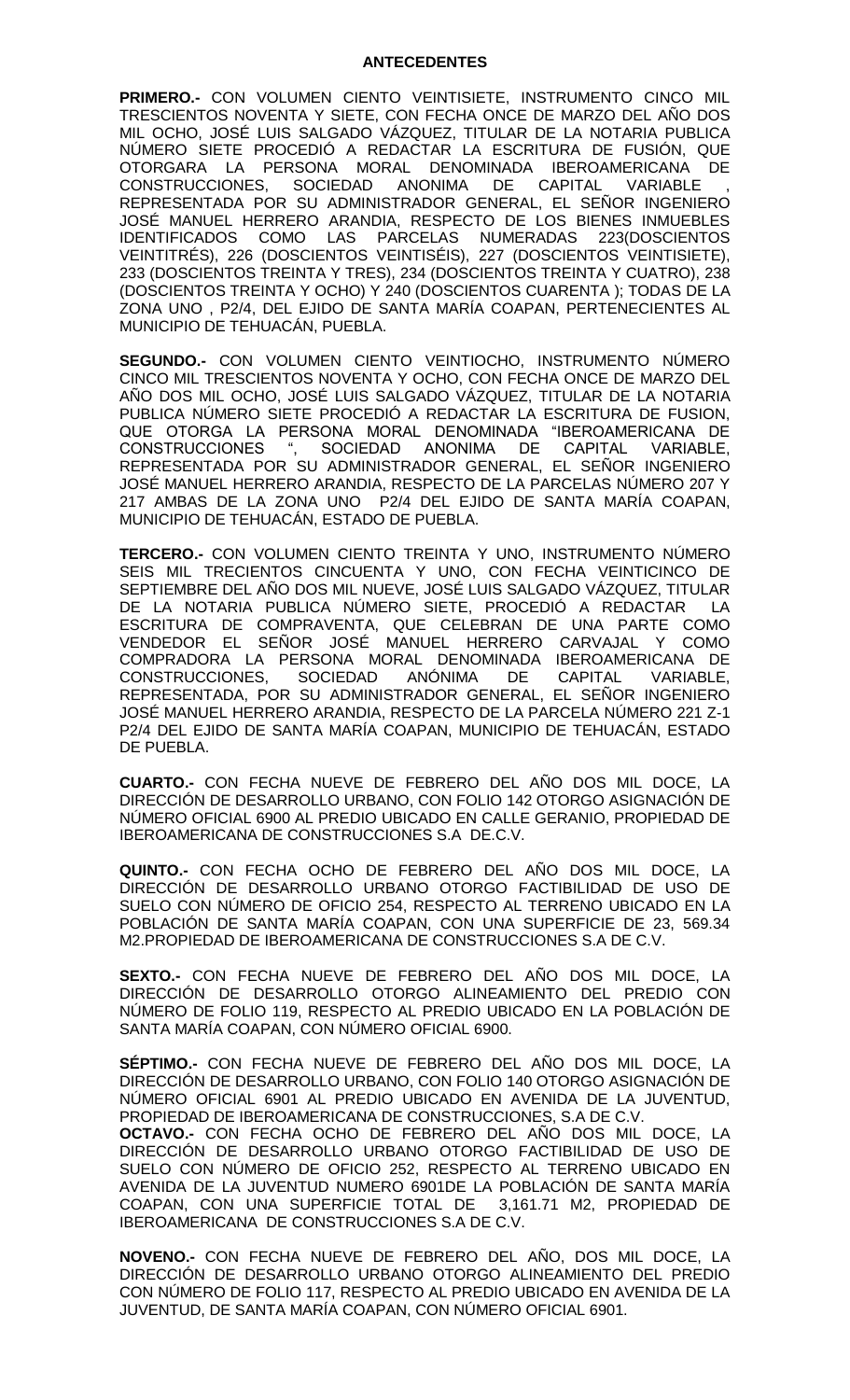**DECIMO.-** CON FECHA NUEVE DE FEBRERO DEL AÑO DOS MIL DOCE, LA DIRECCIÓN DE DESARROLLO URBANO, CON FOLIO 141 OTORGO ASIGNACIÓN DE NÚMERO OFICIAL 7101 AL PREDIO UBICADO EN AVENIDA DE LA JUVENTUD, PROPIEDAD DE IBEROAMERICANA DE CONSTRUCCIONES S.A DE C .V.

**DÉCIMO PRIMERO.-** CON FECHA OCHO DE FEBRERO DEL AÑO DOS MIL DOCE, LA DIRECCIÓN DE DESARROLLO URBANO OTORGO FACTIBILIDAD DE USO DE SUELO CON NÚMERO DE OFICIO 253, RESPECTO AL TERRENO UBICADO EN LA POBLACIÓN DE SANTA MARÍA COAPAN, CON UNA SUPERFICIE TOTAL DE 114, 294.08 M2, PROPIEDAD DE IBEROAMERICANA DE CONSTRUCCIONES S.A DE C.V.

**DÉCIMO SEGUNDO.-** CON FECHA NUEVE DE FEBRERO DEL AÑO DOS MIL DOCE, LA DIRECCIÓN DE DESARROLLO URBANO OTORGO ALINEAMIENTO DEL PREDIO CON NÚMERO DE FOLIO 118, RESPECTO AL PREDIO UBICADO EN AVENIDA DE LA JUVENTUD, SANTA MARÍA COAPAN, CON NÚMERO OFICIAL 7101.

**DÉCIMO TERCERO.-** QUE MEDIANTE SESIÓN ORDINARIA DE CABILDO DE FECHA ONCE DE JUNIO DEL AÑO DOS MIL DOCE SE AUTORIZA LA LOTIFICACIÓN Y ERECCIÓN DEL FRACCIONAMIENTO, DENOMINADO MAYORAZGO SEGUNDA SECCIÓN, UBICADO EN CALLE GERANIO NO. 6900 Y AVENIDA DE LA JUVENTUD NO. 6901 Y 7101, EN LA POBLACIÓN DE SANTA MARÍA COAPAN, PROPIEDAD DE IBEROAMERICANA DE CONSTRUCCIONES S.A DE C.V., COMO A CONTINUACIÓN SE DESCRIBE:

#### **ANÁLISIS DE ÁREAS**

#### **MAYORAZGO SEGUNDA SECCIÓN**

| ÁREA TOTAL DEL TERRENO <b>(ATERR)</b>                                                                                                                                                                                | 141,025.13 M <sup>2</sup> 100.00 %    |          |         |  |
|----------------------------------------------------------------------------------------------------------------------------------------------------------------------------------------------------------------------|---------------------------------------|----------|---------|--|
| ÁREA TOTAL DE AFECTACIÓN <b>(AAFEC)</b>                                                                                                                                                                              | 30034.28 M <sup>2</sup> 21.30 %       |          |         |  |
| ÁREA TOTAL DE VIALIDADES (AVIAL)                                                                                                                                                                                     | 18450.44 M <sup>2</sup> 13.08 %       |          |         |  |
| ÁREA NETA TOTAL (ANET)                                                                                                                                                                                               | 92,540.41 M <sup>2</sup> 65.62 %      |          |         |  |
| ANÁLISIS DEL ÁREA NETA                                                                                                                                                                                               |                                       |          |         |  |
| <b>COMPUESTA POR:</b>                                                                                                                                                                                                | 92,540.41 M <sup>2</sup> 100.00 %     |          |         |  |
| ÁREA HABITACIONAL                                                                                                                                                                                                    | 56,468.46                             |          | 61.02 % |  |
| ÁREA DE DONACIÓN                                                                                                                                                                                                     | 18,628.79                             |          | 20.13 % |  |
| ÁREA DE RESERVA                                                                                                                                                                                                      | 15,773.28                             |          | 17.04 % |  |
| ÁREA DE OOSAPAT                                                                                                                                                                                                      | 1,606.88                              |          | 1.74%   |  |
| ÁREA VERDE ADICIONAL                                                                                                                                                                                                 | 63.00                                 |          | 0.07 %  |  |
| REVISIÓN DEL ÁREA DE DONACIÓN                                                                                                                                                                                        |                                       |          |         |  |
| (ATERR) - (AVIAL) X 0,20                                                                                                                                                                                             | 18,508.08 M <sup>2</sup> 20.00 %      |          |         |  |
| ÁREA PROPUESTA POR EL FRACCIONADOR<br>REVISIÓN DEL ÁREA DE DONACIÓN<br>CONFORME AL ART. 67 FRACCIÓN I<br>DE LA LEY DE FRACCIONAMIENTOS Y<br>ACCIONES URBANÍSTICAS DEL<br>ESTADO LIBRE Y SOBERANO DE<br><b>PUEBLA</b> | 18,628.79 M <sup>2</sup> 20.13 % ANET |          |         |  |
| DENSIDAD DE VIVIENDA SEGÚN LA ZONIFICACIÓN H3<br>NÚMERO DE LOTES HABITACIONALES:<br>316                                                                                                                              |                                       | 50VIV/HA |         |  |
| NÚMERO DE VIVIENDAS QUE SE PUEDEN CONSTRUIR                                                                                                                                                                          |                                       | 705      |         |  |

**DÉCIMO CUARTO.-** QUE CON FECHA DIEZ DE AGOSTO DEL AÑO DOS MIL DOCE EL ORGANISMO OPERADOR DE LOS SERVICIOS DE AGUA POTABLE Y ALCANTARILLADO DEL MUNICIPIO DE TEHUACÁN MEDIANTE OFICIO EN EL CUAL LE HACE CONOCIMIENTO, QUE DE ACUERDO AL RECORRIDO FÍSICO SE OBSERVÓ QUE LAS PARCELAS207,217, 223,226,227,233,234,238,240, Y 221, UBICADAS DENTRO DE LA JURISDICCIÓN DE LA JUNTA DE SANTA MARÍA COAPAN, MOTIVO POR EL CUAL CARECE DE INFRAESTRUCTURA HIDRÁULICA Y SANITARIA, POR LO QUE PARA CONSTRUIR LA UNIDAD HABITACIONAL SE NECESITABA REALIZAR LAS SIGUIENTES OBRAS:

VIVIENDAS QUE SE PROPUSIERON **1999 EN 1999 EN 1999 EN 1999 EN 1999 EN 1999**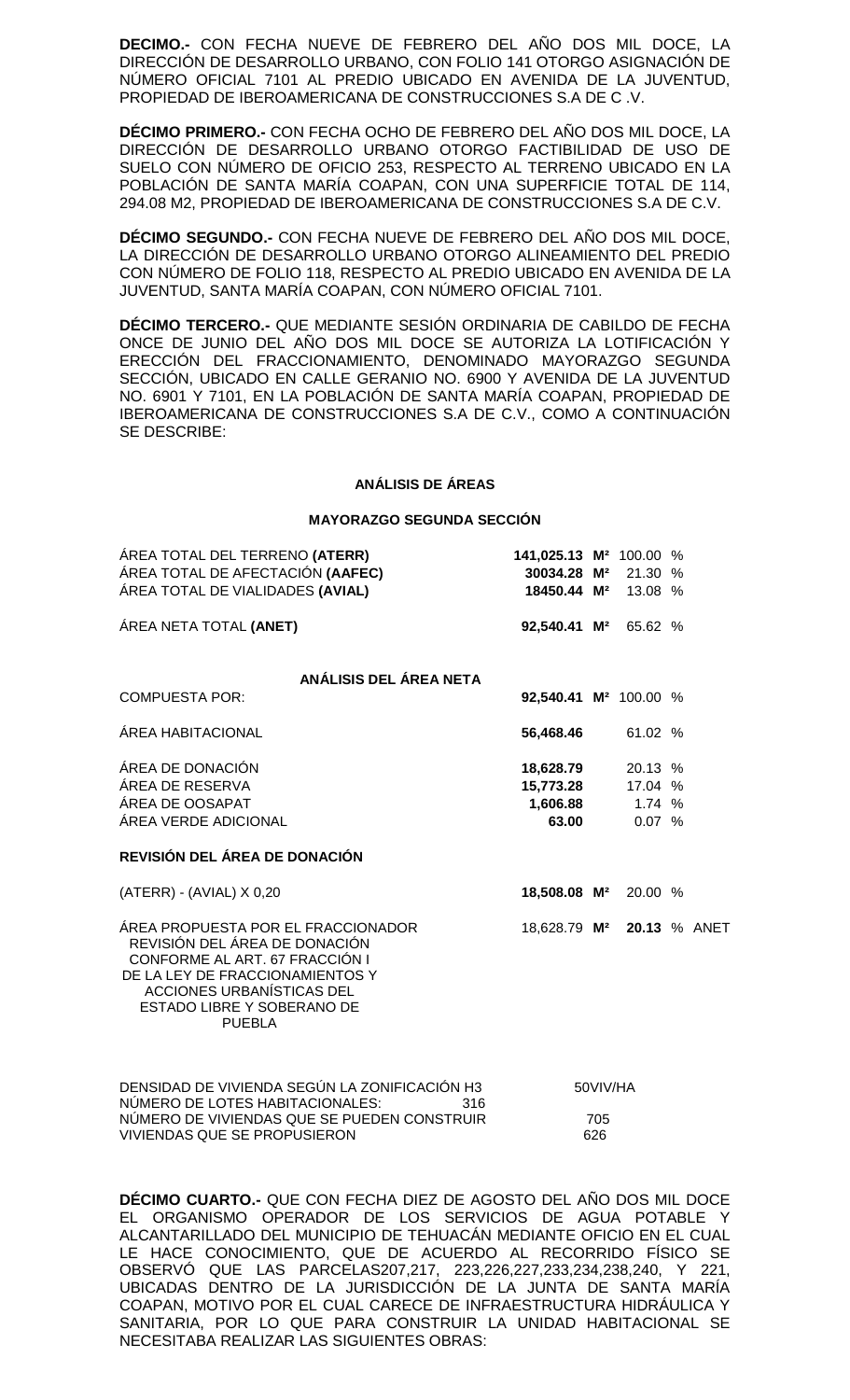- CONTAR CON FUENTE DE ABASTECIMIENTO; ES DECIR, REALIZAR LA PERFORACIÓN Y EQUIPAMIENTO DE UN POZO PROFUNDO CON UN AFORO APROXIMADO DE 30 LPS COMO MÍNIMO.
- CONTAR CON UNA PLANTA DE TRATAMIENTO PROPIA, LA CUAL DEBERÁ DE OPERAR Y DAR MANTENIMIENTO RESPECTIVO, PARA QUE LAS AGUAS YA TRATADAS PUEDAN SER DESCARGADAS A LA BARRANCA CON LA DEBIDA AUTORIZACIÓN DE LA CONAGUA.
- PRESENTAR EL DISEÑO DE LA MISMA AL OOSAPAT PARA SU REVISIÓN Y APROBACIÓN.

**DÉCIMO QUINTO.-** QUE CON FECHA VEINTICINCO DE SEPTIEMBRE DEL AÑO DOS MIL CATORCE IBEROBIENES S.A DE C.V. SOLICITA ANTE LA COMISIÓN NACIONAL DEL AGUA, EL PERMISO DE DESCARGA DE AGUAS RESIDUALES BAJO EL CÓDIGO DE EXPEDIENTE: 1I2OII1UA4PEL.

**DÉCIMO SEXTO.-** QUE MEDIANTE OFICIO154/DJ/2013. EL ORGANISMO OPERADOR DE LOS SERVICIOS DE AGUA POTABLE Y ALCANTARILLADO DEL MUNICIPIO DE TEHUACÁN. PUEBLA, CON FUNDAMENTO EN LOS ARTÍCULOS 10 FRACCIÓN III Y 23 DE LA LEY DEL AGUA, PARA EL ESTADO DE PUEBLA, EL CONSEJO DIRECTIVO APRUEBA EL INICIO Y SEGUIMIENTO DEL TRÁMITE ADMINISTRATIVO RELATIVO A LA RELOCALIZACIÓN, REPOSICIÓN O RECUPERACIÓN DE VOLÚMENES DEL APROVECHAMIENTO OTORGADO AL OOSAPAT, AMPARADO BAJO EL TÍTULO DE CONCESIÓN NÚMERO 10PUE111920/28HSGE01, IDENTIFICADO COMO ALHUELICAN PARA QUE EL MISMO SE UBIQUE EN LA ZONA DEL CONJUNTO HABITACIONAL MAYORAZGO SEGUNDA SECCIÓN, UBICADO EN AVENIDA DE LA JUVENTUD NÚMERO 6901 Y 7101, Y CALLE GERANIOS NÚMERO 6900 EN SANTA MARÍA COAPAN DE ESTA CIUDAD.

**DÉCIMO SÉPTIMO.-** QUE MEDIANTE OFICIO **NO. B00.DL.14.1.0813/2011**, LA DIRECCIÓN LOCAL PUEBLA SUBDIRECCIÓN DE ADMINISTRACIÓN DEL AGUA RESUELVE OTORGAR EL PERMISO PARA LA PERFORACIÓN DE UN POZO PROFUNDO, QUE SE LLEVARA EN EL LOTE 12 MANZANA 24 DEL FRACCIONAMIENTO MAYORAZGO SEGUNDA SECCIÓN "DE LA LOCALIDAD DE TEHUACÁN, MUNICIPIO DE TEHUACÁN EN EL ESTADO DE PUEBLA, EN CALIDAD DE RELOCALIZACIÓN DEL POZO IDENTIFICADO EN EL ANEXO 2.3 DEL TÍTULO DE ASIGNACIÓN NO.10PUE111920/28HSGE01, Y EN CASO DE OBTENER RESULTADOS FAVORABLES Y SIN PERJUICIOS DE DERECHO DE TERCEROS, CONTINUAR CON EL TRÁMITE DE MODIFICACIÓN TÉCNICA (CNA-01-012), DICHOS TRABAJOS DE PERFORACIÓN SE SUJETARA A LAS SIGUIENTES CARACTERÍSTICAS:

COORDENADAS GEOMÉTRICAS: LATITUD NORTE 18°24´55.2" LONGITUD OESTE: 97°22´17.4" 140.00 M

| PROFUNDIDAD DE PERFORACION:     | 140.00 M         |
|---------------------------------|------------------|
| DIÁMETRO DE PERFORACIÓN:        | 45.72 M          |
| DIÁMETRO DE ADEME:              | 30.48 M          |
| DIÁMETRO DE SUCCIÓN O DESCARGA: | 25.40 Y 20.32 CM |
|                                 |                  |

**DÉCIMO OCTAVO.-** QUE CON FECHA 02 DE DICIEMBRE DEL AÑO DOS MIL TRECE EL ORGANISMO OPERADOR DE LOS SERVICIOS DE AGUA POTABLE Y ALCANTARILLADO DEL MUNICIPIO DE TEHUACÁN DETERMINA QUE ES PROCEDENTE Y FACTIBLE EL DESARROLLO, CONSTRUCCIÓN Y OPERACIÓN DE DICHA PLANTA PAQUETE DE TRATAMIENTO DE EFLUENTES.

**DÉCIMO NOVENO**.- CON VOLUMEN NÚMERO 164 CIENTO SESENTA Y CUATRO, INSTRUMENTO NÚMERO 9709 NUEVE MIL SETECIENTOS NUEVE, EN LA CIUDAD DE TEHUACÁN, ESTADO DE PUEBLA, DISTRITO JUDICIAL DEL MISMO NOMBRE, A LOS VEINTISÉIS DÍAS DEL MES SEPTIEMBRE DEL AÑO DOS MIL CATORCE, EL LIC. JOSÉ LUIS SALGADO VÁZQUEZ, TITULAR DE LA NOTARÍA PÚBLICA NÚMERO SIETE DE ESTE DISTRITO JUDICIAL EN EJERCICIO DE REDACTAR LA ESCRITURA DE: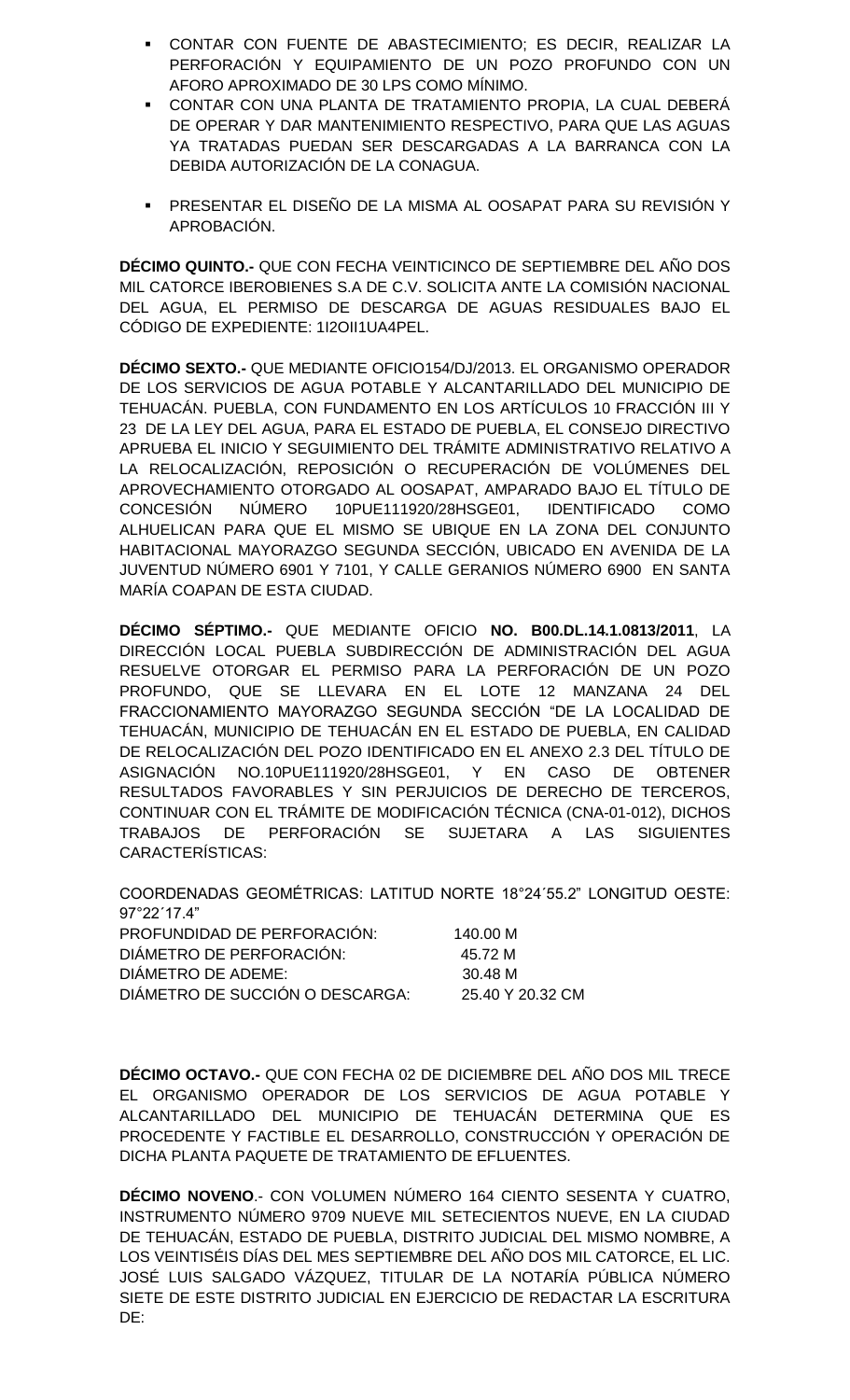A).- LA DECLARACIÓN UNILATERAL, POR VIRTUD DE LA CUAL SE LLEVA A CABO LA FUSIÓN, DEL INMUEBLE IDENTIFICADO COMO LA PARCELA 221, 226, 227, 233, 234, 238, 240, 221, TODAS DE LA ZONA UNO, P2/4, DEL EJIDO DE SANTA MARÍA COAPAN, PERTENECIENTE AL MUNICIPIO DE TEHUACÁN, PUEBLA, Y PREDIO FUSIONADO INTEGRADO POR LAS PARCELAS 207 Y 217 AMBAS DE LA ZONA UNO P2/4 DEL EJIDO DE SANTA MARÍA COAPAN, PERTENECIENTES AL MUNICIPIO DE TEHUACÁN, PUEBLA. QUE OTORGA LA PERSONA MORAL DENOMINADA **IBEROBIENES S.A. DE C.V.**

B).- LA PROTOCOLIZACIÓN DE LA LOTIFICACIÓN, DEL FRACCIONAMIENTO DENOMINADO MAYORAZGO SEGUNDA SECCIÓN. PARA LAS PARCELAS 221, 226, 227, 233, 234, 238, 240, 221, TODAS DE LA ZONA UNO, P2/4, DEL EJIDO DE SANTA MARÍA COAPAN, PERTENECIENTE AL MUNICIPIO DE TEHUACÁN, PUEBLA, Y PREDIO FUSIONADO INTEGRADO POR LAS PARCELAS 207 Y 217 AMBAS DE LA ZONA UNO P2/4 DEL EJIDO DE SANTA MARÍA COAPAN, PERTENECIENTES AL MUNICIPIO DE TEHUACÁN, PUEBLA. QUE OTORGA LA PERSONA MORAL DENOMINADA **IBEROBIENES S.A DE C.V.**

**VIGÉSIMO.-** QUE CON FECHA 16 DE ABRIL DEL AÑO DOS MIL QUINCE EL ARQ. RAFAEL MARTÍNEZ GARIBAY, COORDINADOR DE GESTORÍA SOLICITA A ESTA DIRECCIÓN DE DESARROLLO URBANO NÚMERO OFICIAL, ALINEAMIENTO, USO DE SUELO Y LICENCIA DE CONSTRUCCIÓN PARA EL POZO DE AGUA POTABLE, PLANTA TRATADORA DE AGUAS , TANQUE ELEVADO Y CISTERNA . PARA DARLE SERVICIO AL FRACCIONAMIENTO MAYORAZGO SEGUNDA SECCION PROPIEDAD DE LA PERSONA MORAL DENOMINADA **IBEROBIENES S.A DE C.V.**

**VIGÉSIMO PRIMERO**.- CON VOLUMEN NÚMERO 168(CIENTO SESENTA Y OCHO), INSTRUMENTO NÚMERO 10104 (DIEZ MIL CIENTO CUATRO) EN LA CIUDAD DE TEHUACÁN, ESTADO DE PUEBLA, DISTRITO JUDICIAL DEL MISMO NOMBRE, A LOS VEINTITRÉS DÍAS DEL MES DE ABRIL DEL AÑO DOS MIL QUINCE. EL LIC. JOSÉ LUIS SALGADO VÁZQUEZ, TITULAR DE LA NOTARÍA PÚBLICA NÚMERO SIETE DE ESTE DISTRITO JUDICIAL EN EJERCICIO, PROCEDIÓ A REDACTAR LA ESCRITURA DE:

LA DONACIÓN PURA Y A TÍTULO GRATUITO, QUE CELEBRAN DE UNA PARTE Y COMO DONANTE, LA PERSONA JURÍDICA DENOMINADA IBEROBIENES SOCIEDAD ANÓNIMA DE CAPITAL VARIABLE, REPRESENTADA EN ESTE ACTO POR SUS APODERADOS LOS SEÑORES INGENIERO JULIÁN DE JESÚS HERRERO ARANDIA Y LIC. GERARDO ALONSO GRAF Y DE OTRA PARTE Y COMO DONATARIO EL ORGANISMO OPERADOR DE LOS SERVICIOS DE AGUA POTABLE Y ALCANTARILLADO DEL MUNICIPIO DE TEHUACÁN, PUEBLA REPRESENTADA EN ESTE ACTO POR EL SEÑOR LICENCIADO Y MAESTRO JOSÉ VALENTÍN CUBILLAS ROMERO, EN SU CARÁCTER DE DIRECTOR GENERAL, RESPECTO DE LOS SIGUIENTES INMUEBLES MANZANA DOS, LOTE DOCE DE LA MANZANA VEINTICUATRO Y FRACCIÓN DE LA MANZANA TREINTA Y CUATRO, TODOS DEL "FRACCIONAMIENTO DENOMINADO MAYORAZGO SEGUNDA SECCIÓN" , DE ESTA CIUDAD, Y QUE TENDRÁN CARÁCTER DE INALIENABLE E IMPRESCRIPTIBLE DE CONFORMIDAD CON LO QUE ESTABLECE LA LEY DE FRACCIONAMIENTOS Y ACCIONES URBANÍSTICAS DEL ESTADO LIBRE Y SOBERANO DE PUEBLA.

**VIGÉSIMO SEGUNDO.-** QUE CON FECHA VEINTINUEVE DE MAYO DEL AÑO DOS MIL QUINCE LA PERSONA MORAL DENOMINADA IBEROBIENES S.A. DE C.V., INGRESA A ESTA DIRECCIÓN DE DESARROLLO URBANO EL PROYECTO DE RE LOTIFICACIÓN Y AUMENTO DE DENSIDAD PARA EL FRACCIONAMIENTO MAYORAZGO SEGUNDA SECCIÓN.

**VIGÉSIMO TERCERO.-** QUE CON FECHA ONCE DE JUNIO DEL AÑO DOS MIL QUINCE EL ORGANISMO OPERADOR DE LOS SERVICIOS DE AGUA POTABLE Y ALCANTARILLADO DEL MUNICIPIO DE TEHUACÁN, PUÉ. OTORGAR SOLICITUD DE FACTIBILIDAD BAJO EL OFICIO: OO-LGAG-IBEROBIENES-MAYORAZGOII/1032VVS/JUNIO/2015, INDICANDO EN ELLA LO SIGUIENTE: QUE EL ORGANISMO CUENTA CON LA INFRAESTRUCTURA HIDRÁULICA Y SANITARIA PARA DOTAR DE LOS SERVICIOS AL FRACCIONAMIENTO MAYORAZGO SEGUNDA SECCIÓN UBICADO EN CALLE AVENIDA DE LA JUVENTUD NÚMERO 6901, 7101 Y CALLE GERANIOS NÚMERO 6900, PARA EL PROYECTO DE 1032 VIVIENDAS, DEBERÁN REALIZAR LAS AMPLIACIONES NECESARIAS DESDE EL PUNTO DE CONEXIÓN QUE LES DÉ A CONOCER EL OOSAPAT HASTA SU PREDIO.

#### **C O N S I DE R A N D O S**

**I.-** QUE EL PÁRRAFO DE LA FRACCIÓN II DEL ARTÍCULO 115 DE LA CONSTITUCIÓN POLÍTICA DE LOS ESTADOS UNIDOS MEXICANOS, DETERMINAN QUE LOS AYUNTAMIENTOS TENDRÁN FACULTADES PARA APROBAR, DE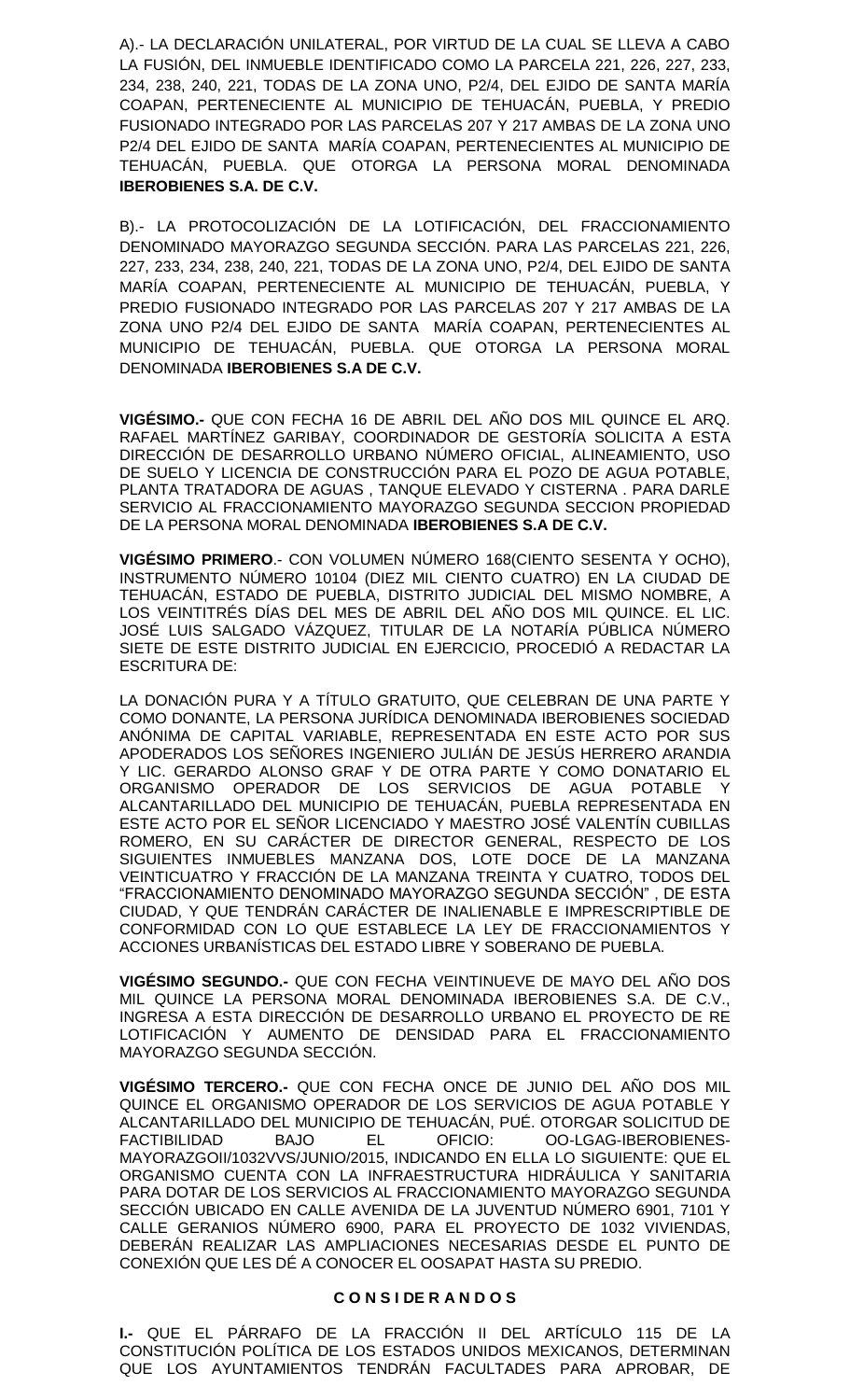ACUERDO A LAS LEYES EN MATERIA MUNICIPAL QUE DEBERÁN EXPEDIR LAS LEGISLATURAS DE LOS ESTADOS, LOS BANDOS DE POLICIA Y GOBIERNO, LOS REGLAMENTOS, CIRCULARES Y DISPOSICIONES ADMINISTRATIVAS DE OBSERVANCIA GENERAL DENTRO DE SUS RESPECTIVAS JURISDICCIONES, QUE ORGANICEN LA ADMINISTRACIÓN PÚBLICA MUNICIPAL, REGULEN LAS MATERIAS PROCEDIMIENTOS, FUNCIONES Y SERVICIOS PÚBLICOS DE SU COMPETENCIA Y ASEGUREN LA PARTICIPACIÓN CIUDADANA Y VECINAL; MISMA DISPOSICIÓN QUE ES TRASLADADA A LA FRACCIÓN III DEL ARTÍCULO 105 DE LA CONSTITUCIÓN POLÍTICA DEL ESTADO LIBRE Y SOBERANO DE PUEBLA.

**II.-** QUE ES OBLIGACIÓN DE ESTE HONORABLE AYUNTAMIENTO EN TÉRMINOS DE LO QUE DISPONEN LOS DIVERSOS 102, 103 Y 105 DE LA CONSTITUCIÓN POLÍTICA DEL ESTADO LIBRE Y SOBERANO DE PUEBLA CUMPLIR Y HACER CUMPLIR LA CONSTITUCIÓN, LEYES Y REGLAMENTOS SECUNDARIOS QUE EMANEN DEL PACTO FEDERAL.

**III.-** QUE EN TÉRMINOS DE LOS ARTÍCULOS 115 FRACCIONES V INCISO A,D Y F DE LA CONSTITUCIÓN POLÍTICA DE LOS ESTADOS UNIDOS MEXICANOS, DISPONE QUE LOS MUNICIPIOS ESTÁN FACULTADOS, ENTRE OTRAS MATERIAS PARA FORMULAR, APROBAR Y ADMINISTRAR A ZONIFICACIÓN Y PLANES DE DESARROLLO URBANO MUNICIPAL, CONTROLAR Y VIGILAR LA UTILIZACIÓN DEL SUELO EN EL ÁMBITO DE SU COMPETENCIA DE SUS JURISDICCIONES TERRITORIALES; ASÍ COMO EL IMPERATIVO NORMATIVO JURÍDICO 105 FRACCIÓN IV INCISO A, D, Y F DE LA CONSTITUCIÓN POLÍTICA DEL ESTADO DE PUEBLA Y NUMERAL 9 FRACCIONES IV, V, VI, 13 FRACCIÓN VI, CORRESPONDE AL AYUNTAMIENTO EN SU RESPECTIVA JURISDICCIÓN EXPEDIR LAS AUTORIZACIONES DE LICENCIAS, CONSTANCIAS DE USO DE SUELO FRACCIONAMIENTOS, SUBDIVISIONES, FUSIONES, RE LOTIFICACIONES Y CONDOMINIOS DE CONFORMIDAD CON LO DEL ESTADO LIBRE Y SOBERANO DE PUEBLA, Y EN LOS PROGRAMA DE DESARROLLO URBANO SUSTENTABLE APLICABLES Y DEMÁS DISPOSICIONES JURÍDICAS APLICABLES.

**IV.-** QUE EN TÉRMINOS DE LO DISPUESTO POR EL ARTICULO 9 FRACCIONES I, III, X Y XV Y EL ÚLTIMO PÁRRAFO DE LA LEY GENERAL DE ASENTAMIENTOS HUMANOS; LE CORRESPONDE AL MUNICIPIO EN EL ÁMBITO DE SU JURISDICCIÓN ENTRE OTROS EL ADMINISTRAR LOS PLANES O PROGRAMAS DE DESARROLLO URBANO, DE CENTROS URBANOS DE POBLACIÓN, ASÍ COMO EXPEDIR LAS AUTORIZACIONES LICENCIAS O PERMISOS DE USO DE SUELO, CONSTRUCCIÓN, FRACCIONAMIENTOS, SUBDIVISIONES, FUSIONES, RE LOTIFICACIONES Y CONDOMINIOS; EJERCIENDO SUS ATRIBUCIONES EN MATERIA DE DESARROLLO URBANO A TRAVÉS DE LOS CABILDOS DE LOS AYUNTAMIENTOS O CON EL CONTROL Y EVALUACIÓN DE ESTOS, DE IGUAL FORMA DISPONE EL NUMERAL 78 FRACCIONES XXXIX Y XLI DE LA LEY ORGÁNICA MUNICIPAL, COMO FACULTAD DE LOS AYUNTAMIENTOS, EL ADMINISTRAR SUS PROGRAMAS DE DESARROLLO URBANO, ASÍ COMO EL CONTROLAR Y REGULAR EL SUELO DENTRO DE SU JURISDICCIÓN TERRITORIAL, DESDE LUEGO RESPETANDO EL MARCO JURÍDICO ANTES CITADO; COMPRENDIÉNDOSE ACCIONES TENDIENTES A LA CONSERVACIÓN, MEJORAMIENTO Y CRECIMIENTO DE LOS CENTROS DE POBLACIÓN DEL MUNICIPIO, SIN DESCUIDAR DESDE LUEGO EL MANTENIMIENTO DEL EQUILIBRIO ECOLÓGICO Y ADECUÁNDOSE A LOS PRINCIPIOS DE UN DESARROLLO EQUILIBRADO Y SUSTENTABLE.

**V.-** ASÍ MISMO, EL ARTÍCULO 22 DE LA LEY DE FRACCIONAMIENTOS Y ACCIONES URBANÍSTICAS DEL ESTADO LIBRE Y SOBERANO DE PUEBLA DISPONE QUE PARA AUTORIZAR DIVISIONES, SUBDIVISIONES, FUSIONES, SEGREGACIONES, LOTIFICACIONES Y RE LOTIFICACIONES, CUALQUIERA QUE SEA SU EXTENSIÓN, LA PROTECCIÓN AL AMBIENTE NATURAL Y DESARROLLO SUSTENTABLE, LA DE DESARROLLO URBANO DEL CENTRO DE POBLACIÓN DE QUE SE TRATE PARA ESTABLECER LOS LINEAMIENTOS A QUE DEBERÁN SUJETARSE ESTIMANDO LA DIMENSIÓN RESULTANTE DEL PREDIO, EL USO AL QUE SE DESTINARA Y LOS SERVICIOS ESPECÍFICOS EXISTENTES, ASÍ MISMO SE REQUERIRÁ LA FACTIBILIDAD CORRESPONDIENTE EN RELACIÓN A LA DOTACIÓN DE SERVICIOS PÚBLICOS ASÍ MISMO EN SU FRACCIÓN IV, DEFINE LA LOTIFICACIÓN COMO LA PARTICIÓN DE UN TERRENO EN MÁS DE DOS FRACCIONES QUE NO REQUIERAN EL TRAZO DE VÍA PÚBLICA, CONSTITUYÉNDOSE CADA UNA DE LAS FRACCIONES EN LOTES.

**VI.-** QUE CON FECHA 29 DE MAYO DEL AÑO DOS MIL QUINCE LA DIRECCIÓN DE DESARROLLO URBANO OTORGA LA FACTIBILIDAD DE USO DE SUELO BAJO EL FOLIO (1118/898)/2015 PARA EL PROYECTO DE RE LOTIFICACIÓN DEL FRACCIONAMIENTO HABITACIONAL DENOMINADO "MAYORAZGO SEGUNDA SECCIÓN "UBICADO EN AVENIDA DE LA JUVENTUD, CONFORME AL PROGRAMA DE DESARROLLO URBANO DE TEHUACAN ACTUALIZACION 2014, EN EL QUE ESTABLECE QUE EL PREDIO SE UBICA EN UNA ZONIFICACIÓN PRIMARIA , ÁREA URBANA ACTUAL Y ZONIFICACIÓN SECUNDARIA ( H3) DENOMINADA HABITACIONAL ALTA Y DE ACUERDO A LA TABLA DE COMPATIBILIDADES DE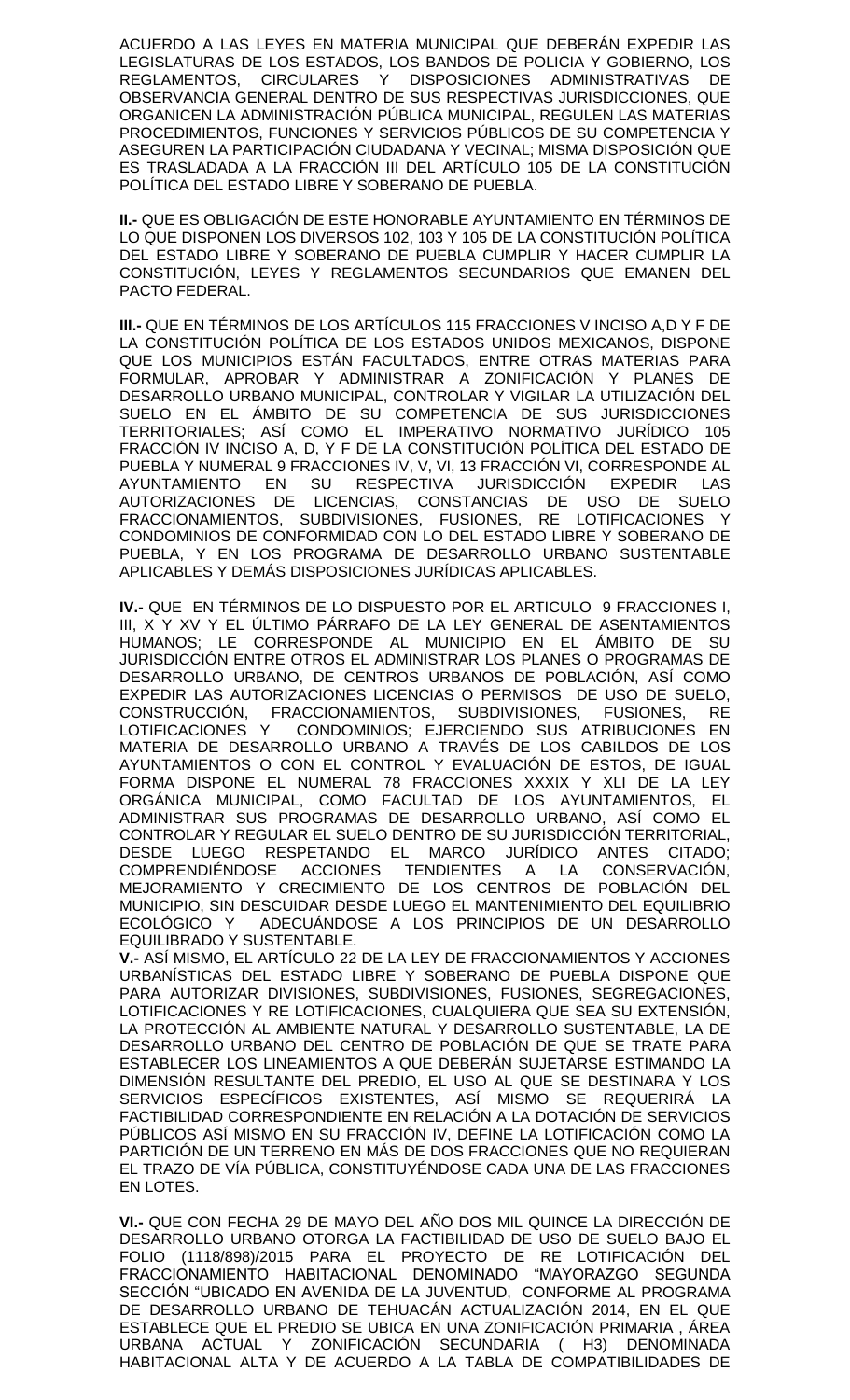USOS Y DESTINOS, EL APROVECHAMIENTO QUE SE PRETENDE PARA USO HABITACIONAL ES FACTIBLE CONDICIONADO A CUMPLIR CON : LOTE MÍNIMO DE 90.00 M2, FRENTE MÍNIMO 6 M, COEFICIENTE DE UTILIZACIÓN DEL SUELO (CUS) 3.00 MAX, COEFICIENTE DE OCUPACIÓN DEL SUELO (COS) .80 MAX. DENSIDAD HABITACIONAL DE 76-100 VIVIENDAS /HECTÁREA.

**VII.-** EN EL ARTÍCULO 23 DE LA LEY DE FRACCIONAMIENTO Y ACCIONES URBANÍSTICAS DEL ESTADO LIBRE Y SOBERANO DE PUEBLA, SEÑALA QUE LA AUTORIDAD COMPETENTE OTORGARA DICHA AUTORIZACIÓN SIEMPRE Y CUANDO:

I.- NO SE AFECTE LA CAPACIDAD DE REDES DE INFRAESTRUCTURA INSTALADAS EN EL PROPIO FRACCIONAMIENTO Y EN LA ZONA DE SU UBICACIÓN

II.- NO SE REBASE LA DENSIDAD DE POBLACIÓN SEÑALADA EN LOS PROGRAMAS DE DESARROLLO URBANO

III.- NO SE AFECTEN ZONAS ARBOLADAS, ZONAS DE VALORES NATURALES CONTENIDOS EN LOS PROGRAMAS DE CONTENIDO ECOLÓGICO; MONUMENTOS Y ZONAS ARQUEOLÓGICAS E HISTORIA, Y LA IMAGEN URBANA.

**VIII.-** QUE DE ACUERDO AL ARTÍCULO 77 DE LA MISMA LEY EN CITA EN EL PÁRRAFO PRÓXIMO ANTERIOR, DETERMINA QUE LOS ACUERDOS DE LOS AYUNTAMIENTOS SE TOMARAN POR MAYORÍA DE VOTOS DEL PRESIDENTE MUNICIPAL Y REGIDORES, EN CASO DE EMPATE EL PRESIDENTE MUNICIPAL TENDRÁ VOTO DE CALIDAD.

**IX.-** QUE EL ARTÍCULO 76 PRIMER PÁRRAFO DE LA LEY ORGÁNICA MUNICIPAL DETERMINA QUE EL AYUNTAMIENTO SESIONARA VÁLIDAMENTE CON ASISTENCIA DE LA MAYORÍA DE SUS MIEMBROS Y DEL SECRETARIO DEL AYUNTAMIENTO O LA PERSONA QUE LEGALMENTE LOS SUSTITUYA.

**X.-** DE ACUERDO AL ARTÍCULO 15 DE LA LEY DE FRACCIONAMIENTOS Y ACCIONES URBANÍSTICAS DEL ESTADO LIBRE Y SOBERANO DE PUEBLA, LOS FRACCIONAMIENTOS DEBERÁN REALIZARSE EN TERRENOS QUE SE ENCUENTREN DENTRO DE LAS ÁREAS DE CONSOLIDACIÓN DE CRECIMIENTO DEL CENTRO DE POBLACIÓN DE QUE SE TRATE O EN TERRENOS PRÓXIMOS A OTROS FRACCIONAMIENTOS QUE YA ESTÉN DOTADOS DE TODOS LOS SERVICIOS PÚBLICOS MUNICIPALES; ASÍ MISMO LOS PREDIOS EN CUESTIÓN SE ENCUENTRAN PRÓXIMOS A OTROS FRACCIONAMIENTOS, MEJORANDO LA CONSERVACIÓN DEL CRECIMIENTO URBANO.

**XI.-** QUE DE APROBARSE LA LOTIFICACIÓN DEL FRACCIONAMIENTO HABITACIONAL DENOMINADO FRACCIONAMIENTO **MAYORAZGO SEGUNDA SECCIÓN, UBICADO EN CALLE GERANIO NO. 6900 Y AVENIDA DE LA JUVENTUD NO.6901 Y 7101, EN LA POBLACIÓN DE SANTA MARÍA COAPAN, PROPIEDAD DE LA PERSONA MORAL DENOMINADA IBEROBIENES SOCIEDAD ANÓNIMA DE CAPITAL VARIABLE.,** PERMITIRÁ QUE EN LOS PREDIOS SE DESARROLLEN ESPACIOS PÚBLICOS DE CALIDAD CON CALLES ATRACTIVAS QUE PERMITAN QUE SE LIGUEN VIVIENDAS, EQUIPAMIENTOS, ÁREAS VERDES QUE PROMUEVAN LA SEGURIDAD Y ESPACIOS CON CARACTERÍSTICAS ARQUITECTÓNICAS DE LA COMUNIDAD PREEXISTENTE; SE ESTABLECERÁ LA DENSIDAD DEL PROYECTO COMO A CONTINUACIÓN SE DESCRIBE:

100 VIV/HA \* 14.1002513 = 1410 VIVIENDAS PARA EL TOTAL DEL PREDIO. POR LO QUE PARA ESTE PREDIO DE 14.102513 HAS, EN TOTAL SE PODRÁN AUTORIZAR UN MÁXIMO DE 1410 VIVIENDAS.

**XII.-** QUE DE ACUERDO A LA TABLA DE COMPATIBILIDAD DE USOS DE SUELO CONTEMPLADA EN EL PROGRAMA MUNICIPAL DE DESARROLLO SUSTENTABLE DE TEHUACÁN ACTUALIZACIÓN 2014. PARA LA ZONIFICACIÓN H3 SU USO DE SUELO ES INCOMPATIBLE CON EL PROYECTO **"PLANTA TRATADORA DE AGUA RESIDUAL "** SIN EMBARGO DICHO PROYECTO ES INDISPENSABLE PARA EL FUNCIONAMIENTO DEL CONJUNTO QUE SE ESTÁ DESARROLLANDO TODA VEZ QUE COMO LO HA EXPUESTO EL ORGANISMO OPERADOR DE LOS SERVICIOS DE AGUA POTABLE Y ALCANTARILLADO DEL MUNICIPIO DE TEHUACÁN, QUE DE ACUERDO AL RECORRIDO FÍSICO SE OBSERVÓ QUE LAS PARCELAS 207,217,223,226,227,233,234,238,240, Y 221, UBICADAS DENTRO DE LA JURISDICCIÓN DE LA JUNTA DE SANTA MARÍA COAPAN, CARECEN DE INFRAESTRUCTURA HIDRÁULICA Y SANITARIA, POR LO QUE PARA CONSTRUIR LA UNIDAD HABITACIONAL NECESITABA REALIZAR LAS SIGUIENTES OBRAS:

 CONTAR CON FUENTE DE ABASTECIMIENTO; ES DECIR, REALIZAR LA PERFORACIÓN Y EQUIPAMIENTO DE UN POZO PROFUNDO CON UN AFORO APROXIMADO DE 30 LPS COMO MÍNIMO.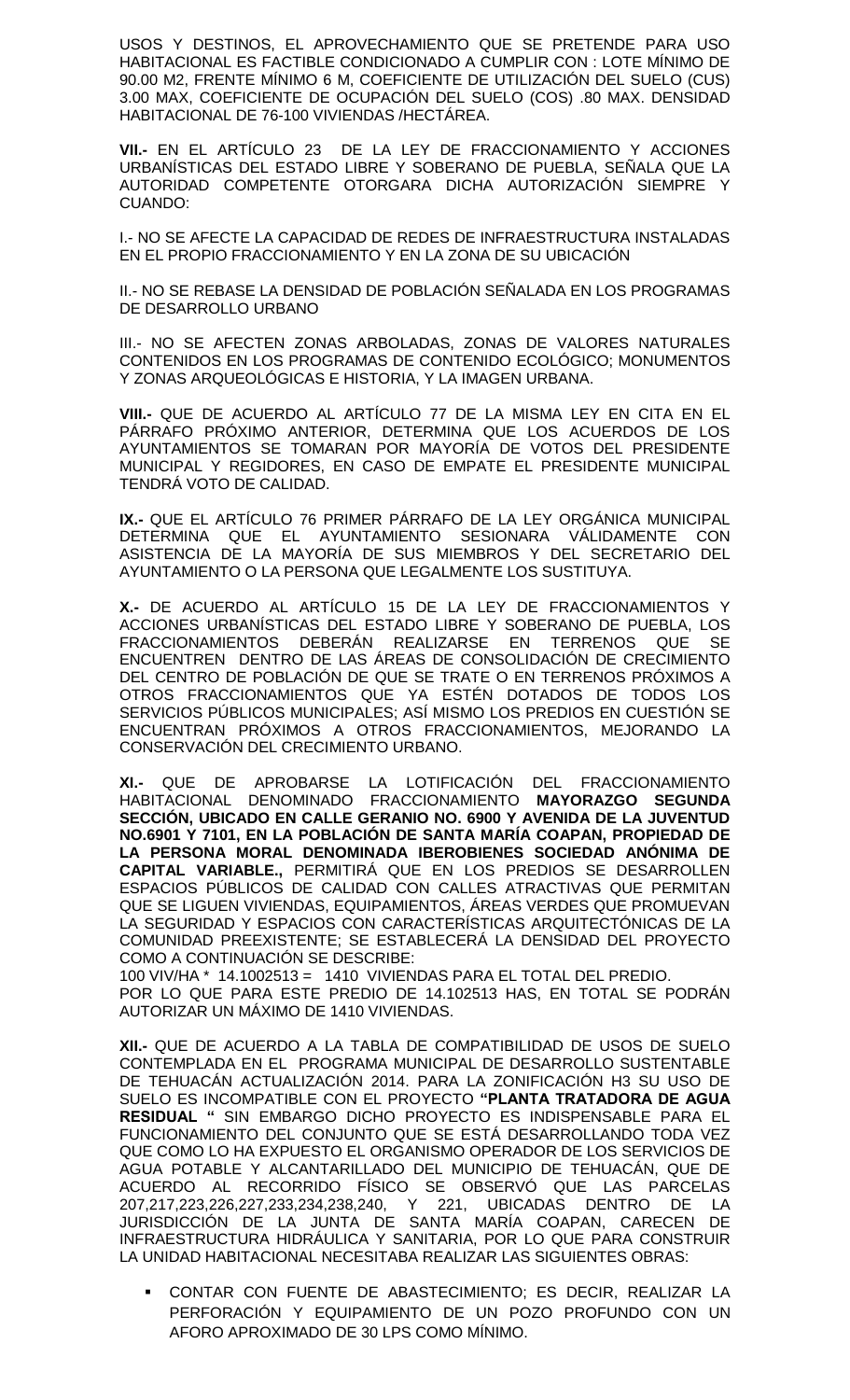- CONTAR CON UNA PLANTA DE TRATAMIENTO PROPIA, LA CUAL DEBERÁ DE OPERAR Y DAR MANTENIMIENTO RESPECTIVO, PARA QUE LAS AGUAS YA TRATADAS PUEDAN SER DESCARGADAS A LA BARRANCA CON LA DEBIDA AUTORIZACIÓN DE LA CONAGUA.
- PRESENTAR EL DISEÑO DE LA MISMA AL OOSAPAT PARA SU REVISIÓN Y APROBACIÓN.

**XIII.-** QUE EN CASO ESPECÍFICO DE ESTUDIOS NOS ENCONTRAMOS EN PRESENCIA DE UN FRACCIONAMIENTO DEL TIPO INTERÉS POPULAR, EN VIRTUD DE QUE REÚNE LAS CARACTERÍSTICAS CONTEMPLADAS EN EL ARTÍCULO 15 FRACCIÓN IV DE LA LEY DE FRACCIONAMIENTOS Y ACCIONES URBANÍSTICAS DEL ESTADO LIBRE Y SOBERANO DE PUEBLA; ES PROCEDENTE CONSIDERAR EL FRACCIONAMIENTO DE LA MANERA EN QUE A CONTINUACIÓN SE DESCRIBE:

#### **ANÁLISIS DE ÁREAS IBEROBIENES S.A DE C.V MAYORAZGO SEGUNDA SECCIÓN**

| ÁREA TOTAL DEL TERRENO (ATERR)                                                                                     | 141,025.13 M <sup>2</sup> | 100.00 %     |
|--------------------------------------------------------------------------------------------------------------------|---------------------------|--------------|
| ÁREA TOTAL DE AFECTACIÓN (AAFEC)                                                                                   | 30,034.28 M <sup>2</sup>  | 21.30 %      |
| ÁREA TOTAL DE VIALIDADES (AVIAL)                                                                                   | 18,450.44 M <sup>2</sup>  | 13.08 %      |
| ÁREA NETA TOTAL (ANET)                                                                                             | 92,540.41 M <sup>2</sup>  | 65.62 %      |
| ANÁLISIS DEL ÁREA NETA                                                                                             |                           |              |
| <b>COMPUESTA POR:</b>                                                                                              | 92,540.41 M <sup>2</sup>  | 100.00 %     |
| ÁREA HABITACIONAL                                                                                                  | 66,236.33 M <sup>2</sup>  | 71.58 %      |
| ÁREA DE DONACIÓN                                                                                                   | 18,628.79 M <sup>2</sup>  | 20.13 %      |
| ÁREA DE RESERVA                                                                                                    | $6,005.41$ M <sup>2</sup> | 6.49 %       |
| ÁREA DE OOSAPAT                                                                                                    | $1,606.88$ M <sup>2</sup> | 1.74 %       |
| <b>ÁREA VERDE ADICIONAL</b>                                                                                        | 63.00 M <sup>2</sup>      | 0.07 %       |
| REVISIÓN DEL ÁREA DE DONACIÓN                                                                                      |                           |              |
| (ATERR) - (AVIAL) X 0,20                                                                                           | 18,508.08 M <sup>2</sup>  | 20.00 %      |
| ÁREA PROPUESTA POR EL FRACCIONADOR<br>REVISIÓN DEL ÁREA DE DONACIÓN CONFORME<br>AL ART. 67 FRACCIÓN I DE LA LEY DE | 18,628.79 M <sup>2</sup>  | 20.13 % ANET |

FRACCIONAMIENTOS Y ACCIONES URBANÍSTICAS

DEL ESTADO LIBRE Y SOBERANO DE PUEBLA

# **ANÁLISIS DE DENSIDAD PROGRAMA DESARROLLO URBANO ACTUALIZACIÓN 2014 H3 100 VIV/HA ZONIFICACIÓN SECUNDARIA** ÁREA TOTAL DEL TERRENO (ATERR) 14.102513 HAS VIVIENDAS QUE SE PUEDEN CONSTRUIR **1410 VIVIENDAS LOTES HABITACIONALES 358 LOTES DE RESERVA 12**

**LOTES PARA OOSAPAT 3**

**LOTES ÁREA VERDE. ADICIONAL 2**

**XIV.-** QUE TAL Y COMO SE DESPRENDE DEL CUADRO DE ANÁLISIS ANTERIOR, POR EL TIPO DE DESARROLLO QUE SE PRETENDE Y DE ACUERDO A LO DISPUESTO POR EL PROGRAMA MUNICIPAL DE DESARROLLO SUSTENTABLE DE TEHUACÁN. ACTUALIZACIÓN 2014, SE SOLICITA A ESTE HONORABLE CABILDO SE AUTORICE LA RE-LOTIFICACIÓN, AUMENTO DE DENSIDAD, CAMBIO DE USO DE SUELO PARA LOS LOTES QUE CONTIENEN LOS PROYECTOS HIDRÁULICOS PARA EL FRACCIONAMIENTO HABITACIONAL DENOMINADO "MAYORAZGO SEGUNDA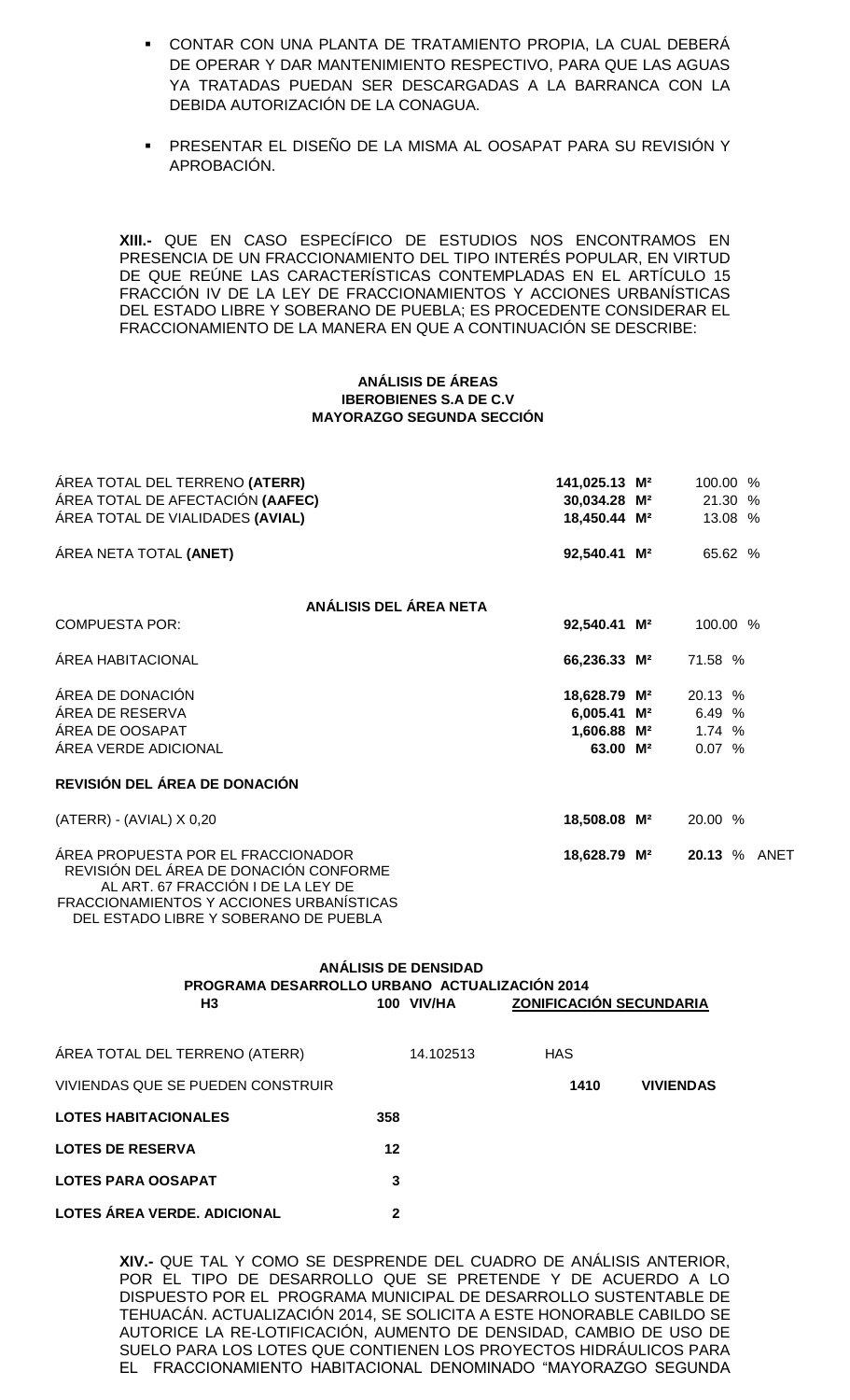SECCIÓN " EN EL ENTENDIDO DE QUE A EFECTO DE ESTAR EN POSIBILIDAD DE OTORGAR LAS CONSTANCIAS SOLICITADAS ADEMÁS DE CUMPLIR CON LOS DIVERSOS REQUISITOS Y CONDICIONANTES DE QUE PARA CASO DISPONEN LOS ORDENAMIENTOS LEGALES APLICABLES EN LA MATERIA SE DEBERÁ EN UNA SOLA EXHIBICIÓN, CUBRIR ANTE LA TESORERÍA MUNICIPAL EL PAGO DE DERECHOS CONDUCENTES; POR LO QUE BAJO ESTE CONTEXTO EL PRESUPUESTO QUE CORRESPONDE POR LAS LICENCIAS Y AUTORIZACIONES QUE EN CASO DE APROBARSE POR ESTE CABILDO, ES A SABER EL SIGUIENTE:

#### **DERECHO DE RE LOTIFICACIÓN ,**

|       | <b>ARTICULO</b>           | <b>CONCEPTO</b>                                       | <b>UNIDAD</b>  | CANTIDAD   P.U.(\$) |         | <b>TOTAL</b> |
|-------|---------------------------|-------------------------------------------------------|----------------|---------------------|---------|--------------|
| $1 -$ | ART. 14 FRACC.<br>VIII A) | LOTIFICACIÓN, RE LOTIFICACIÓN<br><b>Y FUSION</b>      | <b>M2</b>      | 13345.76            | \$3.22  | \$42,973.35  |
| $2 -$ | ART.14 FRACC.<br>VIII C)  | <b>SOBRE CADA LOTE QUE</b><br><b>RESULTE</b>          | <b>LOTE</b>    | 42                  | \$97.34 | \$4.088.28   |
| $3 -$ | ART.14 FRACC.<br>VIII D)  | POR REVISIÓN Y APROBACIÓN<br>DE OBRAS DE URBANIZACIÓN | M <sub>2</sub> | 13345.76            | \$1.66  | \$22,153.96  |

**TOTAL DE DERECHOS DE RE- LOTIFICACIÓN**

\$69,215.59

| ART.14 FRACC.<br>XXV | <b>POR DICTAMEN DE CAMBIO DE</b><br><b>DENSIDAD</b> | M <sub>2</sub> | 141025.13                                                | \$7.59 | \$1.070.380.74 |  |
|----------------------|-----------------------------------------------------|----------------|----------------------------------------------------------|--------|----------------|--|
|                      |                                                     |                | <b>TOTAL DE DICTAMEN DE CAMBIO</b><br><b>DE DENSIDAD</b> |        | \$1,070,380,74 |  |

|       | <b>ARTICULO</b>                  | <b>CONCEPTO</b>                 | <b>UNIDAD</b> | <b>CANTIDAD</b> | P.U.(\$) | <b>TOTAL</b> |
|-------|----------------------------------|---------------------------------|---------------|-----------------|----------|--------------|
| $1 -$ | ART. 14 FRACC.                   | <b>ALINEAMIENTO</b>             | ML            | 946.58          | \$9.36   | \$8,859.99   |
| $2 -$ | ART.14 FRACC. II                 | <b>NUMERO</b><br><b>OFICIAL</b> | <b>LOTE</b>   | 681             | \$114.40 | \$77,906.40  |
|       | DERECHOS DE NÚMERO OFICIAL,<br>. |                                 |               |                 |          | \$86.766.39  |

**ALINEAMIENTO \$86,766.39**

# **TOTAL 1 \$1,226,362.71**

**LICENCIAS DE CONSTRUCCIÓN** 

| TANQUE ELEVADO DE 40.00 M <sup>3</sup> |                                               |               |         |                 |              |  |
|----------------------------------------|-----------------------------------------------|---------------|---------|-----------------|--------------|--|
| <b>ARTICULO</b>                        | <b>CONCEPTO</b>                               | <b>UNIDAD</b> | P.U.    | <b>CANTIDAD</b> | <b>TOTAL</b> |  |
| ART. 14 FRACC.IV                       | POR REVISIÓN Y<br><b>APROBACIÓN DE PLANOS</b> | MЗ            | \$4.16  | 40              | \$166.40     |  |
| ART. 14 FRACC.V<br>(B)                 | <b>POR OBRAS DE</b><br><b>INFRAESTRUCTURA</b> | MЗ            | \$17.68 | 40              | \$707.20     |  |
| ART. 14 FRACC.VI (I)                   | <b>POR LICENCIA DE</b><br><b>CONSTRUCCIÓN</b> | MЗ            | \$45.44 | 40              | \$1,817.60   |  |
| ART. 14 FRACC, XIV<br>(F)              | <b>USO DE SUELO</b>                           | MЗ            | \$27.56 | 40              | \$1,102.40   |  |

**TOTAL \$3,793.60**

|                           |                                                      | <b>POZO</b>   |         |                 |              |
|---------------------------|------------------------------------------------------|---------------|---------|-----------------|--------------|
| <b>ARTICULO</b>           | <b>CONCEPTO</b>                                      | <b>UNIDAD</b> | P.U.    | <b>CANTIDAD</b> | <b>TOTAL</b> |
| ART. 14 FRACC.IV          | <b>POR REVISIÓN Y</b><br><b>APROBACIÓN DE PLANOS</b> | M             | \$4.16  | 120             | \$499.20     |
| ART. 14 FRACC.V<br>(B)    | <b>POR OBRAS DE</b><br><b>INFRAESTRUCTURA</b>        | M             | \$17.68 | 120             | \$2,121.60   |
| ART. 14 FRACC.VI (I)      | <b>POR LICENCIA DE</b><br><b>CONSTRUCCIÓN</b>        | M             | \$45.44 | 120             | \$5.452.80   |
| ART. 14 FRACC. XIV<br>(F) | <b>USO DE SUELO</b>                                  | M             | \$27.56 | 120             | \$3,307.20   |
| <b>TOTAL</b>              |                                                      |               |         |                 |              |

#### **PLANTA TRATADORA**

| <b>ARTICULO</b>        | <b>CONCEPTO</b>                                      | <b>UNIDAD</b>  | P.U.    | <b>CANTIDAD</b> | <b>TOTAL</b> |
|------------------------|------------------------------------------------------|----------------|---------|-----------------|--------------|
| ART. 14 FRACC.IV       | <b>POR REVISIÓN Y</b><br><b>APROBACIÓN DE PLANOS</b> | M <sub>3</sub> | \$4.16  | 480             | \$1,996.80   |
| ART. 14 FRACC.V<br>(B) | <b>POR OBRAS DE</b><br><b>INFRAESTRUCTURA</b>        | M <sub>3</sub> | \$17.68 | 480             | \$8,486.40   |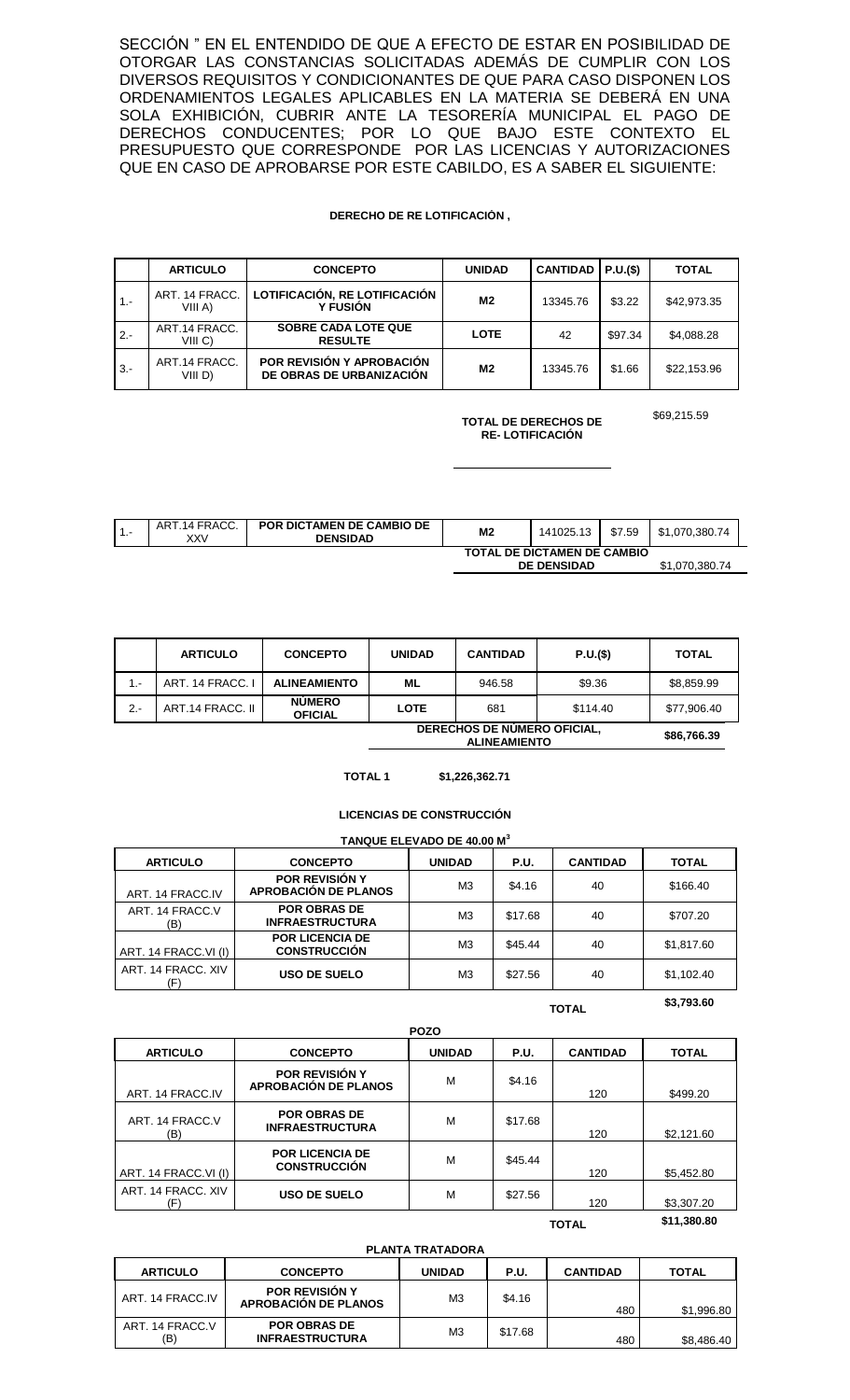|                             |                                               |                |         | <b>TOTAL</b> | \$28,900.80 |
|-----------------------------|-----------------------------------------------|----------------|---------|--------------|-------------|
| ART. 14 FRACC.<br>$XIV$ (F) | <b>USO DE SUELO</b>                           | M3             | \$27.56 | 480          | \$13,228.80 |
| ART. 14 FRACC.VI<br>(K)     | <b>POR LICENCIA DE</b><br><b>CONSTRUCCIÓN</b> | M <sub>3</sub> | \$10.81 | 480          | \$5,188.80  |

**TOTAL 2 \$44,075.20**

#### **POR CAMBIO DE USO DE SUELO**

| ART. 14 FRACC.<br>XXVI | <b>POR DICTAMEN DE</b><br><b>CAMBIO DE USO DE SUELO  </b> | M <sub>2</sub> | \$7.59 | 587.34     | \$4.457.91 |
|------------------------|-----------------------------------------------------------|----------------|--------|------------|------------|
|                        |                                                           | <b>TOTAL</b>   |        | \$4.457.91 |            |

## **TOTAL 3 \$4,457.91**

| TOTAL DE DERECHOS POR RE-LOTIFICACIÓN               | \$69, 215.59   |
|-----------------------------------------------------|----------------|
| TOTAL DE DERECHOS POR AUMENTO DE DENSIDAD           | \$1,070,380.74 |
| TOTAL DE DERECHOS POR NÚMERO OFICIAL Y ALINEAMIENTO | \$86 766.39    |
| TOTAL DE DERECHOS POR LICENCIA DE CONSTRUCCIÓN      | \$44,075.20    |
| TOTAL DE DERECHOS POR CAMBIO DE USO DE SUELO        | \$4, 457.91    |
|                                                     |                |

 **TOTAL \$ 1, 274, 895.83**

DEDUCIÉNDOSE ASÍ UN TOTAL POR LA RE-LOTIFICACIÓN, AUMENTO DE DENSIDAD, CAMBIO DE USO DE SUELO PARA LOS LOTES QUE CONTIENEN LOS PROYECTOS HIDRÁULICOS PARA EL FRACCIONAMIENTO HABITACIONAL DENOMINADO "MAYORAZGO SEGUNDA SECCIÓN" PROPIEDAD DE LA PERSONA MORAL DENOMINADA IBEROBIENES S.A DE C.V., OBTENIDO Y SUSTENTADO EN LA LEY DE INGRESOS DEL MUNICIPIO DE TEHUACÁN, PARA EL EJERCICIO FISCAL 2015; LA SIGUIENTE CANTIDAD:

#### **(UN MILLÓN DOSCIENTOS SETENTA Y CUATRO MIL OCHOCIENTOS NOVENTA Y CINCO PESOS 83/100 MN).**

**XV.-** EL DESARROLLADOR DEBERÁ CUMPLIR CON TODOS Y CADA UNO DE LOS REQUISITOS QUE PARA EL CASO DISPONE EL NUMERAL **48 DE LA LEY DE FRACCIONAMIENTOS Y ACCIONES URBANÍSTICAS DEL ESTADO LIBRE Y SOBERANO DE PUEBLA**, PRESENTAR LAS CONSTANCIAS DE FACTIBILIDAD DE DOTACIÓN DE LOS SERVICIOS, ENTRE LOS DEMÁS REQUISITOS, ASÍ TAMBIÉN EL QUE SEÑALA COMO REQUISITO PRIMORDIAL PARA DAR TRÁMITE A LAS SOLICITUDES RESPECTIVAS, LA AUTORIZACIÓN DE LOS ORGANISMOS QUE CONTROLAN LOS DIFERENTES SERVICIOS PÚBLICOS, DEBIENDO PRESENTAR A LAS DIRECCIONES DE DESARROLLO URBANO Y LA DIRECCIÓN DE MEDIO AMBIENTE Y ECOLOGÍA MUNICIPAL, COPIA DE LA RESOLUCIÓN QUE RECAIGA AL MANIFIESTO DE IMPACTO AMBIENTAL EN SU CORRESPONDIENTE MODALIDAD, AVALADO POR LA SECRETARIA DE DESARROLLO RURAL SUSTENTABILIDAD Y ORDENAMIENTO TERRITORIAL DEL GOBIERNO DEL ESTADO DE PUEBLA, CON EL DICTAMEN FAVORABLE DE PROTECCIÓN CIVIL, ASÍ MISMO DEBERÁ DAR CUMPLIMIENTO A LAS DIVERSAS NORMAS Y ESPECIFICACIONES QUE SE EMITAN POR LAS AUTORIDADES Y ORGANISMOS AUXILIARES COMPETENTES TRATÁNDOSE DE AUTORIZACIONES DE TODO TIPO DE FRACCIONAMIENTOS Y/O ACCIONES URBANAS; **EN EL ENTENDIDO DE QUE NO SE PODRÁ DAR INICIO CON LA CONSTRUCCIÓN, NO OBSTANTE CONTAR CON LA LICENCIA RESPECTIVA HASTA EN TANTO NO DE CUMPLIMIENTO A LO ANTES PRECISADO** ; DEBERÁ PRESENTAR CALENDARIZACIÓN DE OBRA, PLANOS DE URBANIZACIÓN, DE UBICACIÓN, TOPOGRÁFICOS, ÁREA RESTRINGIDA, DISTRIBUCIÓN DE MANZANAS, LOTIFICACIÓN, PROPUESTA DE NOMENCLATURA, RED DE DRENAJE, RED HIDRÁULICA, RED DE ENERGÍA ELÉCTRICA Y ALUMBRADO PÚBLICO, ASÍ COMO LOS REQUISITOS POR EL REGLAMENTO DE CONSTRUCCIONES PARA EL MUNICIPIO DE TEHUACÁN; MEMORIA DE CÁLCULO DE LA RED HIDRÁULICA, Y DRENAJE, PRECISANDO QUE LAS VIALIDADES INTERNAS Y DE PERÍMETRO DEL FRACCIONAMIENTO DEBERÁN SER PAVIMENTADAS AL MENOS CON CONCRETO ASFALTICO, COMPUESTO POR UNA SUB. BASE DE 15 CENTÍMETROS DE ESPESOR, POSTERIORMENTE UNA BASE HIDRÁULICA DEL MISMO ESPESOR, LA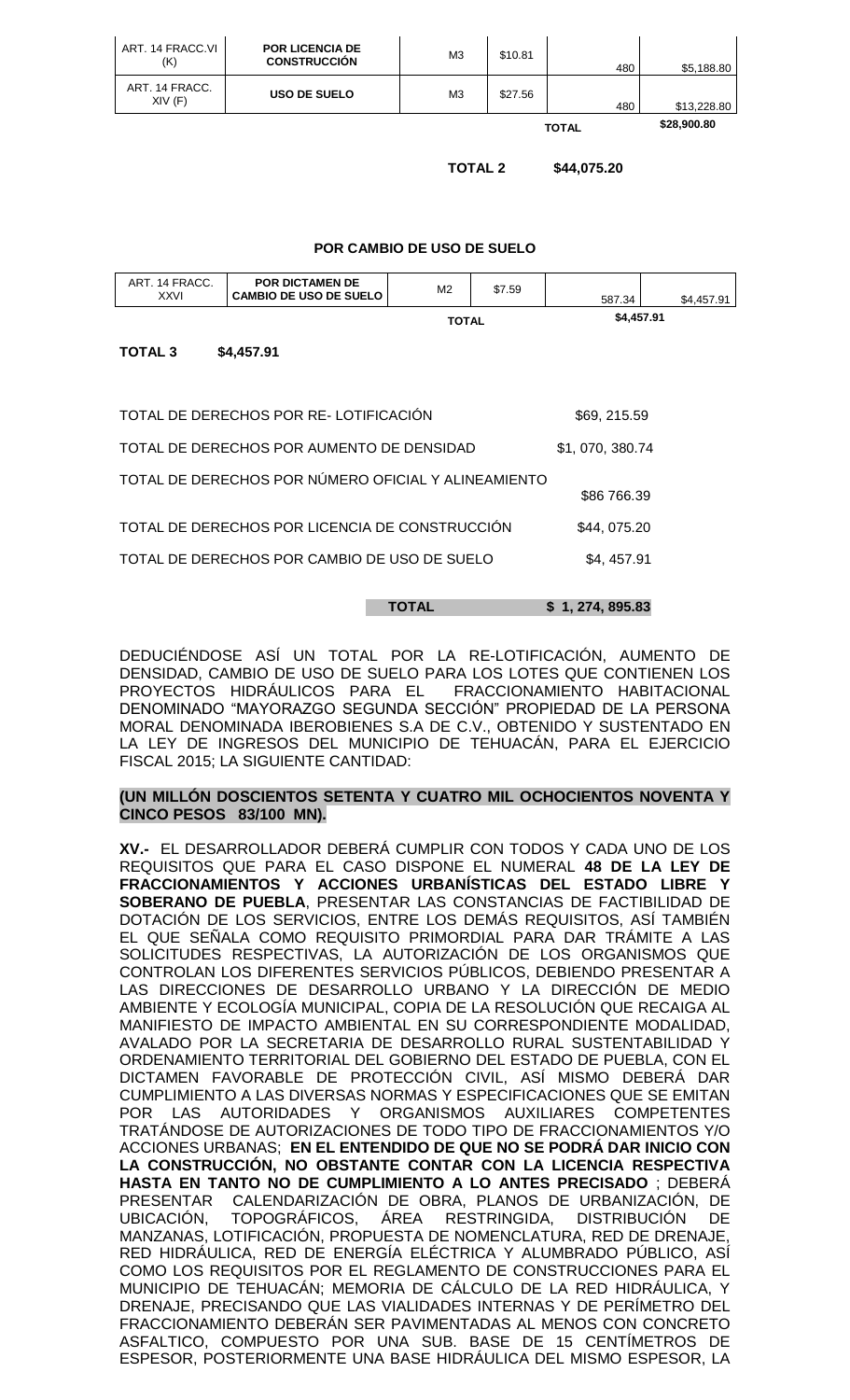GUARNICIÓN DEBERÁ SER DE CONCRETO SIMPLE EN UNA SECCIÓN DE 13-18-45 CENTÍMETROS Y LONGITUD VARIABLE DE ACUERDO A LAS VIALIDADES MARCADAS EN EL PROYECTO ESTANDO OBLIGADO EL FRACCIONADOR A REFORESTAR LAS ÁREAS VERDES ASÍ COMO ESCRITURAR A FAVOR DEL MUNICIPIO LAS ÁREAS DE DONACIÓN Y VIALIDADES EN UN PLAZO NO MAYOR A LOS 60 DÍAS CONTADOS A PARTIR DE LA FECHA DE AUTORIZACIÓN DEL PRESENTE, ADEMÁS EL FRACCIONAMIENTO DEBERÁ PROVEER DE UN CONTENEDOR POR CADA 50 VIVIENDAS ASÍ COMO DESTINAR UN LUGAR ESPECÍFICO PARA SU COLOCACIÓN QUE NO SEA EN LA VIALIDAD PUBLICA, POZOS DE ABSORCIÓN PARA LA CAPTACIÓN DE AGUA PLUVIAL, ALUMBRADO PÚBLICO.

**XVI.-** EL PROYECTO DEBERÁ CONTENER SECCIONES DE ÁREAS DE CIRCULACIÓN VEHICULAR INTERNA A PARAMENTO DE LOTE, INCLUYENDO COTAS DE BANQUETAS, ARROLLO DE CALLE Y COTA TOTAL, ASÍ COMO LA TIPOLOGÍA Y CARACTERÍSTICAS DE ESTAS, RAMPAS PARA DISCAPACITADOS, ESTUDIO DE MECÁNICA DE SUELOS, REGLAMENTO INTERNO DEL FRACCIONAMIENTO, SUJETO A DISPOSICIONES DEL CÓDIGO CIVIL PARA EL ESTADO DE PUEBLA.

**XVII.-** EL FRACCIONADOR HARÁ LA ENTREGA-RECEPCIÓN FINAL AL MUNICIPIO PARA HACER CARGO EN LO SUCESIVO DE LA PRESENTACIÓN DE LOS SERVICIOS PÚBLICOS CORRESPONDIENTES SOLO DE LAS INSTALACIONES DESTINADAS A LOS SERVICIOS PÚBLICOS Y DE LAS OBRAS DE URBANIZACIÓN COMPRENDIDAS EN LAS ÁREAS DE DOMINIO PÚBLICO DEL FRACCIONAMIENTO, PARA QUE PUEDAN OPERAR DICHOS SERVICIOS. EN LO INMEDIATO DAR CUMPLIMIENTO CON LO QUE ESTABLECE EL TÍTULO DÉCIMO *"DE LA MUNICIPALIZACIÓN DE LOS FRACCIONAMIENTOS"* DE LA LEY DE FRACCIONAMIENTOS Y ACCIONES URBANÍSTICAS DEL ESTADO LIBRE Y SOBERANO DE PUEBLA.

**XVIII.-** QUE EL FRACCIONADOR DEBERÁ PRESENTAR EL PERMISO DE DESCARGA DE AGUAS RESIDUALES BAJO EL CÓDIGO DE EXPEDIENTE: 1I2OII1UA4PEL.CON RESPUESTA FAVORABLE DE NO HACERLO ASÍ DICHO PROYECTO QUEDARAN SIN EFECTO Y SE LE APLICARAN LAS MEDIDAS Y SANCIONES CORRESPONDIENTES.

**XIX.-** APERCIBIDO EL FRACCIONADOR QUE DE NO CUMPLIR CON TODAS Y CADA UNA DE LAS CONDICIONES QUE HAN QUEDADO REFERIDAS EN EL PRESENTE DICTAMEN, Y DEMÁS DISPOSICIONES APLICABLES A PARA EL CASO POR LOS ORDENAMIENTOS LEGALES QUE EN, MATERIA URBANA RIGEN EL MUNICIPIO; TODA AUTORIZACIÓN OTORGADA CON RESPECTO AL MULTICITADO FRACCIONAMIENTO QUEDARAN SIN EFECTO, APLICANDO LAS SANCIONES QUE CORRESPONDAN.

POR LO ANTES EXPUESTO EN LOS CONSIDERANDOS QUE ANTECEDEN Y EN USO DE LAS FACULTADES, SE PODE A CONSIDERACIÓN DE ESTA COMISIÓN DE DESARROLLO URBANO Y OBRAS PÚBLICAS EL SIGUIENTE:

## **D I C T A M E N**

**PRIMERO.-** SE AUTORICE LA RE LOTIFICACIÓN Y AUMENTO DE DENSIDAD PARA EL FRACCIONAMIENTO HABITACIONAL DENOMINADO MAYORAZGO SEGUNDA SECCIÓN. PROPIEDAD DE LA PERSONA MORAL IBEROBIENES S.A DE C.V.

**SEGUNDO.-** SE AUTORICE EL CAMBIO DE USO DE SUELO PARA LAS LICENCIAS DE CONSTRUCCIÓN, USOS DE SUELO, NÚMERO OFICIAL Y ALINEAMIENTO PARA LA PLANTA TRATADORA DE AGUAS RESIDUALES, EL POZO PROFUNDO, LA CISTERNA, Y EL TANQUE ELEVADO**.**

**TERCERO.-** SE LE ORDENE A LA DIRECCIÓN DE DESARROLLO URBANO EXPEDIR LAS CONSTANCIAS DE OPERATIVIDAD PARA EL FRACCIONAMIENTO<br>HABITACIONAL DENOMINADO "MAYORAZGO SEGUNDA SECCIÓN".-HABITACIONAL DENOMINADO "MAYORAZGO SEGUNDA SECCIÓN".- **ATENTAMENTE.- COMISIÓN DE DESARROLLO URBANO Y OBRAS PÚBLICAS.- C. JUAN ÁLVAREZ CAMPOS.- PRESIDENTE DE LA COMISIÓN.- C. NORMA LILIANA FLORES MENDEZ.- INTEGRANTE DE LA COMISIÓN.- C. JESUS AMADOR HERNÁNDEZ MARTÍNEZ.- INTEGRANTE DE LA COMISIÓN.- C. GLADYS GUADALUPE MARTÍNEZ GONZÁLEZ.- INTEGRANTE DE LA COMISIÓN.- C. CLAUDIA OROZCO LÓPEZ.- INTEGRANTE DE LA COMISIÓN.- C. PIOQUINTO APOLINAR LEYVA.- INTEGRANTE DE LA COMISIÓN.- FIRMAS ILEGIBLES".**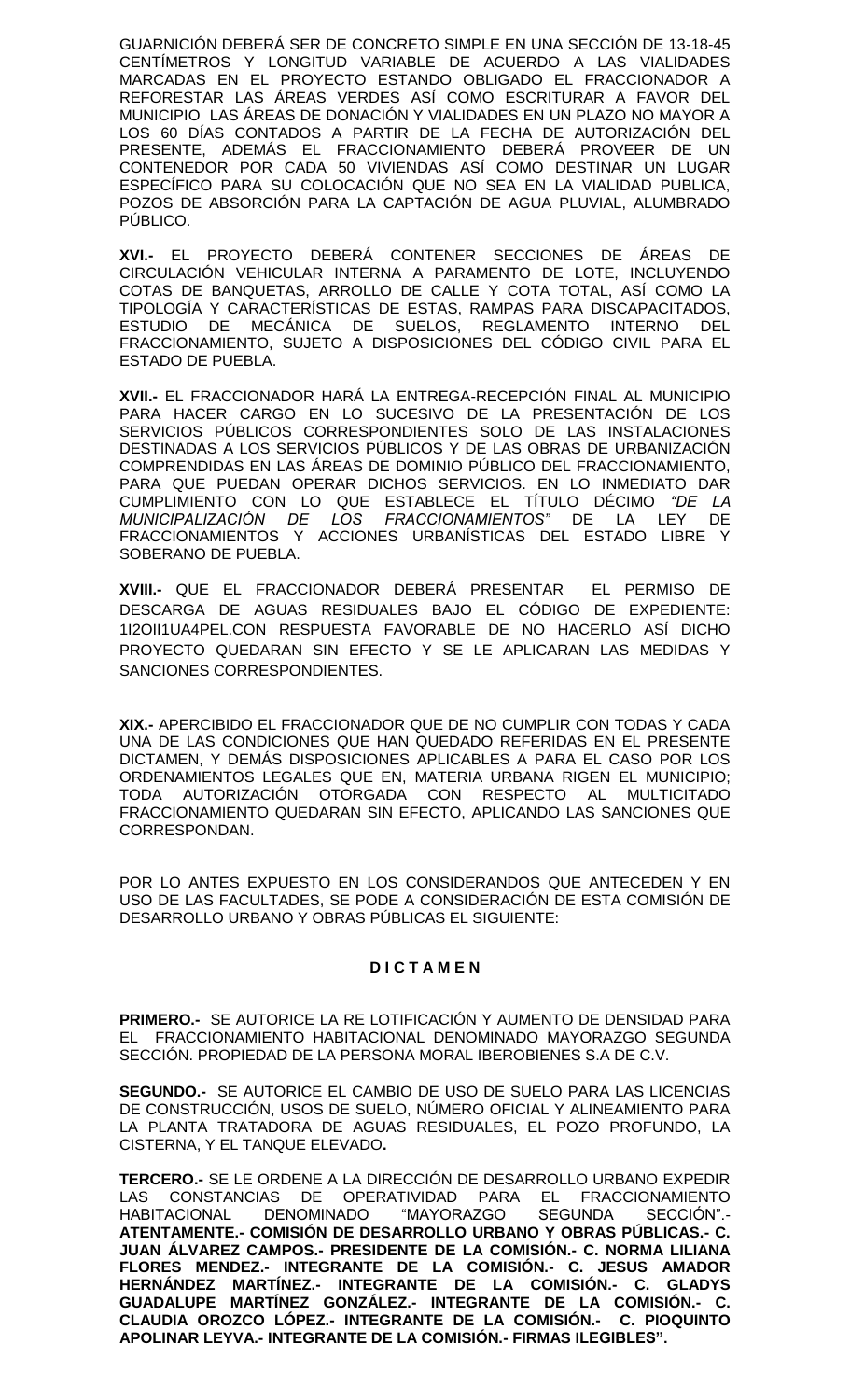**DESPUÉS DE LA LECTURA DEL DICTAMEN, SURGEN LOS SIGUIENTES COMENTARIOS:**

REGIDOR JUAN ÁLVAREZ CAMPOS: RECONOCE A LA EMPRESA IBEROBIENES, YA QUE ES EL ÚNICO FRACCIONAMIENTO QUE VA TENER UNA PLANTA TRATADORA DE AGUA.

REGIDORA MARTHA GARCÍA DE LA CADENA ROMERO: PREGUNTA CUANTAS CASAS SON.

REGIDOR JUAN ÁLVAREZ CAMPOS: RESPONDE QUE AÚN NO LO SABEN POR QUE ES LA SEGUNDA SECCIÓN.

REGIDOR VÍCTOR MANUEL RODRÍGUEZ LEZAMA: PREGUNTA QUE SI MAYORAZGO SEGUNDA SECCIÓN ES LA QUE ESTA POR UPAEP, PERO SI ES POR AHÍ EL MISMO REGIDOR JUAN COMENTO LA VEZ PASADA QUE POR ESA ZONA SE INUNDA, PREGUNTA SI NO SE VA A INUNDAR.

REGIDOR JUAN ÁLVAREZ CAMPOS, CONTESTA QUE LAS GALERIAS ESTÁN ANTES POR EL POLIGONO, Y NO SE VA A INUNDAR.

REGIDOR AMBROSIO LINARES AMAYO: PREGUNTA QUE SI ESTA PASANDO LAS VÍAS O ANTES?

REGIDOR JUAN ÁLVAREZ CAMPOS: PASANDO LAS VÍAS, EN LA AVENIDA DE LA JUVENTUD.

SEÑORA PRESIDENTA, REGIDORES Y SINDICO MUNICIPAL, EN VOTACIÓN SE LES CONSULTA SI SE APRUEBA LA PROPUESTA PRESENTADA EN CUESTIÓN, LOS QUE ESTÉN POR LA AFIRMATIVA SÍRVANSE MANIFESTARLO LEVANTANDO LA MANO.

HABIÉNDOSE ANALIZADO AMPLIAMENTE EL CONTENIDO DEL DICTAMEN DE REFERENCIA, POR MAYORÍA CON 12 VOTOS A FAVOR Y 1 ABSTENCIÓN POR PARTE DE LA REGIDORA PALOMA NOVELO ALDAZ, DE LOS INTEGRANTES DEL HONORABLE CABILDO, SE DETERMINA EL SIGUIENTE:

# **A C U E R D O**

**PRIMERO.- SE AUTORIZA LA RE LOTIFICACIÓN Y AUMENTO DE DENSIDAD PARA EL FRACCIONAMIENTO HABITACIONAL DENOMINADO MAYORAZGO SEGUNDA SECCIÓN, PROPIEDAD DE LA PERSONA MORAL IBEROBIENES S.A DE C.V.** 

**SEGUNDO.-** SE AUTORIZA EL CAMBIO DE USO DE SUELO PARA LAS LICENCIAS DE CONSTRUCCIÓN, USOS DE SUELO, NÚMERO OFICIAL Y ALINEAMIENTO PARA LA PLANTA TRATADORA DE AGUAS RESIDUALES, EL POZO PROFUNDO, LA CISTERNA Y EL TANQUE ELEVADO**.**

**TERCERO.-** SE ORDENA A LA DIRECCIÓN DE DESARROLLO URBANO EXPEDIR LAS CONSTANCIAS DE OPERATIVIDAD PARA EL FRACCIONAMIENTO HABITACIONAL DENOMINADO "MAYORAZGO SEGUNDA SECCIÓN".-

LO ANTERIORMENTE CON FUNDAMENTO EN LOS INSTRUMENTOS LEGALES INVOCADOS EN EL DICTAMEN DE REFERENCIA.

**ASUNTOS GENERALES.- ANÁLISIS, DISCUSIÓN Y EN SU CASO APROBACIÓN DEL DICTAMEN QUE VERSA SOBRE LA SUPRESIÓN DE LA COMISIÓN DE EDUCACIÓN Y LA COMISIÓN DE CULTURA, LA CREACIÓN**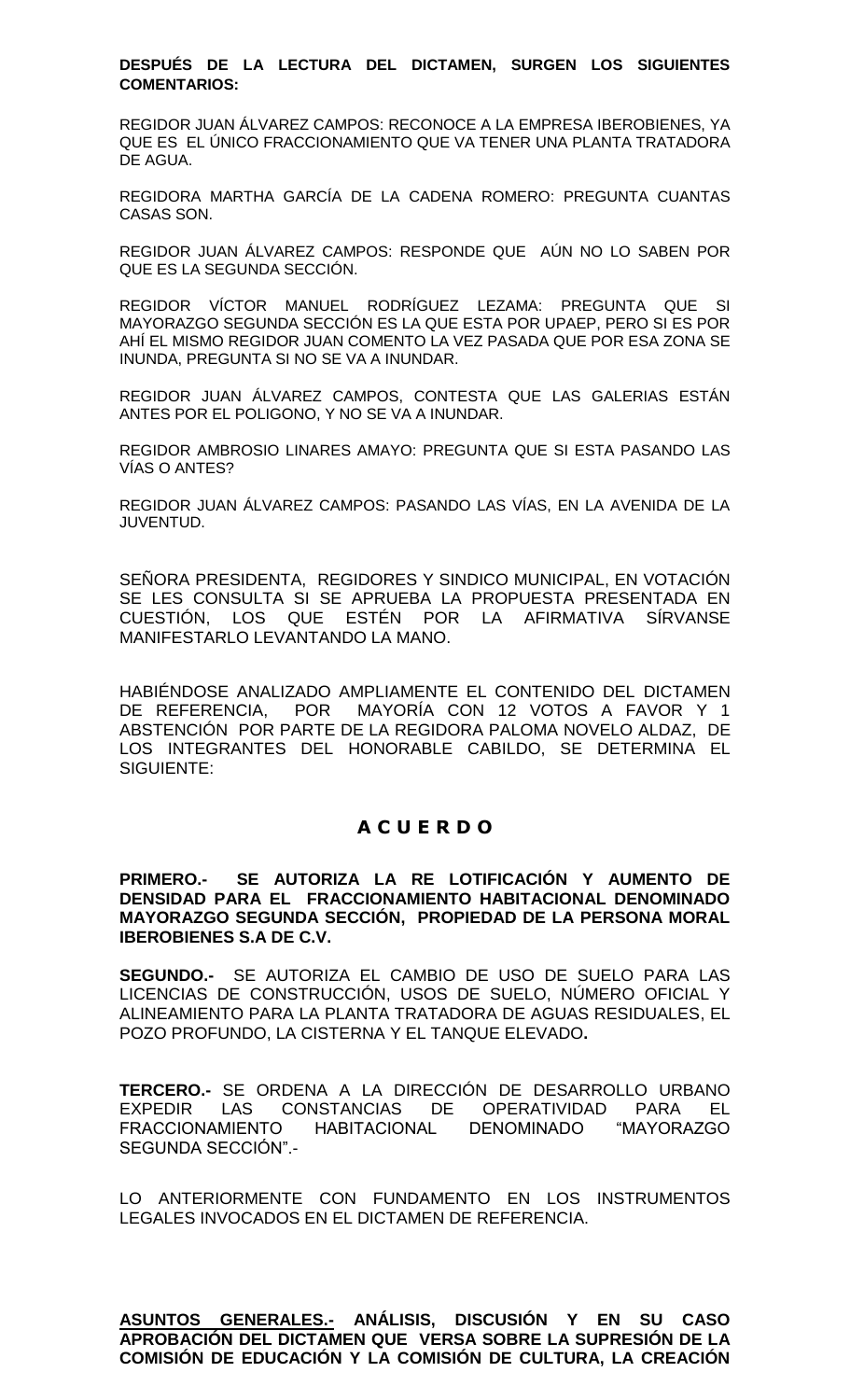**DE LA COMISIÓN DE EDUCACIÓN Y CULTURA, ASÍ COMO EL REGIDOR QUE HABRÁ DE PRESIDIR DICHA COMISIÓN, CAMBIO DE REGIDOR QUE PRESIDE LA COMISIÓN DE DESARROLLO URBANO Y OBRAS PÚBLICAS Y LA CREACIÓN DE LA COMISIÓN DE TURISMO, ASÍ COMO EL REGIDOR QUE HABRÁ DE PRESIDIR DICHA COMISIÓN.**

SEÑOR SÍNDICO TIENE USTED EL USO DE LA PALABRA.

EL LIC. MIGUEL ÁNGEL ROMERO CALDERÓN, PROCEDE A DAR LECTURA AL DICTAMEN CORRESPONDIENTE, MISMO QUE A LA LETRA DICE:

# **"… HONORABLE CABILDO.**

LA SUSCRITA ERNESTINA FERNÁNDEZ MÉNDEZ PRESIDENTA MUNICIPAL CONSTITUCIONAL CON FUNDAMENTO EN EL ARTÍCULO 91 DE LA LEY ORGÁNICA MUNICIPAL DE ESTADO DE PUEBLA Y LICENCIADO MIGUEL ÁNGEL ROMERO CALDERÓN SÍNDICO MUNICIPAL DEL HONORABLE AYUNTAMIENTO DE TEHUACÁN, PUEBLA, CON FUNDAMENTO EN EL ARTÍCULO 100 DE LA LEY ORGÁNICA MUNICIPAL DE ESTADO DE PUEBLA, A SOLICITUD DE LOS REGIDORES QUE INTEGRAN ESTE HONORABLE AYUNTAMIENTO, SOMETEMOS A ESTE CUERPO COLEGIADO EL PRESENTE DICTAMEN RESPECTO DE LO SIGUIENTE:

- **PRIMERO.** SE APRUEBE LA SUPRESIÓN DE LA COMISIÓN DE EDUCACIÓN Y LA COMISIÓN DE CULTURA DE ESTE HONORABLE AYUNTAMIENTO
- **SEGUNDO.** SE APRUEBE LA CREACIÓN DE LA COMISIÓN DE EDUCACIÓN Y CULTURA, ASÍ COMO EL REGIDOR QUE HABRÁ DE PRESIDIR DICHA COMISIÓN Y SU CONFORMACIÓN DE ACUERDO CON EL PUNTO SEXTO DE LOS CONSIDERANDOS DE ESTE DICTAMEN
- **TERCERO.** SE APRUEBE EL CAMBIO DEL REGIDOR QUE PRESIDE LA COMISIÓN DE DESARROLLO URBANO Y OBRAS PÚBLICAS RATIFICANDO A LOS REGIDORES INTEGRANTES DE DICHA COMISIÓN DE DESARROLLO URBANO Y OBRAS PÚBLICAS
- **CUARTO.** SE APRUEBE LA CREACIÓN DE LA COMISIÓN DE TURISMO ASÍ COMO EL REGIDOR QUE HABRÁ DE PRESIDIR DICHA COMISIÓN Y SU CONFORMACIÓN DE ACUERDO CON EL PUNTO SEPTIMO DE LOS CONSIDERANDOS DE ESTE DICTAMEN

## **C O N S I D E R A N D O:**

**PRIMERO.- QUE EL ARTÍCULO 115 CONSTITUCIONAL A LA LETRA DICE:**

LOS ESTADOS ADOPTARÁN, PARA SU RÉGIMEN INTERIOR, LA FORMA DE GOBIERNO REPUBLICANO, REPRESENTATIVO, POPULAR, TENIENDO COMO BASE DE SU DIVISIÓN TERRITORIAL Y DE SU ORGANIZACIÓN POLÍTICA Y ADMINISTRATIVA EL MUNICIPIO LIBRE, CONFORME A LAS BASES SIGUIENTES:

**I.** CADA MUNICIPIO SERÁ GOBERNADO POR UN AYUNTAMIENTO DE ELECCIÓN POPULAR DIRECTA, INTEGRADO POR UN PRESIDENTE MUNICIPAL Y EL NÚMERO DE REGIDORES Y SÍNDICOS QUE LA LEY DETERMINE. LA COMPETENCIA QUE ESTA CONSTITUCIÓN OTORGA AL GOBIERNO MUNICIPAL SE EJERCERÁ POR EL AYUNTAMIENTO DE MANERA EXCLUSIVA Y NO HABRÁ AUTORIDAD INTERMEDIA ALGUNA ENTRE ÉSTE Y EL GOBIERNO DEL ESTADO.

**II.** LOS MUNICIPIOS ESTARÁN INVESTIDOS DE PERSONALIDAD JURÍDICA Y MANEJARÁN SU PATRIMONIO CONFORME A LA LEY.

LOS AYUNTAMIENTOS TENDRÁN FACULTADES PARA APROBAR, DE ACUERDO CON LAS LEYES EN MATERIA MUNICIPAL QUE DEBERÁN EXPEDIR LAS LEGISLATURAS DE LOS ESTADOS, LOS BANDOS DE POLICÍA Y GOBIERNO, LOS REGLAMENTOS, CIRCULARES Y DISPOSICIONES ADMINISTRATIVAS DE OBSERVANCIA GENERAL DENTRO DE SUS RESPECTIVAS JURISDICCIONES, QUE ORGANICEN LA ADMINISTRACIÓN PÚBLICA MUNICIPAL, REGULEN LAS MATERIAS, PROCEDIMIENTOS, FUNCIONES Y SERVICIOS PÚBLICOS DE SU COMPETENCIA Y ASEGUREN LA PARTICIPACIÓN CIUDADANA Y VECINAL.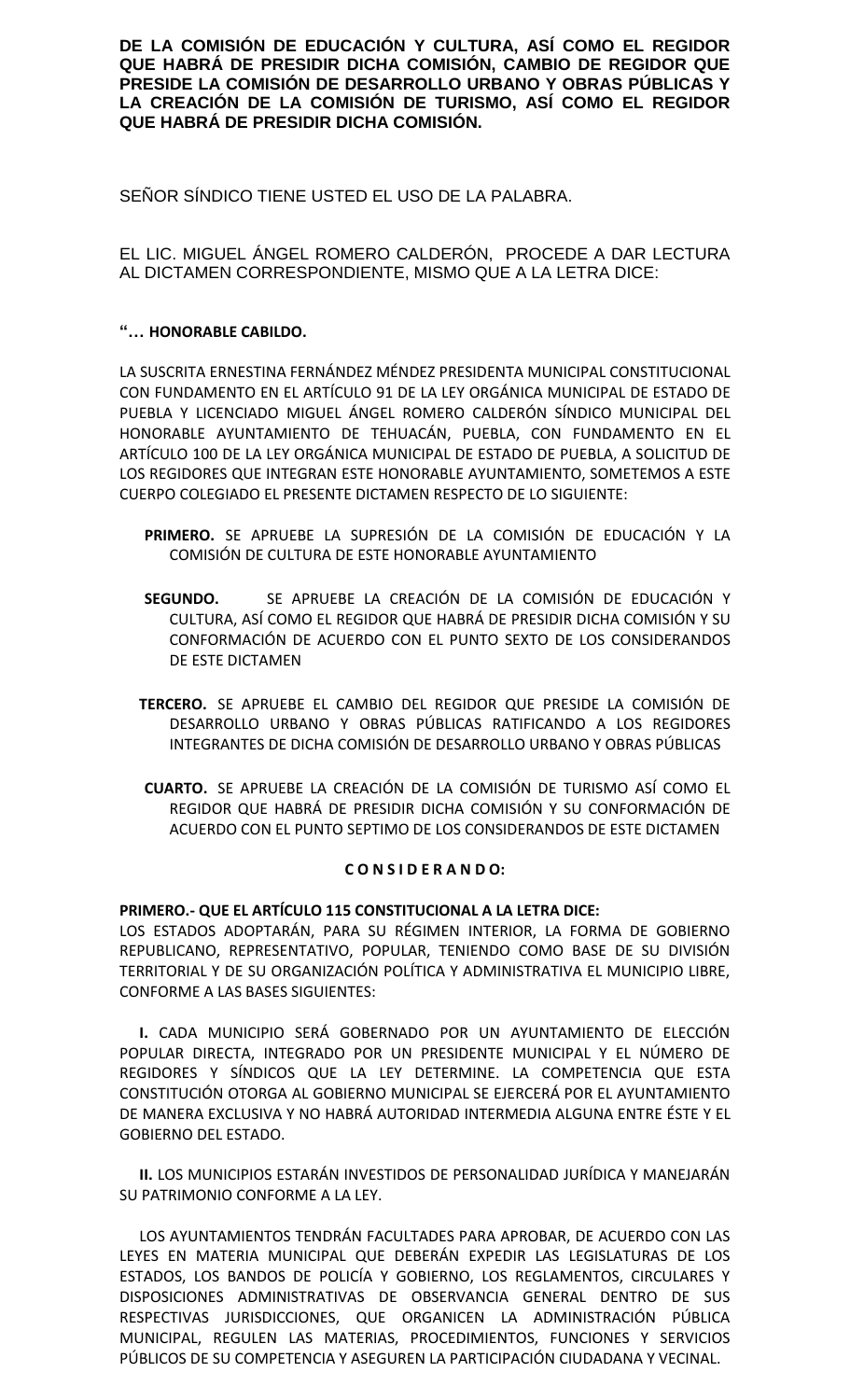EL OBJETO DE LAS LEYES A QUE SE REFIERE EL PÁRRAFO ANTERIOR SERÁ ESTABLECER:

**A)** LAS BASES GENERALES DE LA ADMINISTRACIÓN PÚBLICA MUNICIPAL Y DEL PROCEDIMIENTO ADMINISTRATIVO, INCLUYENDO LOS MEDIOS DE IMPUGNACIÓN Y LOS ÓRGANOS PARA DIRIMIR LAS CONTROVERSIAS ENTRE DICHA ADMINISTRACIÓN Y LOS PARTICULARES, CON SUJECIÓN A LOS PRINCIPIOS DE IGUALDAD, PUBLICIDAD, AUDIENCIA Y LEGALIDAD;

**III.** LOS MUNICIPIOS TENDRÁN A SU CARGO LAS FUNCIONES Y SERVICIOS PÚBLICOS SIGUIENTES:

**A)** AGUA POTABLE, DRENAJE, ALCANTARILLADO, TRATAMIENTO Y DISPOSICIÓN DE SUS AGUAS RESIDUALES;

**B)** ALUMBRADO PÚBLICO.

**C)** LIMPIA, RECOLECCIÓN, TRASLADO, TRATAMIENTO Y DISPOSICIÓN FINAL DE RESIDUOS;

**D)** MERCADOS Y CENTRALES DE ABASTO.

**E)** PANTEONES.

**F)** RASTRO.

**G)** CALLES, PARQUES Y JARDINES Y SU EQUIPAMIENTO;

**H)** SEGURIDAD PÚBLICA, EN LOS TÉRMINOS DEL ARTÍCULO 21 DE ESTA CONSTITUCIÓN, POLICÍA PREVENTIVA MUNICIPAL Y TRÁNSITO; E

**I)** LOS DEMÁS QUE LAS LEGISLATURAS LOCALES DETERMINEN SEGÚN LAS CONDICIONES TERRITORIALES Y SOCIO-ECONÓMICAS DE LOS MUNICIPIOS, ASÍ COMO SU CAPACIDAD ADMINISTRATIVA Y FINANCIERA.

SIN PERJUICIO DE SU COMPETENCIA CONSTITUCIONAL, EN EL DESEMPEÑO DE LAS FUNCIONES O LA PRESTACIÓN DE LOS SERVICIOS A SU CARGO, LOS MUNICIPIOS OBSERVARÁN LO DISPUESTO POR LAS LEYES FEDERALES Y ESTATALES.

**V.** LOS MUNICIPIOS, EN LOS TÉRMINOS DE LAS LEYES FEDERALES Y ESTATALES RELATIVAS, ESTARÁN FACULTADOS PARA:

**A)** FORMULAR, APROBAR Y ADMINISTRAR LA ZONIFICACIÓN Y PLANES DE DESARROLLO URBANO MUNICIPAL;

**B)** PARTICIPAR EN LA CREACIÓN Y ADMINISTRACIÓN DE SUS RESERVAS TERRITORIALES;

**C)** PARTICIPAR EN LA FORMULACIÓN DE PLANES DE DESARROLLO REGIONAL, LOS CUALES DEBERÁN ESTAR EN CONCORDANCIA CON LOS PLANES GENERALES DE LA MATERIA. CUANDO LA FEDERACIÓN O LOS ESTADOS ELABOREN PROYECTOS DE DESARROLLO REGIONAL DEBERÁN ASEGURAR LA PARTICIPACIÓN DE LOS MUNICIPIOS;

**D)** AUTORIZAR, CONTROLAR Y VIGILAR LA UTILIZACIÓN DEL SUELO, EN EL ÁMBITO DE SU COMPETENCIA, EN SUS JURISDICCIONES TERRITORIALES;

**E)** INTERVENIR EN LA REGULARIZACIÓN DE LA TENENCIA DE LA TIERRA URBANA;

**F)** OTORGAR LICENCIAS Y PERMISOS PARA CONSTRUCCIONES;

**G)** PARTICIPAR EN LA CREACIÓN Y ADMINISTRACIÓN DE ZONAS DE RESERVAS ECOLÓGICAS Y EN LA ELABORACIÓN Y APLICACIÓN DE PROGRAMAS DE ORDENAMIENTO EN ESTA MATERIA;

**H)** INTERVENIR EN LA FORMULACIÓN Y APLICACIÓN DE PROGRAMAS DE TRANSPORTE PÚBLICO DE PASAJEROS CUANDO AQUELLOS AFECTEN SU ÁMBITO TERRITORIAL; E

**I)** CELEBRAR CONVENIOS PARA LA ADMINISTRACIÓN Y CUSTODIA DE LAS ZONAS FEDERALES.

#### **SEGUNDO.- LA LEY ORGÁNICA MUNICIPAL DICE EN SU ARTICULO 91**

**ARTÍCULO 91.-** SON FACULTADES Y OBLIGACIONES DE LOS PRESIDENTES MUNICIPALES: **I.-** DIFUNDIR EN SUS RESPECTIVOS MUNICIPIOS, LAS LEYES, REGLAMENTOS Y CUALQUIER OTRA DISPOSICIÓN DE OBSERVANCIA GENERAL QUE CON TAL OBJETO LES REMITA EL GOBIERNO DEL ESTADO O ACUERDE EL AYUNTAMIENTO, Y HACERLAS PÚBLICAS CUANDO ASÍ PROCEDA, POR MEDIO DE LOS PRESIDENTES DE LAS JUNTAS AUXILIARES, EN LOS DEMÁS PUEBLOS DE LA MUNICIPALIDAD;

**II.-** CUMPLIR Y HACER CUMPLIR LAS LEYES, REGLAMENTOS Y DISPOSICIONES ADMINISTRATIVAS, IMPONIENDO EN SU CASO LAS SANCIONES QUE ESTABLEZCAN, A MENOS QUE CORRESPONDA ESA FACULTAD A DISTINTO SERVIDOR PÚBLICO, EN TÉRMINOS DE LAS MISMAS;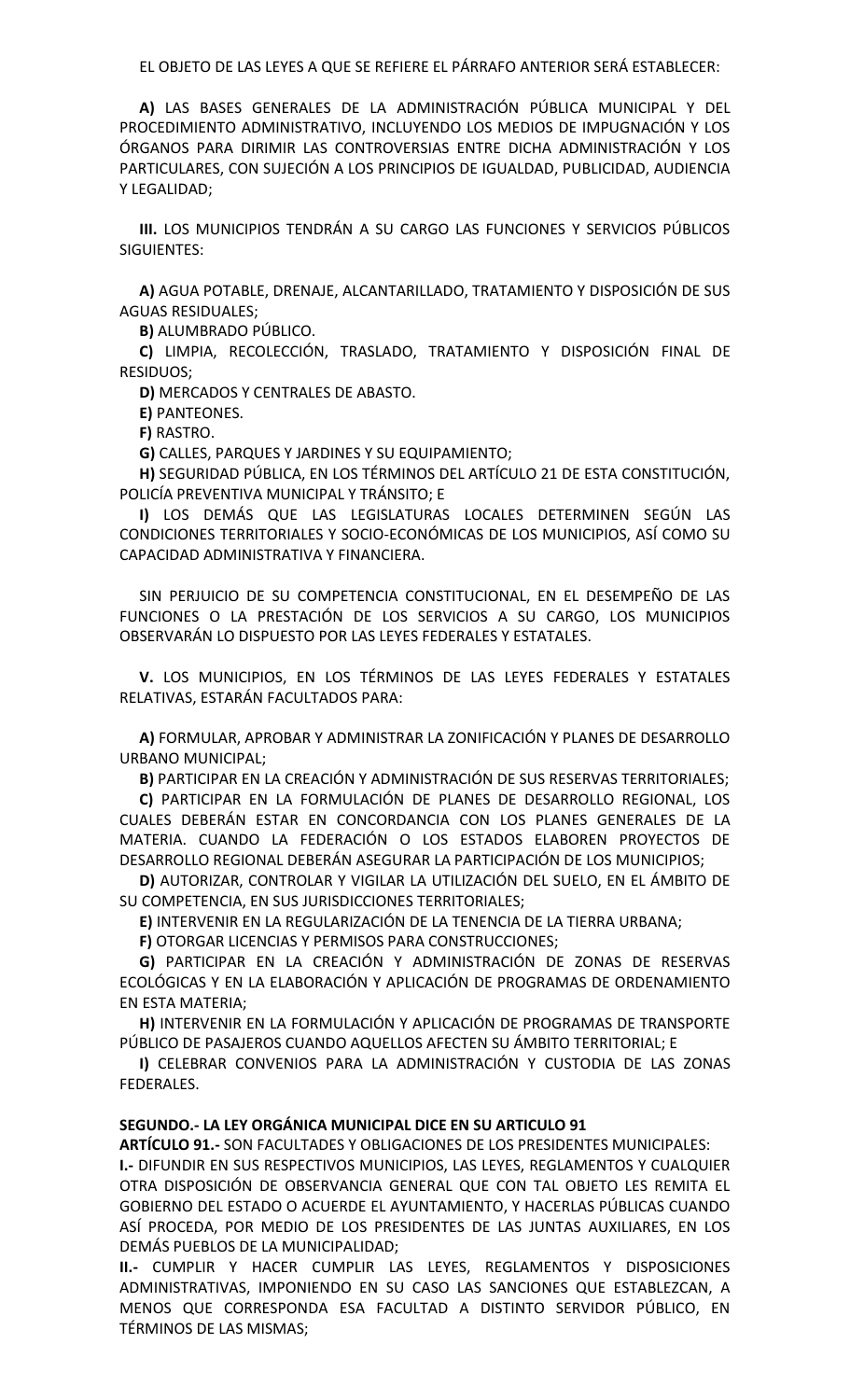**III.-** REPRESENTAR AL AYUNTAMIENTO Y EJECUTAR SUS RESOLUCIONES, SALVO QUE SE DESIGNE UNA COMISIÓN ESPECIAL, O SE TRATE DE PROCEDIMIENTOS JUDICIALES, EN LOS QUE LA REPRESENTACIÓN CORRESPONDE AL SÍNDICO MUNICIPAL;

**XXVIII.-** VIGILAR LA SATISFACTORIA EJECUCIÓN DE LOS TRABAJOS PÚBLICOS QUE SE HAGAN POR CUENTA DEL MUNICIPIO;

# **TERCERO.- QUE LA LEY ORGÁNICA MUNICIPAL, EN SUS ARTÍCULOS DICE TEXTUALMENTE:**

**ARTÍCULO 92.-** SON FACULTADES Y OBLIGACIONES DE LOS REGIDORES:

**I.-** EJERCER LA DEBIDA INSPECCIÓN Y VIGILANCIA, EN LOS RAMOS A SU CARGO;

**II.-** ASISTIR CON PUNTUALIDAD A LAS SESIONES ORDINARIAS Y EXTRAORDINARIAS DEL AYUNTAMIENTO;

**III.-** EJERCER LAS FACULTADES DE DELIBERACIÓN Y DECISIÓN DE LOS ASUNTOS QUE LE COMPETEN AL AYUNTAMIENTO, Y COLABORAR EN LA ELABORACIÓN DE LOS PRESUPUESTOS DE INGRESOS Y EGRESOS DEL MUNICIPIO;

**IV.-** FORMAR PARTE DE LAS COMISIONES, PARA LAS QUE FUEREN DESIGNADOS POR EL AYUNTAMIENTO;

**V.-** DICTAMINAR E INFORMAR SOBRE LOS ASUNTOS QUE LES ENCOMIENDE EL AYUNTAMIENTO;

**VI.-** SOLICITAR LOS INFORMES NECESARIOS PARA EL BUEN DESARROLLO DE SUS FUNCIONES, A LOS DIVERSOS TITULARES DE LA ADMINISTRACIÓN PÚBLICA MUNICIPAL, QUIENES ESTÁN OBLIGADOS A PROPORCIONAR TODOS LOS DATOS E INFORMES QUE SE LES PIDIEREN EN UN TÉRMINO NO MAYOR DE VEINTE DÍAS HÁBILES

**VII.-** FORMULAR AL AYUNTAMIENTO LAS PROPUESTAS DE ORDENAMIENTOS EN ASUNTOS MUNICIPALES, Y PROMOVER TODO LO QUE CREAN CONVENIENTE AL BUEN SERVICIO PÚBLICO;

**VIII.-** CONCURRIR A LOS ACTOS OFICIALES PARA LOS CUALES SE LES CITE;

**IX.-** LAS QUE LE DETERMINE EL CABILDO Y LAS QUE LE OTORGUEN OTRAS DISPOSICIONES APLICABLES.

**ARTÍCULO 93.-** LOS REGIDORES NO PODRÁN SER RECONVENIDOS POR LAS OPINIONES QUE MANIFIESTEN EN EL DESEMPEÑO DE SU CARGO, DISFRUTARÁN DE LAS RETRIBUCIONES QUE ACUERDE EL AYUNTAMIENTO Y CONTARÁN CON LOS APOYOS QUE LES CORRESPONDA PARA REALIZAR LAS GESTORÍAS DE AUXILIO A LOS HABITANTES DEL MUNICIPIO.

ESTÁN IMPEDIDOS PARA REALIZAR GESTIONES ADMINISTRATIVAS ANTE AUTORIDADES FEDERALES, ESTATALES O MUNICIPALES, RESPECTO DE ASUNTOS QUE AFECTEN LOS INTERESES DEL AYUNTAMIENTO DE QUE FORMAN PARTE SIN LA PREVIA AUTORIZACIÓN DEL CABILDO O PRESIDENTE MUNICIPAL CORRESPONDIENTE.

**ARTÍCULO 94.-** EL AYUNTAMIENTO, PARA FACILITAR EL DESPACHO DE LOS ASUNTOS QUE LE COMPETEN, NOMBRARÁ COMISIONES PERMANENTES O TRANSITORIAS, QUE LOS EXAMINEN E INSTRUYAN HASTA PONERLOS EN ESTADO DE RESOLUCIÓN.

**ARTÍCULO 95.-** LAS COMISIONES TRANSITORIAS SE NOMBRARÁN POR EL AYUNTAMIENTO PARA ASUNTOS ESPECIALES, CADA VEZ QUE SEA NECESARIO.

**ARTÍCULO 96.-** LAS COMISIONES PERMANENTES SERÁN LAS SIGUIENTES:

**I.-** DE GOBERNACIÓN, JUSTICIA Y SEGURIDAD PÚBLICA;

**II.-** DE PATRIMONIO Y HACIENDA PÚBLICA MUNICIPAL;

**III.-** DE DESARROLLO URBANO, ECOLOGÍA, MEDIO AMBIENTE, OBRAS Y SERVICIOS PÚBLICOS;

**IV.-** DE INDUSTRIA, COMERCIO, AGRICULTURA Y GANADERÍA;

**V.-** DE SALUBRIDAD Y ASISTENCIA PÚBLICA;

**VI.-** DE EDUCACIÓN PÚBLICA Y ACTIVIDADES CULTURALES, DEPORTIVAS Y SOCIALES;

**VII.-** DE GRUPOS VULNERABLES, JUVENTUD Y EQUIDAD ENTRE GÉNEROS; Y

**VIII.-** LAS DEMÁS QUE SEAN NECESARIAS DE ACUERDO A LOS RECURSOS Y NECESIDADES DE CADA MUNICIPIO.

**ARTÍCULO 97.-** SI LA COMISIÓN SE COMPONE DE VARIOS REGIDORES, EL CABILDO DESIGNARÁ QUIEN LA PRESIDA, Y SI FUEREN LA DE PATRIMONIO Y HACIENDA PÚBLICA MUNICIPAL, Y LA DE GOBERNACIÓN, JUSTICIA Y SEGURIDAD PÚBLICA, SUS PRESIDENTES DEBERÁN RESIDIR EN LA CABECERA DEL MUNICIPIO.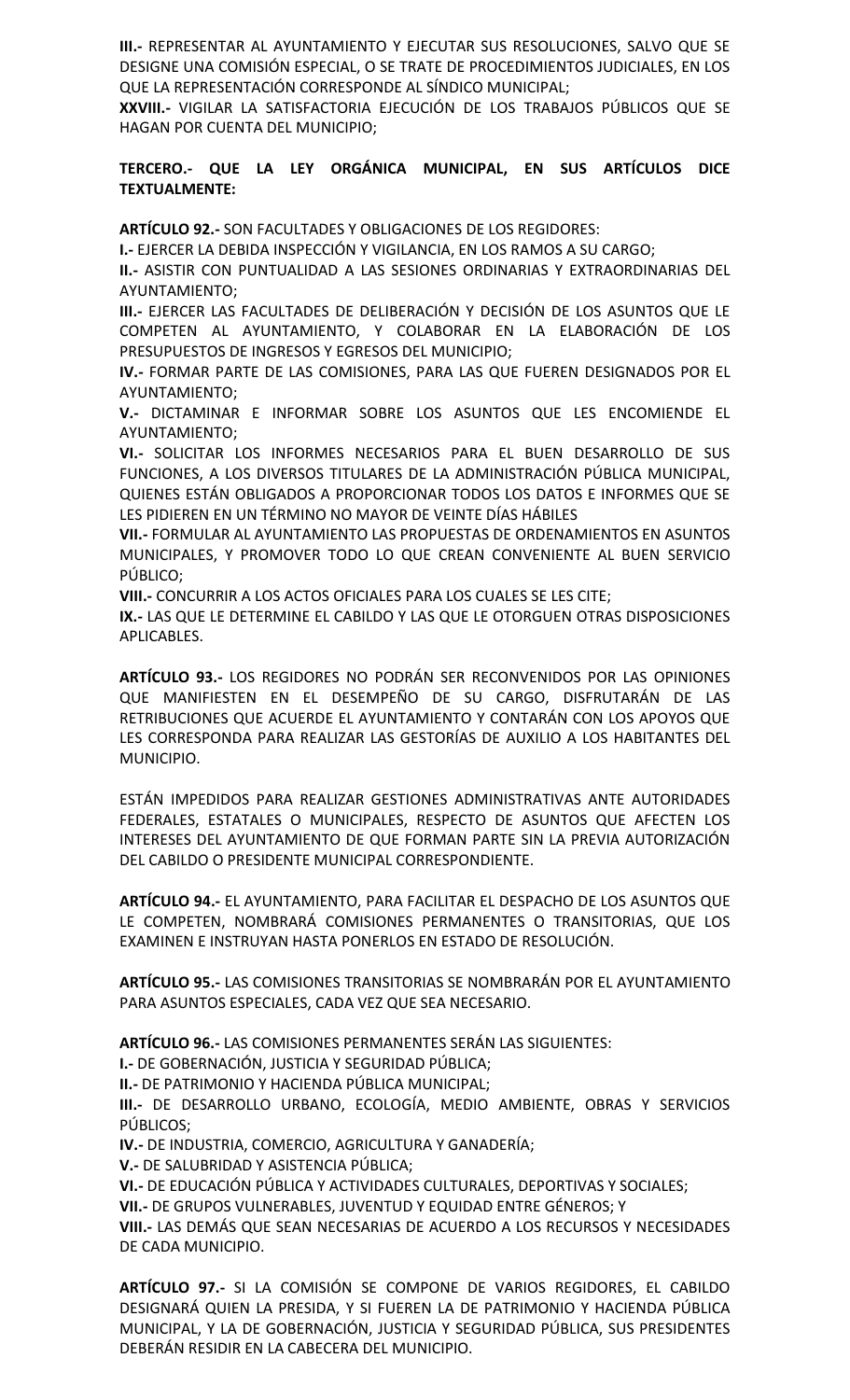**ARTÍCULO 98.-** CUANDO ALGUNA COMISIÓN CONSIDERE QUE CONVIENE DEMORAR O SUSPENDER EL CURSO DE CUALQUIER ASUNTO, NO LO ACORDARÁ POR SÍ MISMA, SINO QUE EMITIRÁ DICTAMEN EXPONIENDO ESTA NECESIDAD AL AYUNTAMIENTO, PARA QUE ÉSTE ACUERDE LO CONVENIENTE.

## **CUARTO.- QUE EL PLAN DE DESARROLLO DEL MUNICIPIO DE TEHUACÁN, PUEBLA, DICE EN FORMA TEXTUAL LO SIGUIENTE:**

## **QUE COMO MISIÓN TENEMOS QUE:**

SOMOS UN GOBIERNO CÁLIDO, CERCANO A LA GENTE, HONESTO, COMPROMETIDO A BRINDAR UNA ATENCIÓN EFICAZ SIN DISTINGO ALGUNO, DANDO ESPERANZA Y CALIDAD DE VIDA A LOS HABITANTES DE TEHUACÁN.

#### **VISIÓN**

SEREMOS UN GOBIERNO EFICIENTE, EFICAZ Y TRANSPARENTE CON LOS RECURSOS, APLICÁNDOLOS SIEMPRE DENTRO DEL MARCO DE LA LEY, GENERADO ASÍ POLÍTICAS PÚBLICAS CON SENTIDO HUMANO, QUE NOS PERMITAN ABATIR LOS PROBLEMAS SOCIALES QUE AQUEJAN AL MUNICIPIO, PARA UBICARNOS TANTO EN EL ÁMBITO ESTATAL COMO EN EL NACIONAL, COMO UNA ADMINISTRACIÓN INNOVADORA, CAPAZ DE CUMPLIR LAS DEMANDAS CIUDADANAS.

#### **ACERCANDO SERVICIOS BÁSICOS PARA EL BIENESTAR SOCIAL OBJETIVO**

MEJORAR LA INFRAESTRUCTURA, EQUIPAMIENTO, ESPACIO PÚBLICO Y VIVIENDA EN UNIDADES HABITACIONALES, COLONIAS POPULARES Y JUNTAS AUXILIARES, A TRAVÉS DE LA ORGANIZACIÓN VECINAL, LA PLANEACIÓN PARTICIPATIVA Y LA VIDA COMUNITARIA.

#### **GENERAR MEJORES CONDICIONES PARA LA EDUCACIÓN. IMPULSO A LA EDUCACIÓN EN TEHUACÁN OBJETIVO**

IMPULSAR EL DESARROLLO EDUCATIVO, ACADÉMICO Y PEDAGÓGICO DEL MUNICIPIO DE TEHUACÁN FORTALECIENDO AL SECTOR EDUCATIVO CON LA COORDINACIÓN INTERINSTITUCIONAL EN BENEFICIO DEL DESARROLLO SOCIOECONÓMICO DE LA POBLACIÓN ESTUDIANTIL Y DE NUESTRO MUNICIPIO EN GENERAL.

## **TEHUACÁN CON MAYOR INVERSIÓN**

## **3.1 IMPULSO ECONÓMICO PARA LOS TEHUACANEROS.**

## **SISTEMA DE APERTURA RÁPIDA DE EMPRESAS**

#### **OBJETIVO**

AGILIZAR LOS TIEMPOS DE RESPUESTA PARA EL TRÁMITE DEL INICIO DE OPERACIONES DE UNA MICRO, PEQUEÑA Y MEDIANA EMPRESA.

# **IMPULSAR LA INVERSIÓN PÚBLICA EN INFRAESTRUCTURA QUE PERMITA DETONAR LA ACTIVIDAD ECONÓMICA EN EL MUNICIPIO DE TEHUACÁN**

**MODERNIZACIÓN DE MERCADOS MUNICIPALES COMO IMPULSOR A LA ECONOMÍA EN EL MUNICIPIO.**

#### **OBJETIVO**

MEJORAR Y ACONDICIONAR LAS INSTALACIONES PARA BRINDAR UN SERVICIO DE CALIDAD HACIA LA POBLACIÓN.

## **INFRAESTRUCTURA PARA APOYAR A UNA MEJOR EDUCACIÓN OBJETIVO**

INCREMENTAR INFRAESTRUCTURA QUE APOYE A GENERAR MEJORES CONDICIONES A LA EDUCACIÓN.

**QUINTO.-** QUE DE ACUERDO CON LO ESTABLECIDO EN EL PLAN MUNICIPAL DE DESARROLLO Y CON EL OBJETIVO DE EFICIENTAR LA ADMINISTRACIÓN PÚBLICA MUNICIPAL ES NECESARIO RESTRUCTURAR LAS COMISIONES DE REGIDORES CON LAS QUE SE HAN VENIDO TRABAJANDO, A PARTIR DEL QUINCE DE FEBRERO DEL AÑO DOS MIL CATORCE, YA QUE CORRESPONDE A LA PRESIDENCIA A MI CARGO EL CUMPLIR DE ACUERDO CON EL ARTÍCULO 94 DE LA LEY ORGÁNICA MUNICIPAL LO ESTABLECIDO EN DICHO PLAN DE DESARROLLO ES POR LO QUE SE CONSIDERA NECESARIO REALIZAR LAS SIGUIENTES MODIFICACIONES: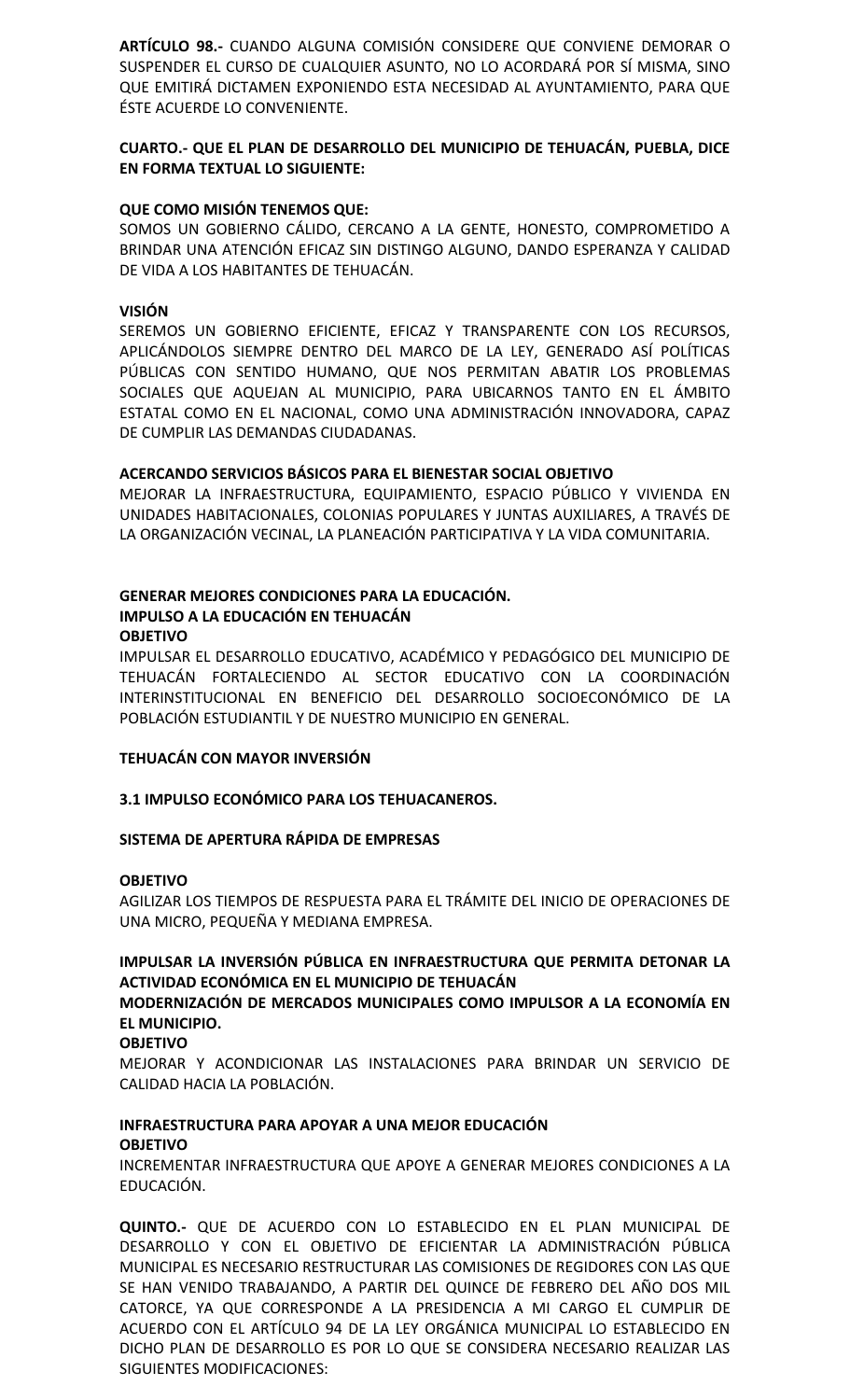COMO PRIMER PUNTO QUE DEBEMOS TRATAR ES EL ASPECTO DE LA EDUCACIÓN QUE COMO SABEMOS INICIARA EN EL MES DE AGOSTO EL NUEVO CICLO ESCOLAR Y POR LO TANTO DEBE REFORZARSE EN TODOS SUS ASPECTOS TAL Y COMO LO CITA EL PLAN DE DESARROLLO MUNICIPAL, PARA ESTO ESTA PRESIDENCIA A MI CARGO CONSIDERA QUE ES NECESARIO PRIMERO, LA SUPRESIÓN DE LAS COMISIONES DE EDUCACIÓN Y CULTURA, Y POR CONSIGUIENTE, LA CREACIÓN DE LA COMISIÓN DE EDUCACIÓN Y CULTURA LA CULTURA NECESITA DE LA EDUCACIÓN, COMO LA EDUCACIÓN NECESITA DE LA CULTURA.

**SEXTO.-** QUE ES PROCEDENTE NUESTRA PROPUESTA DE MODIFICACIÓN, CREACIÓN Y REESTRUCTURACIÓN DE LAS COMISIONES DE ACUERDO CON EL ARTÍCULO 78 DE LA LEY ORGÁNICA MUNICIPAL MISMO QUE FACULTA A ESTE CUERPO COLEGIADO A REALIZAR EN CUALQUIER TIEMPO Y SIEMPRE QUE SEAN NECESARIAS PARA LA BUENA ADMINISTRACIÓN DEL AYUNTAMIENTO Y QUE A CONTINUACIÓN TRANSCRIBO:

**ARTÍCULO 78.-** SON ATRIBUCIONES DE LOS AYUNTAMIENTOS:

#### **XV. DESIGNAR DE ENTRE LOS REGIDORES A QUIENES DEBAN INTEGRAR LAS COMISIONES QUE SE DETERMINAN EN LA PRESENTE LEY;**

**LVIII.-** PROVEER LO CONDUCENTE PARA LA ORGANIZACIÓN ADMINISTRATIVA DEL GOBIERNO MUNICIPAL, CREANDO O SUPRIMIENDO COMISIONES PERMANENTES O TRANSITORIAS, ASÍ COMO DEPENDENCIAS MUNICIPALES Y ÓRGANOS DE PARTICIPACIÓN CIUDADANA, DE ACUERDO CON LAS NECESIDADES Y EL PRESUPUESTO DEL MUNICIPIO;

POR LO TANTO PROPONEMOS QUE UNA VEZ QUE SEAN AUTORIZADOS LOS PUNTOS DE ACUERDO DE LA CREACIÓN DE LA NUEVA COMISIÓN DE TURISMO Y LA COMISIÓN DE EDUCACIÓN Y CULTURA, LAS REGIDURÍAS QUEDARAN CONFORMADAS DE ESTA MANERA**.**

# **PRESIDENTE DE LA COMISIÓN DE EDUCACIÓN Y CULTURA.**

**JOSÉ BERNARDO POZOS GUTIÉRREZ**

**INTEGRANTES.**

- **PALOMA NOVELO ALDAZ**
- **AMBROSIO LINARES AMAYO**
- **VÍCTOR MANUEL RODRÍGUEZ LEZAMA**
- **MARTHA GARCÍA DE LA CADENA ROMERO**

EN VIRTUD DE HABERSE FUSIONADO LA COMISIÓN DE EDUCACIÓN CON LA DE CULTURA Y YA QUE LA REGIDORA GLADYS GUADALUPE MARTÍNEZ GONZÁLEZ PRESIDIA LA COMISIÓN DE EDUCACIÓN SOLICITAMOS LA REESTRUCTURACIÓN DE OBRAS PÚBLICAS Y DESARROLLO URBANO PARA QUEDAR EN LOS SIGUIENTES TÉRMINOS.

## **PRESIDENTE DE LA COMISIÓN DE OBRAS PÚBLICAS Y DESARROLLO URBANO**

- **GLADYS GUADALUPE MARTÍNEZ GONZÁLEZ**
- **INTEGRANTES.**
	- **JESÚS HERNÁNDEZ MARTÍNEZ**
	- **NORMA FLORES MARTÍNEZ**
	- **CLAUDIA OROZCO LÓPEZ**
	- **PIOQUINTO APOLINAR LEYVA**

**ESTOS CAMBIOS SON PROCEDENTES DE ACUERDO CON LA LEY ORGÁNICA MUNICIPAL MISMA QUE DETERMINA LOS SIGUIENTES:**

**EN EL ARTÍCULO 92 DICE QUE SON FACULTADES DE LOS REGIDORES,** 

 **IV.-** FORMAR PARTE DE LAS COMISIONES, PARA LAS QUE FUEREN DESIGNADOS POR EL AYUNTAMIENTO;

## **QUE ENTRE OTRAS PARTICULARIDADES QUE TIENEN LAS FACULTADES DE LOS REGIDORES ESTA LA PREVISTA EN EL ARTÍCULO 93 DE LA LEY ORGÁNICA MUNICIPAL, QUE A LA LETRA DICE:**

LOS REGIDORES NO PODRÁN SER RECONVENIDOS POR LAS OPINIONES QUE MANIFIESTEN EN EL DESEMPEÑO DE SU CARGO, DISFRUTARÁN DE LAS RETRIBUCIONES QUE ACUERDE EL AYUNTAMIENTO Y CONTARÁN CON LOS APOYOS QUE LES CORRESPONDA PARA REALIZAR LAS GESTORÍAS DE AUXILIO A LOS HABITANTES DEL MUNICIPIO.

ESTÁN IMPEDIDOS PARA REALIZAR GESTIONES ADMINISTRATIVAS ANTE AUTORIDADES FEDERALES, ESTATALES O MUNICIPALES, RESPECTO DE ASUNTOS QUE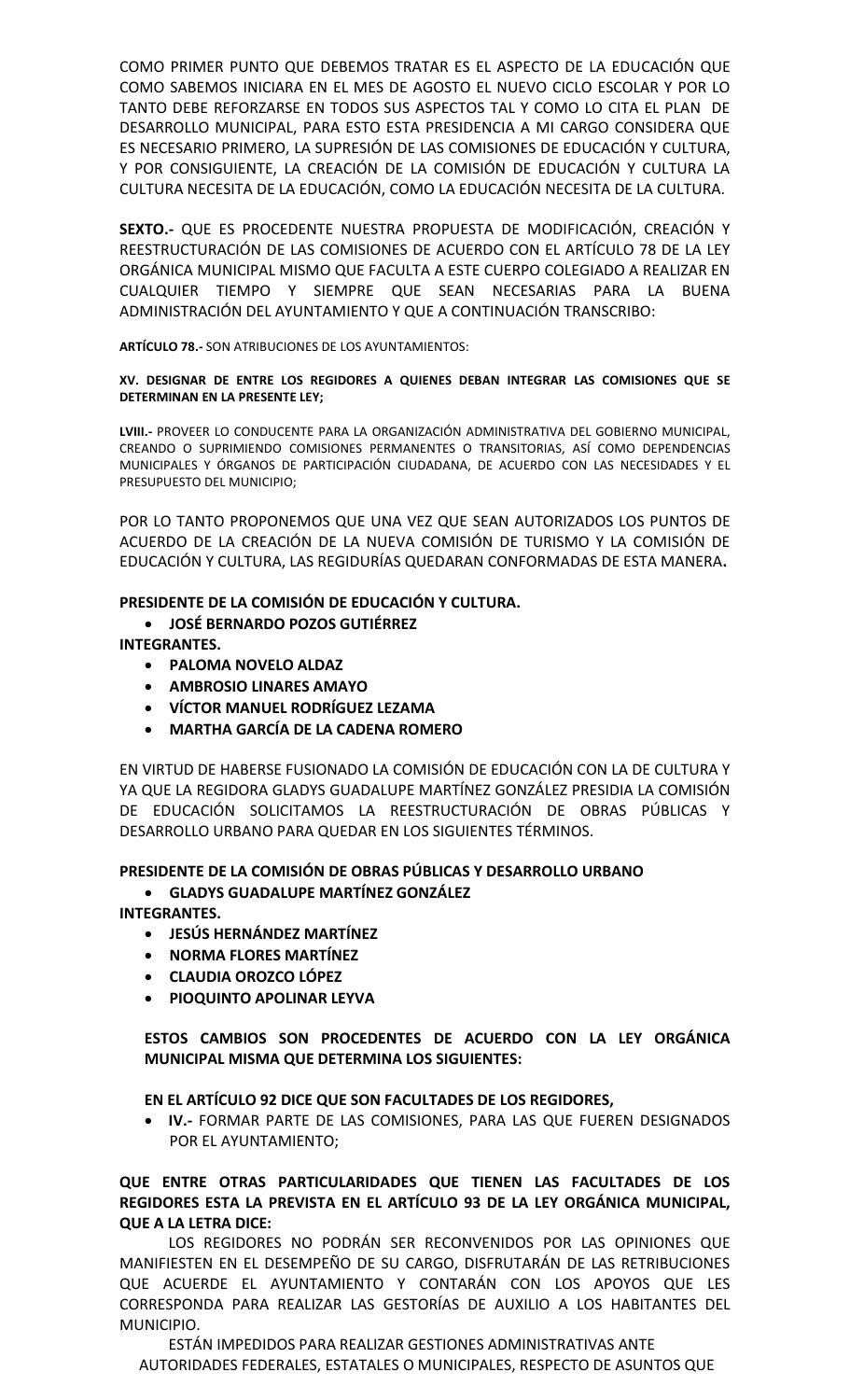AFECTEN LOS INTERESES DEL AYUNTAMIENTO DE QUE FORMAN PARTE SIN LA PREVIA AUTORIZACIÓN DEL CABILDO O PRESIDENTE MUNICIPAL CORRESPONDIENTE.

ASÍ MISMO, LAS COMISIONES PUEDEN SER MODIFICADAS O REESTRUCTURADAS EN CUALQUIER TIEMPO, TAL Y COMO LO PREVIENE EL ARTÍCULO 94 DE LA LEY ORGÁNICA MUNICIPAL, QUE A LA LETRA DICE:

**ARTÍCULO 94.-** EL AYUNTAMIENTO, PARA FACILITAR EL DESPACHO DE LOS ASUNTOS QUE LE COMPETEN, NOMBRARÁ COMISIONES PERMANENTES O TRANSITORIAS, QUE LOS EXAMINEN E INSTRUYAN HASTA PONERLOS EN ESTADO DE RESOLUCIÓN.

**ARTÍCULO 95.-** LAS COMISIONES TRANSITORIAS SE NOMBRARÁN POR EL AYUNTAMIENTO PARA ASUNTOS ESPECIALES, CADA VEZ QUE SEA NECESARIO.

**ARTÍCULO 96.-** LAS COMISIONES PERMANENTES SERÁN LAS SIGUIENTES:

**I.-** DE GOBERNACIÓN, JUSTICIA Y SEGURIDAD PÚBLICA;

**II.-** DE PATRIMONIO Y HACIENDA PÚBLICA MUNICIPAL;

**III.-** DE DESARROLLO URBANO, ECOLOGÍA, MEDIO AMBIENTE, OBRAS Y SERVICIOS PÚBLICOS;

**IV.-** DE INDUSTRIA, COMERCIO, AGRICULTURA Y GANADERÍA;

**V.-** DE SALUBRIDAD Y ASISTENCIA PÚBLICA;

**VI.-** DE EDUCACIÓN PÚBLICA Y ACTIVIDADES CULTURALES, DEPORTIVAS Y SOCIALES;

**VII.-** DE GRUPOS VULNERABLES, JUVENTUD Y EQUIDAD ENTRE GÉNEROS; Y

**VIII.-** LAS DEMÁS QUE SEAN NECESARIAS DE ACUERDO A LOS RECURSOS Y NECESIDADES DE CADA MUNICIPIO.

**ARTÍCULO 98.-** CUANDO ALGUNA COMISIÓN CONSIDERE QUE CONVIENE DEMORAR O SUSPENDER EL CURSO DE CUALQUIER ASUNTO, NO LO ACORDARÁ POR SÍ MISMA, SINO QUE EMITIRÁ DICTAMEN EXPONIENDO ESTA NECESIDAD AL AYUNTAMIENTO, PARA QUE ÉSTE ACUERDE LO CONVENIENTE.

**SÉPTIMO.-** POR OTRA PARTE, Y COMO ES SABIDO A TRAVÉS DE DIVERSAS NOTICIAS, ACTUALMENTE EL GOBIERNO DEL ESTADO DE PUEBLA REALIZO UNA CAMPAÑA PARA ALENTAR AL TURISMO EN EL ESTADO, DICHA CAMPAÑA FUE TELEVISADA EN DIVERSOS MEDIOS NACIONALES BAJO EL NOMBRE "VIVE PUEBLA 2015" EN LA CUAL NO FUE INCLUIDA TODA LA REGIÓN DE TEHUACÁN, NO ÚNICAMENTE EL MUNICIPIO DE TEHUACÁN SINO OTROS MUNICIPIOS COMO LO SON AJALPAN, COXCATLAN, SAN JUAN RAYA, ZAPOTITLÁN LOS CUALES BRINDAN UN ATRACTIVO TURÍSTICO EL CUAL PUDO HABER SIDO INCLUIDOS EN DICHA CAMPAÑA.

TAMBIÉN EN ESTOS DÍAS HA HABIDO DECLARACIONES POR PARTE DEL PRESIDENTE DE LA CANIRAC DE ESTA CIUDAD EN LA QUE MANIFIESTA QUE EL SECTOR TURÍSTICO TENDRÁ UN DECLIVE EN ESTE PERIODO, SIENDO IMPORTANTE ENTONCES PARA ESTA PRESIDENCIA MUNICIPAL PONERLE INTERÉS A ESTA PROBLEMÁTICA Y REALIZAR ACCIONES QUE DETONEN NUESTRO POTENCIAL TURÍSTICO, ES POR ELLO QUE SOLICITAMOS LA CREACIÓN DE LA COMISIÓN DE TURISMO CONFORMADA POR REGIDORES DE ESTE HONORABLE AYUNTAMIENTO.

QUE LA COMISIÓN DE TURISMO, QUEDARÍA CONFORMADA DE LA SIGUIENTE MANERA:

# **PRESIDENTE DE LA COMISIÓN DE TURISMO.**

**JUAN ÁLVAREZ CAMPOS** 

**INTEGRANTES**

- **JESÚS AMADOR HERNÁNDEZ MARTÍNEZ**
- **JOSÉ BERNARDO POZOS GUTIÉRREZ**
- **MARTA GARCÍA DE LA CADENA ROMERO**
- **CLAUDIA OROZCO LÓPEZ**

POR LO ANTERIORMENTE EXPUESTO Y FUNDADO SOMETEMOS A ESTE CUERPO EDILICIO EL SIGUIENTE:

## **D I C T A M E N.**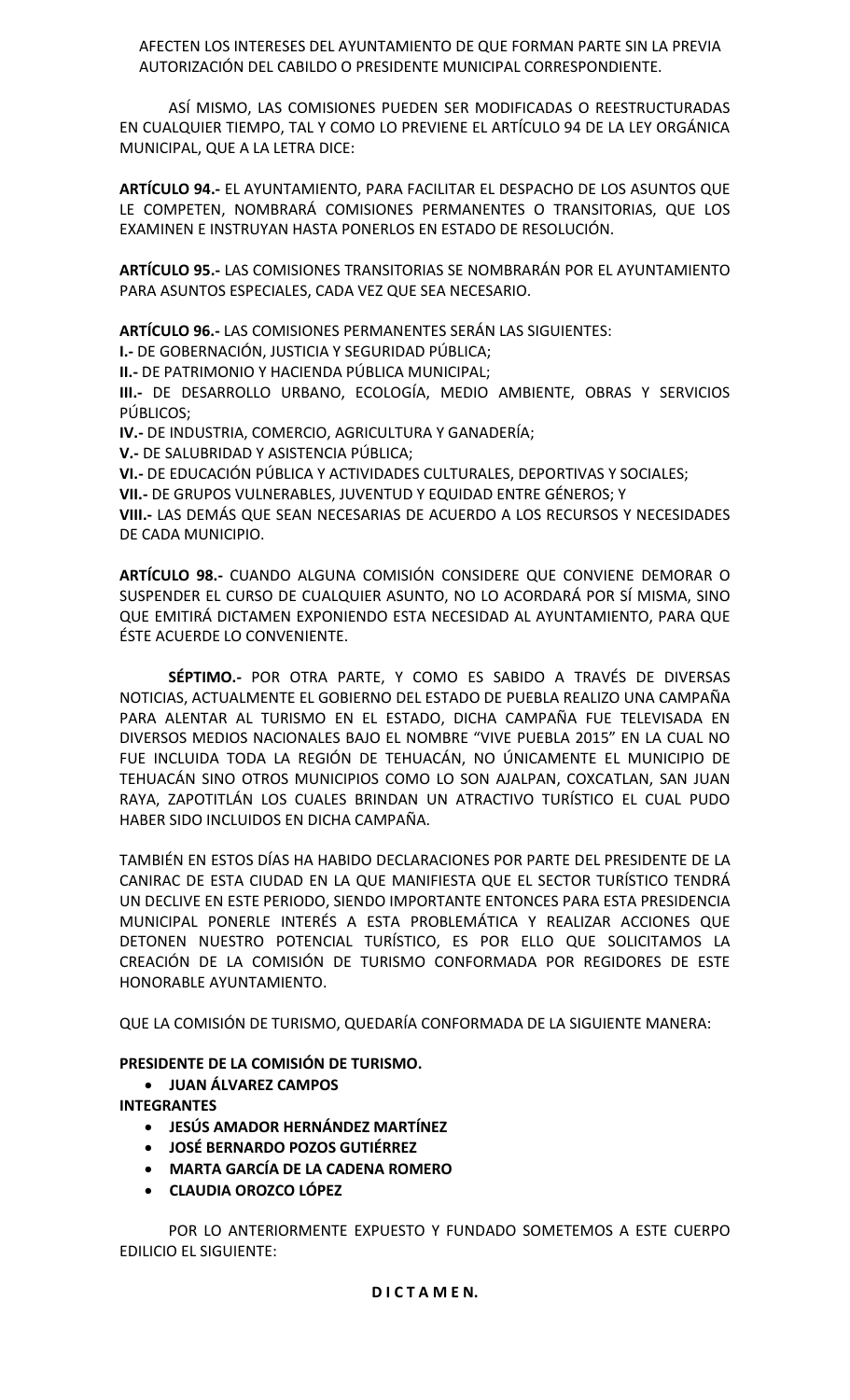- **PRIMERO.** SE APRUEBE LA SUPRESIÓN DE LA COMISIÓN DE EDUCACIÓN Y LA COMISIÓN DE CULTURA DE ESTE HONORABLE AYUNTAMIENTO
- **SEGUNDO.** SE APRUEBE LA CREACIÓN DE LA COMISIÓN DE EDUCACIÓN Y CULTURA, ASÍ COMO EL REGIDOR QUE HABRÁ DE PRESIDIR DICHA COMISIÓN Y SU CONFORMACIÓN DE ACUERDO CON EL PUNTO SEXTO DE LOS CONSIDERANDOS DE ESTE DICTAMEN
- **TERCERO.** SE APRUEBE EL CAMBIO DEL REGIDOR QUE PRESIDE LA COMISIÓN DE DESARROLLO URBANO Y OBRAS PÚBLICAS RATIFICANDO A LOS REGIDORES INTEGRANTES DE DICHA COMISIÓN DE DESARROLLO URBANO Y OBRAS PÚBLICAS
- **CUARTO.** SE APRUEBE LA CREACIÓN DE LA COMISIÓN DE TURISMO ASÍ COMO EL REGIDOR QUE HABRÁ DE PRESIDIR DICHA COMISIÓN Y SU CONFORMACIÓN DE ACUERDO CON EL PUNTO SÉPTIMO DE LOS CONSIDERANDOS DE ESTE DICTAMEN.-

**"POR LA FE Y ESPERANZA DE TEHUACÁN".- SIETE DE AGOSTO DE DOS MIL QUINCE.- ERNESTINA FERNÁNDEZ MÉNDEZ.- PRESIDENTA MUNICIPAL DE TEHUACÁN PUEBLA.- LICENCIADO MIGUEL ÁNGEL ROMERO CALDERÓN.- SÍNDICO MUNICIPAL DEL HONORABLE AYUNTAMIENTO DE TEHUACÁN, PUEBLA.- C. NORMA LILIANA FLORES MÉNDEZ.- REGIDORA PRESIDENTA DE LA COMISIÓN DE PATRIMONIO Y HACIENDA PÚBLICA.- C. PIOQUINTO APOLINAR LEYVA, REGIDOR PRESIDENTE DE LA COMISIÓN DE SERVICIOS PÚBLICOS MUNICIPALES; C. JESÚS AMADOR HERNÁNDEZ MARTÍNEZ, REGIDOR PRESIDENTE DE LA COMISIÓN DE INDUSTRIA, COMERCIO, AGRICULTURA Y GANADERÍA; C. CLAUDIA OROZCO LÓPEZ, REGIDORA PRESIDENTA ECOLOGÍA Y MEDIO AMBIENTE; C. MARTHA GARCIA DE LA CADENA ROMERO, REGIDORA PRESIDENTA DE LA COMISIÓN DE SALUBRIDAD Y ASISTENCIA PÚBLICA, C. GLADYS GUADALUPE MARTINEZ GONZALEZ, REGIDORA PRESIDENTA DE LA COMISIÓN DE EDUCACIÓN PÚBLICA; C. JOSÉ BERNARDO POZOS GUTIERREZ, REGIDOR PRESIDENTE DE LA COMISIÓN DE CULTURA; C. AMBROSIO LINARES AMAYO, REGIDOR PRESIDENTE DE LA COMISIÓN DE PATRIMONIO HISTÓRICO Y DEPORTES; C. VICTOR MANUEL RODRIGUEZ LEZAMA, REGIDOR PRESIDENTE DE LA COMISIÓN DE GRUPOS VULNERABLES, JUVENTUD Y EQUIDAD ENTRE GENEROS.- FIRMAS ILEGIBLES".**

DESPUES DE LA LECTURA DEL DICTAMEN, HACE USO DE LA PALABRA LA LIC. CLAUDIA OROZCO LOPEZ REGIDORA DE ECOLOGÍA, SOLICITANDO QUE A ELLA SE LE INCLUYA EN LA COMISIÓN DE EDUCACIÓN Y CULTURA.

SEÑORA PRESIDENTA, REGIDORES Y SINDICO MUNICIPAL, EN VOTACIÓN SE LES CONSULTA SI SE APRUEBA LA PROPUESTA PRESENTADA EN CUESTIÓN, ASÍ COMO LA SOLICITUD REALIZADA POR LA REGIDORA DE ECOLOGÍA CLAUDIA OROZCO LÓPEZ, LOS QUE ESTÉN POR LA AFIRMATIVA SÍRVANSE MANIFESTARLO LEVANTANDO LA MANO.

HABIÉNDOSE ANALIZADO AMPLIAMENTE EL CONTENIDO DEL DICTAMEN DE REFERENCIA, POR MAYORÍA CON 11 VOTOS A FAVOR Y 2 VOTOS EN CONTRA POR PARTE DE LA REGIDORA PALOMA NOVELO ALDAZ Y JUAN ÁLVAREZ CAMPOS, INTEGRANTES DEL HONORABLE CABILDO, SE DETERMINA EL SIGUIENTE:

# **A C U E R D O**

**PRIMERO.**- SE APRUEBA LA SUPRESIÓN DE LA COMISIÓN DE EDUCACIÓN Y LA COMISIÓN DE CULTURA DE ESTE HONORABLE AYUNTAMIENTO.

**SEGUNDO**.- **SE APRUEBA LA CREACIÓN DE LA COMISIÓN DE EDUCACIÓN Y CULTURA, ASÍ COMO EL REGIDOR QUE HABRÁ DE**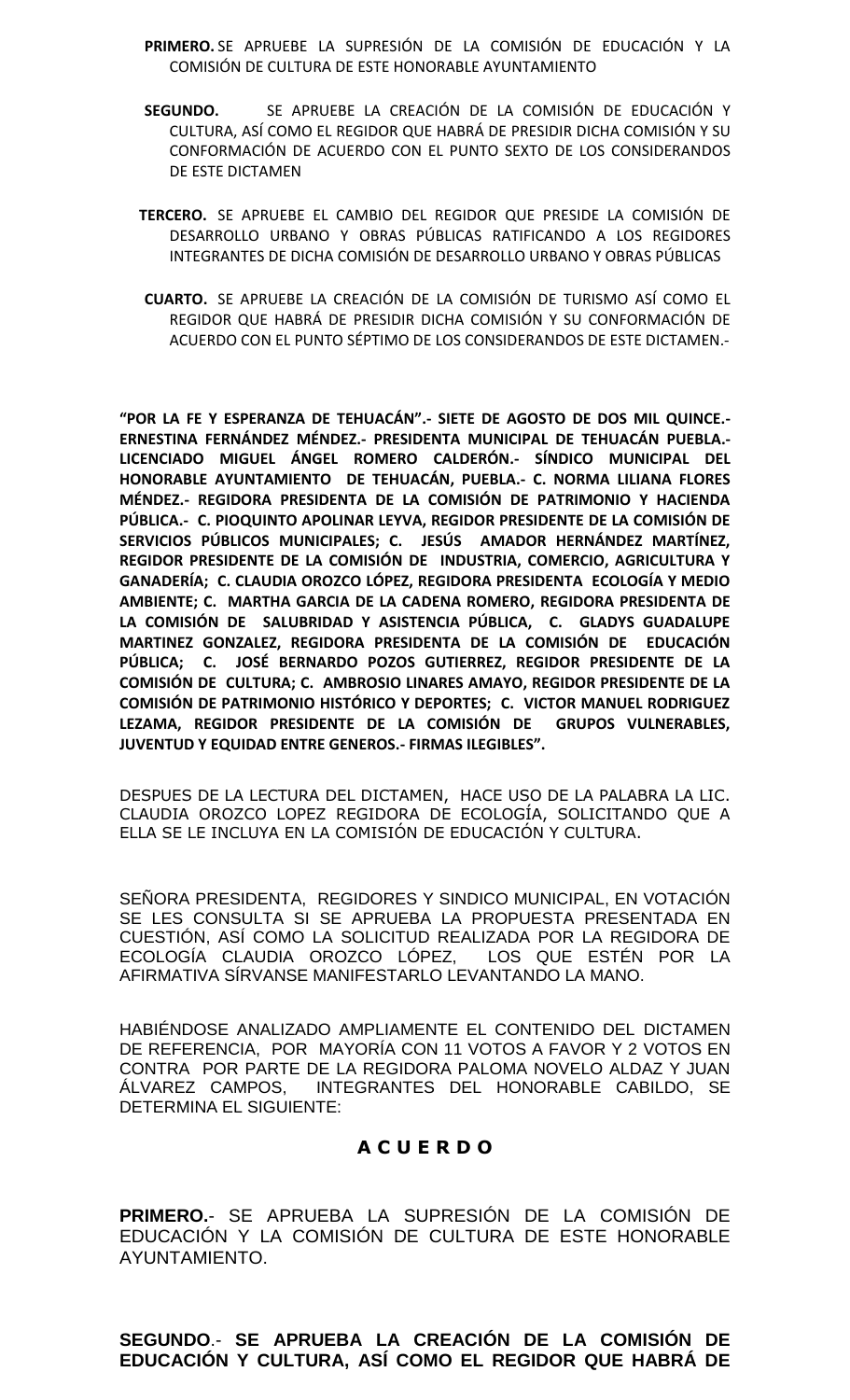**PRESIDIR DICHA COMISIÓN** Y SU CONFORMACIÓN DE ACUERDO CON EL PUNTO SEXTO DE LOS CONSIDERANDOS DE ESTE DICTAMEN, QUEDANDO DE LA SIGUIENTE MANERA:

# **PRESIDENTE DE LA COMISIÓN DE EDUCACIÓN Y CULTURA. JOSÉ BERNARDO POZOS GUTIÉRREZ**

# **INTEGRANTES.**

- **PALOMA NOVELO ALDAZ**
- **AMBROSIO LINARES AMAYO**
- **VÍCTOR MANUEL RODRÍGUEZ LEZAMA**
- **MARTHA GARCÍA DE LA CADENA ROMERO**
- **CLAUDIA OROZCO LÓPEZ**

**TERCERO.- SE APRUEBA EL CAMBIO DEL REGIDOR QUE PRESIDE LA COMISIÓN DE DESARROLLO URBANO Y OBRAS PÚBLICAS RATIFICANDO A LOS REGIDORES INTEGRANTES DE DICHA COMISIÓN DE DESARROLLO URBANO Y OBRAS PÚBLICAS**, PARA QUEDAR EN LOS SIGUIENTES TÉRMINOS:

**PRESIDENTE DE LA COMISIÓN DE OBRAS PÚBLICAS Y DESARROLLO URBANO** 

**GLADYS GUADALUPE MARTÍNEZ GONZÁLEZ**

## **INTEGRANTES.**

- **JESÚS HERNÁNDEZ MARTÍNEZ**
- **NORMA FLORES MARTÍNEZ**
- **CLAUDIA OROZCO LÓPEZ**
- **PIOQUINTO APOLINAR LEYVA**

**CUARTO.- SE APRUEBA LA CREACIÓN DE LA COMISIÓN DE TURISMO ASÍ COMO EL REGIDOR QUE HABRÁ DE PRESIDIR DICHA COMISIÓN** Y SU CONFORMACIÓN DE ACUERDO CON EL PUNTO SÉPTIMO DE LOS CONSIDERANDOS DE ESTE DICTAMEN, QUEDANDO DE LA SIGUENTE MANERA:

# **PRESIDENTE DE LA COMISIÓN DE TURISMO.**

**JUAN ÁLVAREZ CAMPOS** 

## **INTEGRANTES**

- **JESÚS AMADOR HERNÁNDEZ MARTÍNEZ**
- **JOSÉ BERNARDO POZOS GUTIÉRREZ**
- **MARTHA GARCÍA DE LA CADENA ROMERO**
- **CLAUDIA OROZCO LÓPEZ**

LO ANTERIORMENTE CON FUNDAMENTO EN LOS INSTRUMENTOS LEGALES INVOCADOS EN EL DICTAMEN DE REFERENCIA.

NO HABIÉNDO ASUNTO QUE TRATAR, SE DA POR TERMINADA LA PRESENTE SESIÓN DE CABILDO, SIENDO LAS DIEZ HORAS CON CUATRO MINUTOS DEL DÍA SIETE DE AGOSTO DEL AÑO DOS MIL QUINCE, PROCEDIENDOSE A LEVANTAR LA PRESENTE ACTA, QUE FIRMAN LOS QUE EN ELLA INTERVINIERON.- DOY FE.-----------------------

------------------